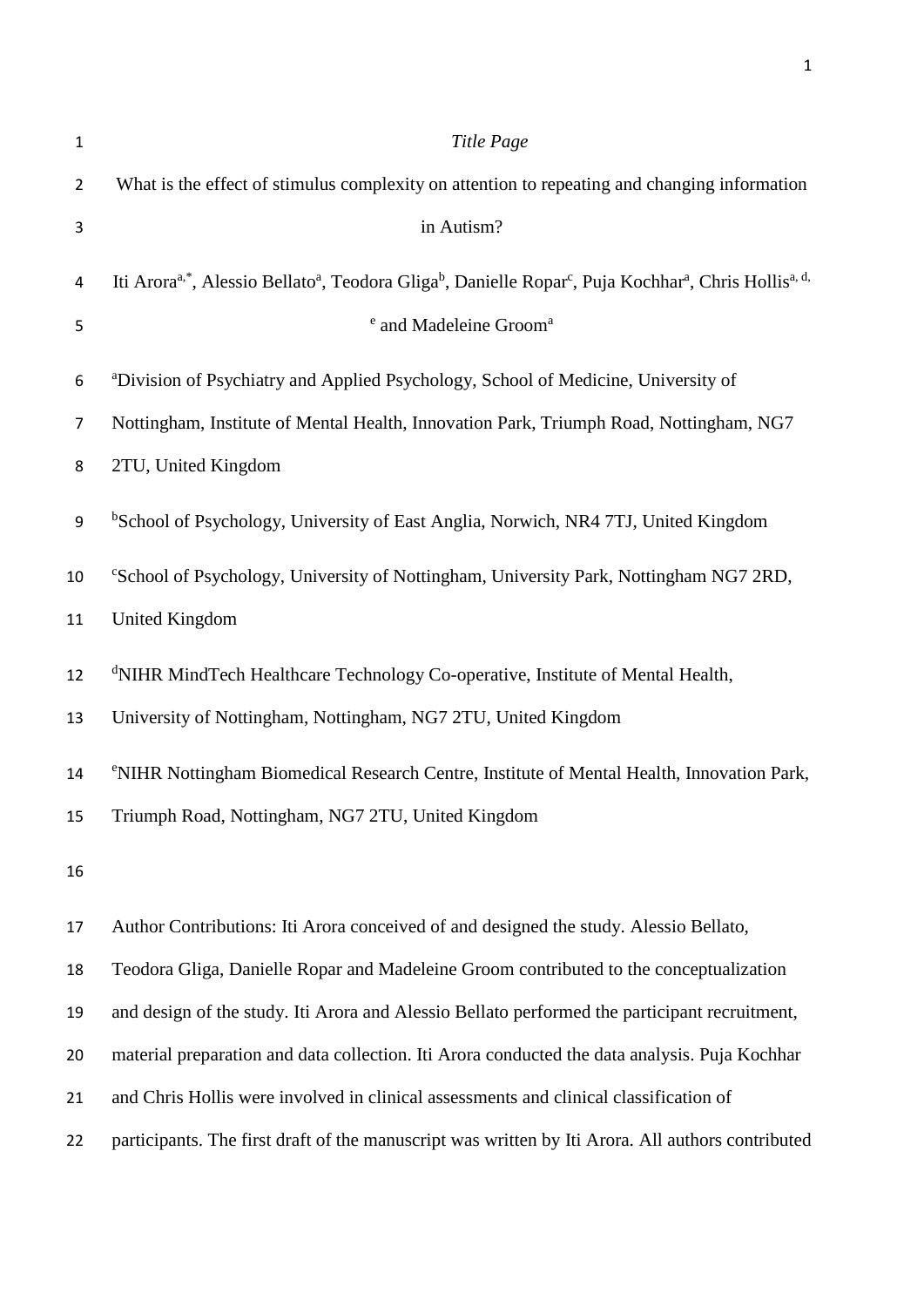- commented on previous versions of the manuscript. All authors read and approved the final
- manuscript.
- The authors declare that they have no conflicts of interest.

| $\overline{a}$          |  |  |
|-------------------------|--|--|
| $\overline{\mathbf{5}}$ |  |  |
| $\boldsymbol{6}$        |  |  |
| $\overline{7}$          |  |  |
| $\boldsymbol{8}$        |  |  |
| $\overline{9}$          |  |  |
| 10                      |  |  |
| $11$                    |  |  |
| 12                      |  |  |
| 13                      |  |  |
| 14                      |  |  |
| 15                      |  |  |
| 16                      |  |  |
| $17\,$                  |  |  |
| 18                      |  |  |
| 19                      |  |  |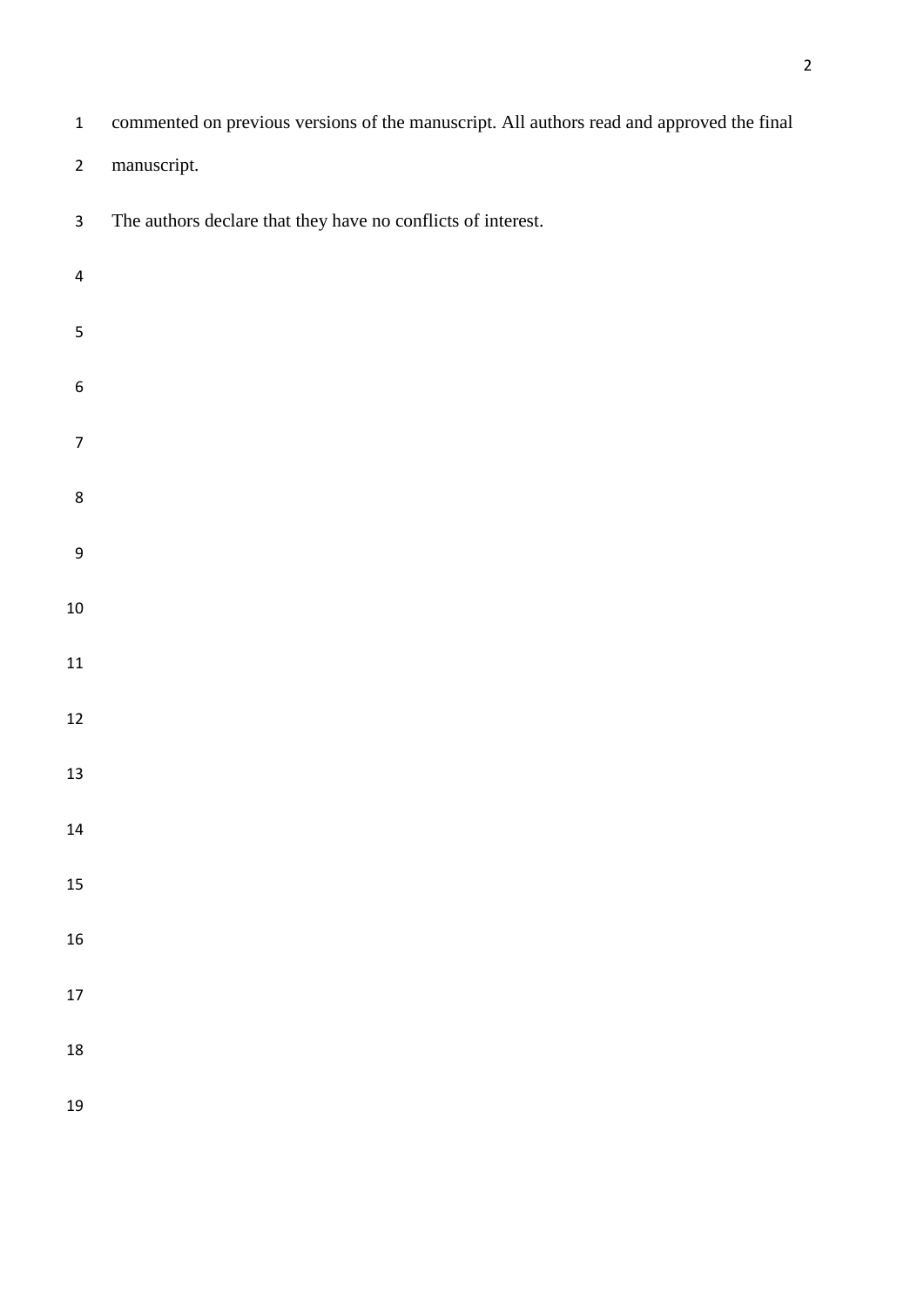| 1 | What is the effect of stimulus complexity on attention to repeating and changing information |
|---|----------------------------------------------------------------------------------------------|
|   | in Autism?                                                                                   |
|   | Abstract                                                                                     |

 Slower habituation to repeating stimuli characterises Autism, but it is not known whether this is driven by difficulties with information processing or an attentional bias towards sameness. We conducted eye-tracking and presented looming geometrical shapes, clocks with moving arms and smiling faces, as two separate streams of stimuli (one repeating and one changing), to 7-15 years old children and adolescents (n=103) with Autism, ADHD or co-occurring Autism+ADHD, and neurotypical children (Study-1); and to neurotypical children (n=64) with varying levels of autistic traits (Study-2). Across both studies, autistic features were associated with longer looks to the repeating stimulus, and shorter looks to the changing stimulus, but only for more complex stimuli, indicating greater difficulty in processing complex or unpredictable information.

- 
- 
- 

- 
-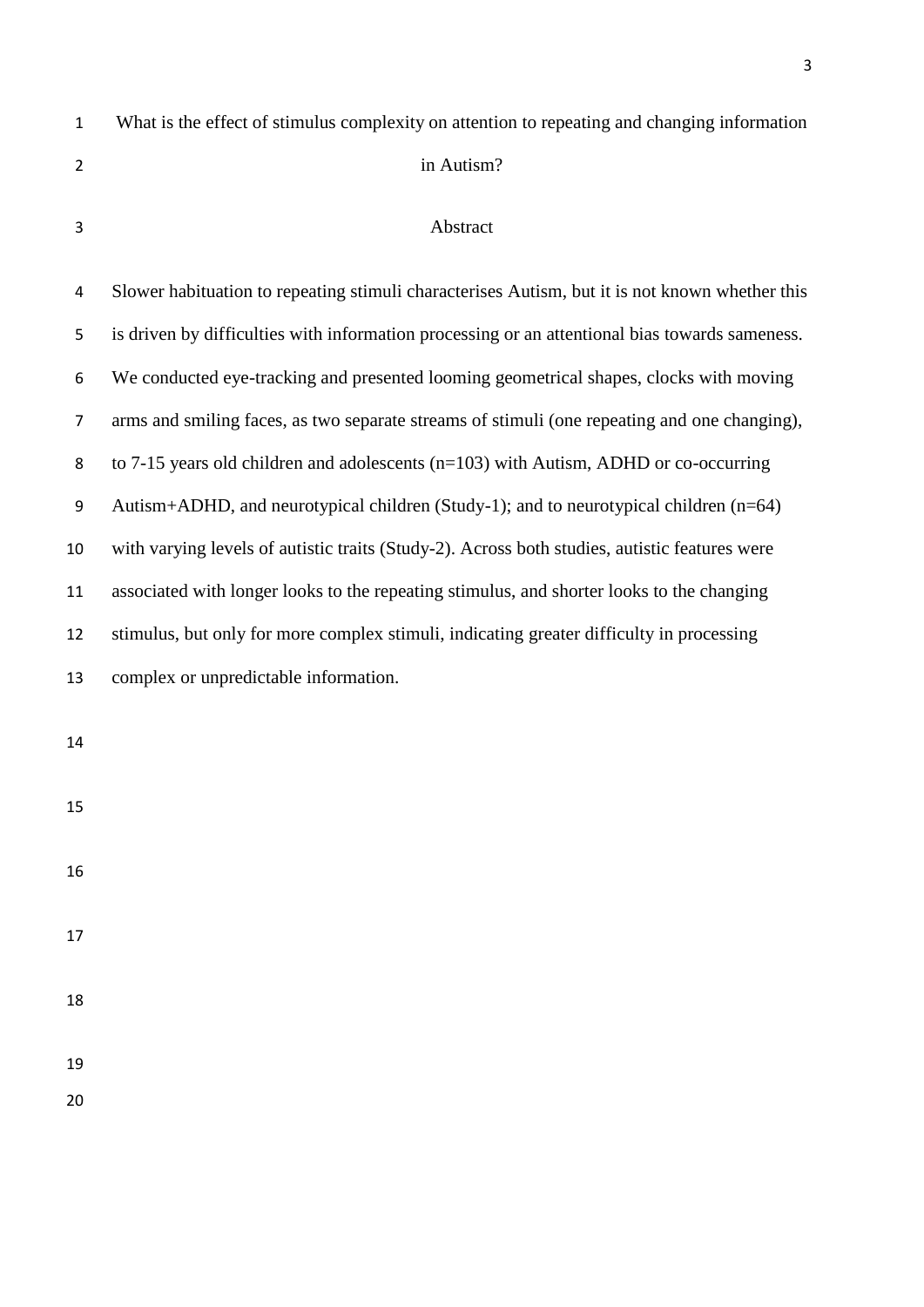#### 2 in Autism?

 Autism Spectrum Disorder (hereafter referred to as autism) affects an estimated 1% of the population in the UK (Laurie and Border 2020) and is characterised by impairments in social communication and interaction and presence of repetitive and restricted behaviours (American Psychiatric Association 2013). Autistic individuals show atypical attention to the world, for example, in the form of reduced spontaneous attention to social information (Fletcher-Watson, Leekam, Benson, Frank, and Findlay 2009; Franchini, Glaser, Wood de Wilde, Gentaz, Eliez, and Schaer 2017), an intense focus on specific aspects of the world (American Psychiatric Association 2013), and a preference for repetition and sameness (Pierce, Conant, Hazin, Stoner, and Desmond 2011). However, the exact nature of attentional differences, and what processes or impairments underlie them, remains unclear. It has been suggested that early differences in the ability to habituate might contribute to some of the above attentional features (McDiarmid, Bernardos, and Rankin 2017; Ramaswami 2014).

 Habituation refers to a cognitive process by which attention to a repeating stimulus decreases over time (Groves and Thompson 1970; Schmid, Wilson, and Rankin 2014). Traditionally, habituation has been studied through preferential-looking paradigms in which look durations are measured to repeated presentations of a stimulus (Csibra, Hernik, Mascaro, Tatone, and Lengyel 2016). Look durations (i.e. durations of time that the participant orients their eyes to fixate upon a stimulus) in such paradigms measure the balance between a drive to look and a competing drive to look away (Schoner and Thelen 2006). Widely accepted models of habituation (Groves and Thompson 1970) suggest that look durations to a repeating stimulus increase until an internal representation has been formed that matches the stimulus (and thus, the stimulus has been 'learnt'), after which, look durations decrease until they reach an asymptotic level. Look durations in these paradigms have been reliably linked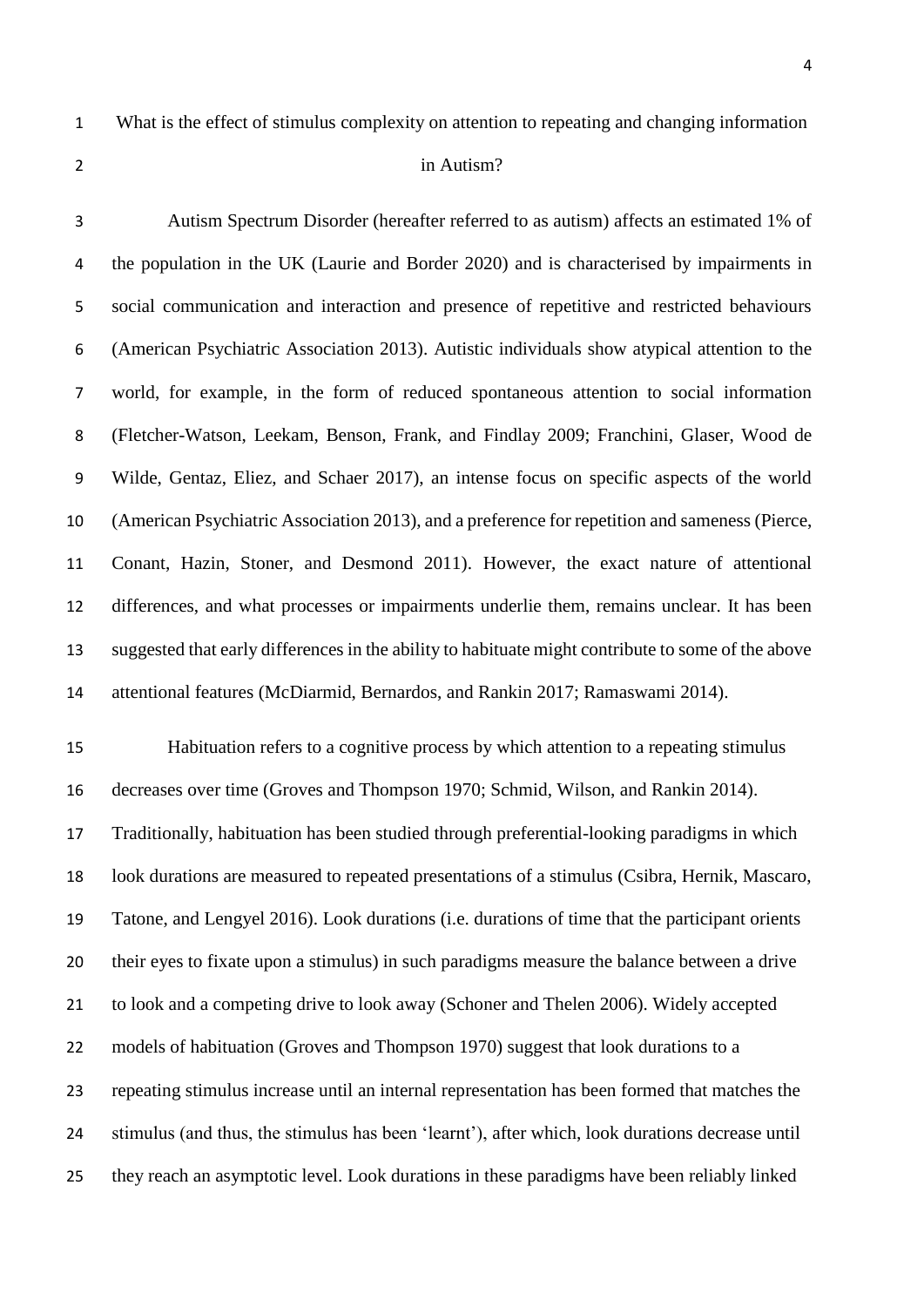with information processing and learning, such that higher rates of decrease in look durations (or quicker habituation) are associated with better long term outcomes on standardized measures of intelligence (Colombo and Mitchell 2009); and individual differences in habituation during the first year of life predict later cognitive functioning, including in domains such as language, memory and spatial reasoning (McCall and Carriger 1993). Given these relationships with other cognitive functions, it is important to understand differences in habituation more fully as these differences may contribute to other cognitive features of autism.

 It is also theorized that the drive to look away from an already processed stimulus within such habituation paradigms represents a novelty bias; a pervasive information foraging tendency in all animals that serves an adaptive function of drawing attention away from what is known, towards what is novel, unknown and potentially informative (Schoner and Thelen 2006; Cohen, McClure, and Yu 2007; Laucht, Becker, and Schmidt 2006). Indeed, from infancy onwards, a balance between exploitation (of the known) and exploration (of the unknown) is essential for optimal adaptation to the environment so that one is alert to pertinent new information but at the same time can focus on a given task (Cohen et al. 2007). If there is a bias towards exploitation or exploration, this could impact optimal foraging and, consequently, learning and adaptive functioning (Gliga, Smith, Likely, Charman, and Johnson 2018).

 There is evidence for reduced habituation in autistic individuals for both simple stimuli (e.g., tones and naturalistic sounds (Hudac et al. 2018; Guiraud et al. 2011) and more complex stimuli such as faces (Kleinhans, Richards, Greenson, Dawson, and Aylward 2016; Webb et al. 2010)). However, it is unclear whether atypical habituation in autism is driven by impaired information processing, leading to slower learning/acquisition of knowledge about the repeating stimulus, or an information foraging style that biases against novelty and change in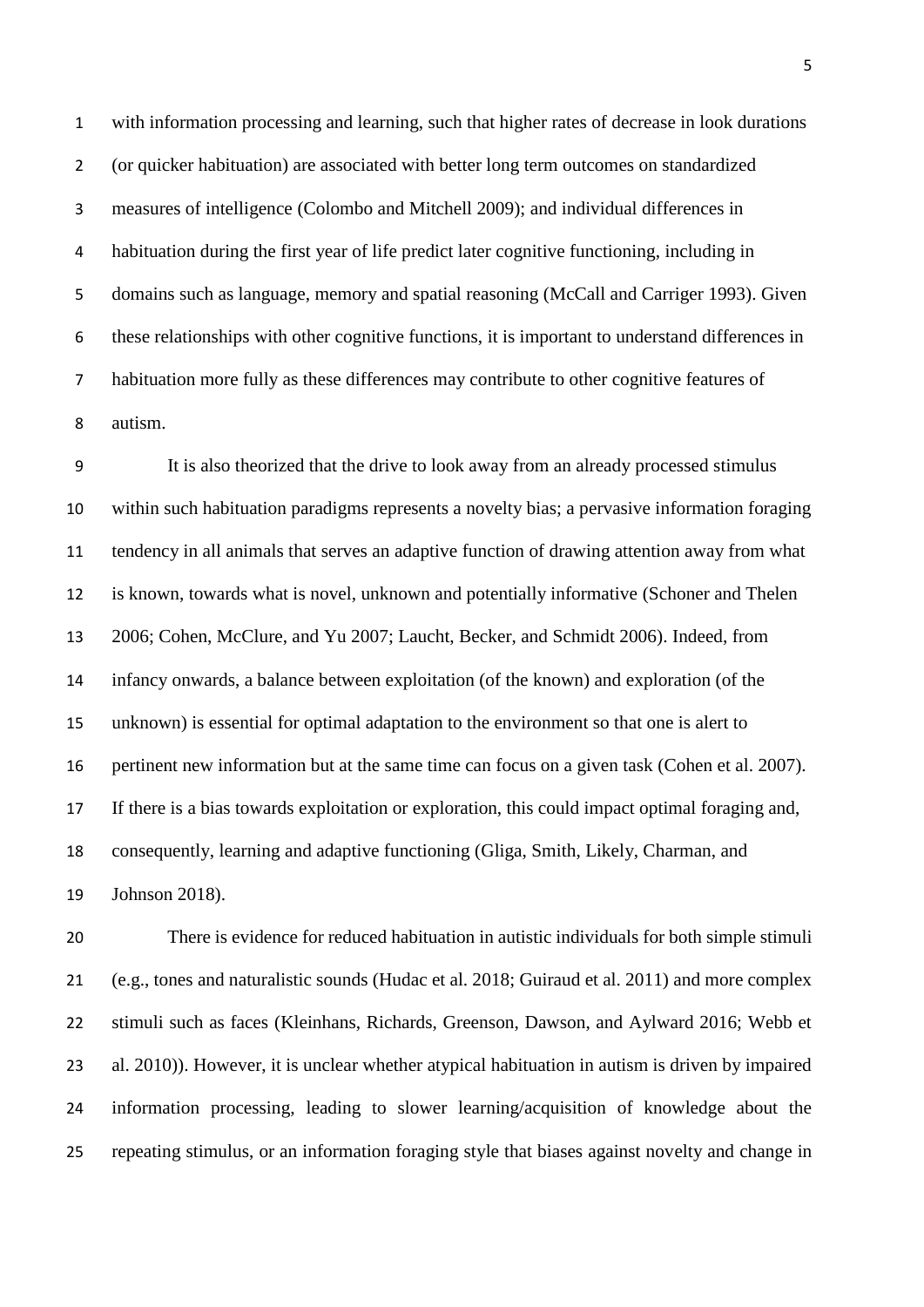favour of sameness and predictability. Evidence that habituation deficits in autism are specific to certain stimuli (present for faces but not for houses) (Webb et al. 2010; Kleinhans et al. 2016) implicates slower processing of a repeated stimulus rather than biases against novelty, because complex stimuli, such as dynamic, multimodal and social stimuli, are more difficult to process and would therefore challenge these basic learning processes more extensively. On the other hand, there is evidence of an attentional bias away from novelty, and towards attending to previously explored information at the cost of attending to unknown information (Elison, Sasson, Turner-Brown, Dichter, and Bodfish 2012; Pellicano, Smith, Cristino, Hood, Briscoe, and Gilchrist 2011; Sasson, Turner-Brown, Holtzclaw, Lam, and Bodfish 2008). Currently, it remains unknown whether looking longer at a repeating stimulus reflects impaired learning of the stimulus or a preference for repetition. In the habituation literature, it is not possible to disentangle these competing accounts because only a single, repeating stimulus is usually presented and therefore an attentional bias towards repetition over novelty cannot be measured. Whether impaired learning or repetition preference underlies longer looking to a repeating stimulus has important implications for theoretical understanding of autism as well as clinical interventions. Early differences in attention impact the development of socio- cognitive skills that lie at the core of autism (Keehn, Müller, and Townsend 2013). If atypicalities in information processing underlie differences in attention, interventions targeting information processing generally could be effective in improving long-term outcomes. If on the other hand, profiles of novelty avoidance/repetition preference underlie differences in social attention, this might reflect differences in reward processing and/or arousal regulation (Jepma, Verdonschot, van Steenbergen, Rombouts, and Nieuwenhuis 2012; Frank, Doll, Oas- Terpstra, and Moreno 2009); and interventions that target arousal and reward processing networks might be more appropriate.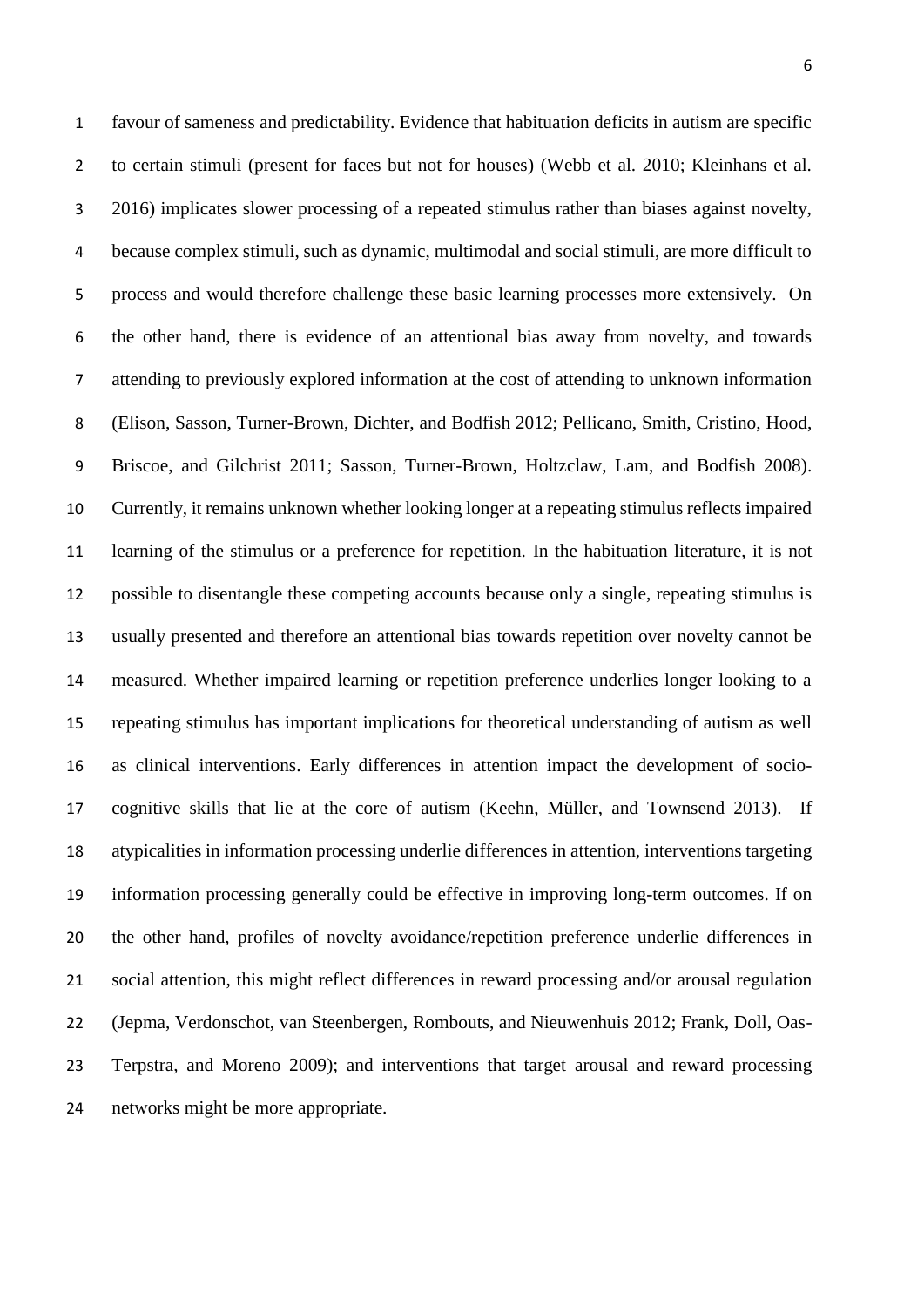To separate out these competing accounts we adapted an eye-tracking paradigm that was first published by Vivanti et al. (2018), in which two competing stimuli are presented simultaneously in the left and right parts of a screen, one of which remains constant while the other one changes. The advantage of this paradigm (instead of traditional paradigms that present only a repeating stimulus) is that one can capture competing drives to look at the repeating versus novel stimuli. In the first few trials, preference for either stimuli is likely to not be evident. However, over trials, habituation should occur to the repeating stimulus and preferential looking towards the changing stimulus should increase. The novelty bias, i.e., increased attention to the changing stimulus, thus becomes more prominent after successful learning or processing of the repeating stimulus (Fantz 1964). Using this paradigm, Vivanti et al. (2018) reported that autistic pre-schoolers required more trials than neurotypical controls to meet habituation criterion, thus exhibiting slower habituation. Using rates of change in total fixation durations per trial to the repeating and changing stimuli, they also reported that while the autistic children (similarly to neurotypical toddlers) showed reduced looking to the repeating information over successive trials, they also showed reduced looking to the changing stimulus over time, whereas neurotypical toddlers increased looking to the changing stimulus. The authors interpreted this to reflect a reduced bias to attend to novelty in autistic participants, rather than an effect of slower learning. However, one could argue that if autistic children were slower to process the repeating stimulus as evidenced by slower habituation, they would then also have been slower to show preference for the changing stimuli. Therefore, this effect (reduced looking to the changing stimulus) could be driven by slower habituation rather than reduced preference for novelty. Further work is needed therefore to fully characterise profiles of habituation and novelty biases in autism. One way to directly address the role of information processing is by manipulating stimulus complexity. Simpler stimuli elicit quicker habituation than complex stimuli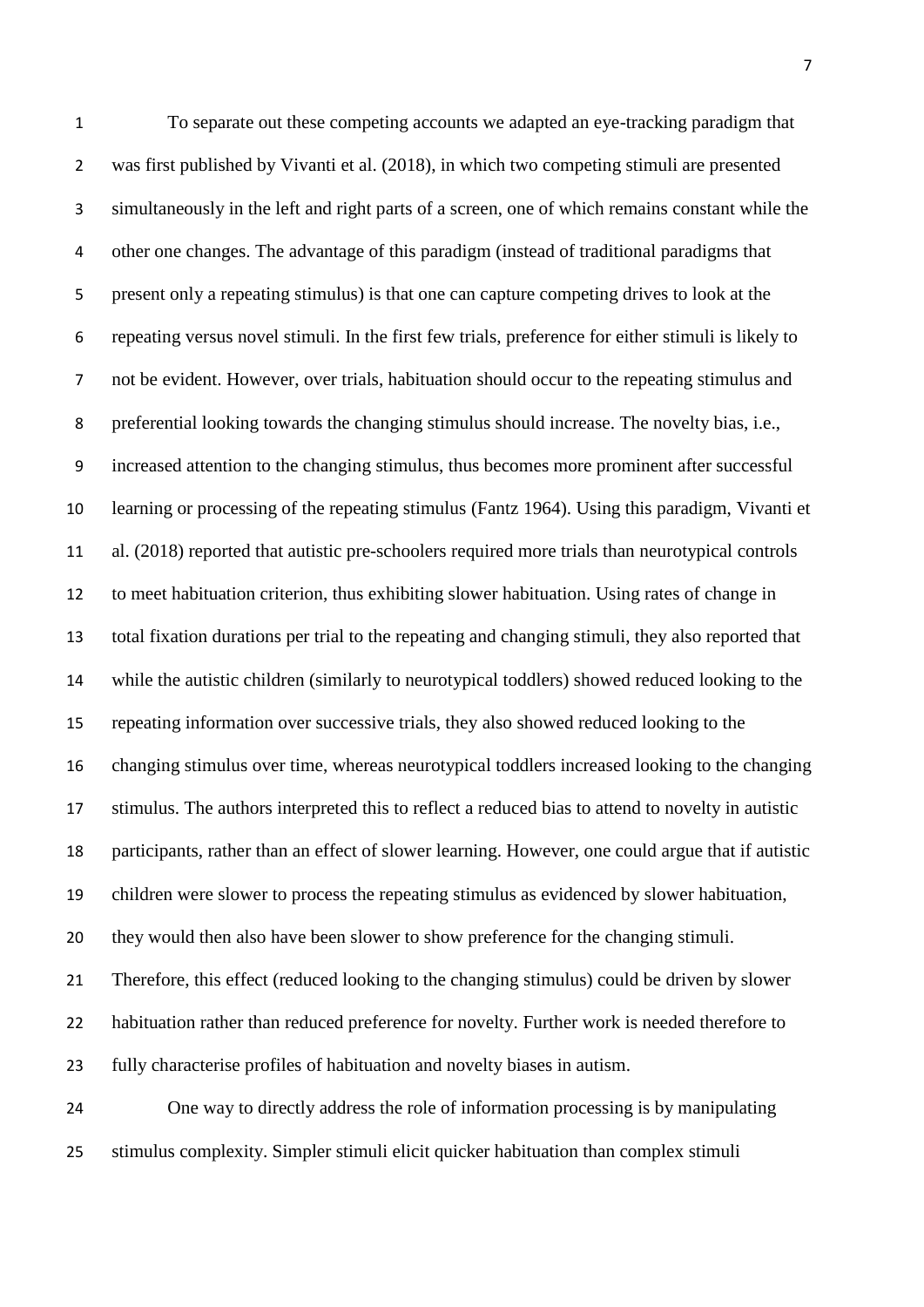(Schoner and Thelen 2006). We reasoned that if autistic people tend to spend longer looking at a repeating stimulus because they are slower to habituate, more complex stimuli, which require more processing, should elicit a greater differential between repeating and changing stimuli. Conversely, if the findings are driven by information foraging differences in autistic individuals that bias them against attending to novel or changing information, this will be reflected in a significantly greater proportion of time looking towards the repeating stimulus than the changing stimulus and this effect will occur irrespective of the complexity of the stimulus. To investigate these alternative predictions, we adapted the task used by Vivanti et al. (2018), which comprised one stimulus condition with simple shapes that rotated and zoomed towards the participants. We added two conditions: one consisted of complex stimuli (clocks with moving arms); another used social (smiling faces) stimuli (as shown in Figure 1). These manipulations allowed us to test whether differences in attention to repeating and changing stimuli were more pronounced for complex than simple stimuli and also allowed us to test whether these effects were more pronounced for social stimuli, given the large literature suggesting greater impairments in the social domain in the autistic population (Chita-Tegmark 2016; Dawson, Bernier, and Ring 2012). We reasoned that if social stimuli are one example of complex stimuli, the faces and clocks stimuli used in our adapted habituation paradigm should yield similar effects to one another, and larger effects than the simple shapes condition. If, however, autistic individuals show a unique difficulty with social stimuli, the effects would be specific to this condition, over and above those for the non- social simple (shapes) and non-social complex (clocks) conditions. Faces and clocks were selected as social and non-social examples of more complex stimuli because they have a higher number of features to process, that hold informative value compared to the geometric shapes.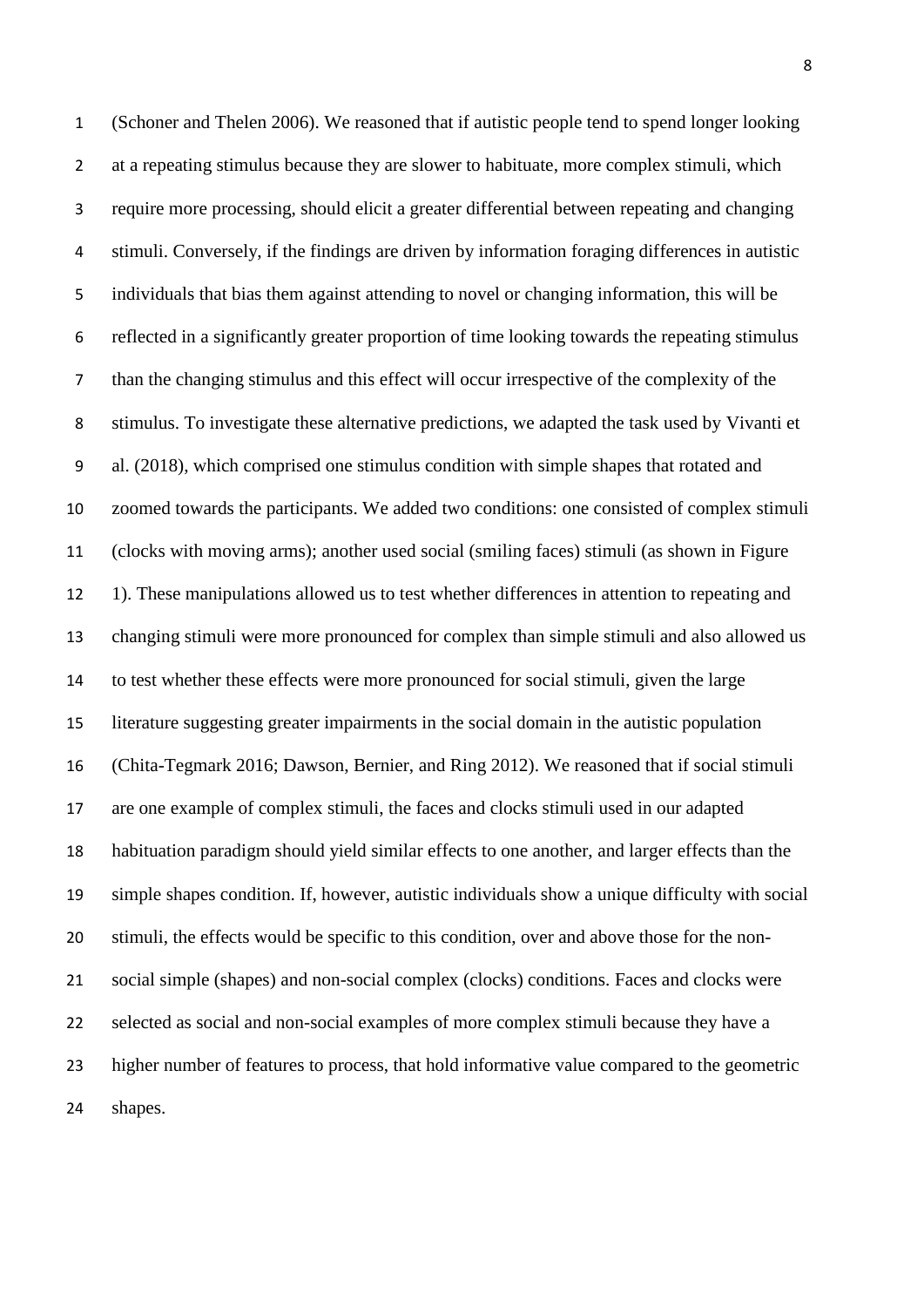In addition, we developed a more sensitive measure to capture habituation. Vivanti et al. (2018) used a total fixation duration measure; however, in a two-stimulus habituation paradigm, this measure might also capture other processes apart from information processing, such as revisits to the repeating stimulus to ensure that it has not changed, or even a preference for repetition. We therefore chose to use the longest look duration per trial (comprised of one or more fixations within a stimulus) to each stimulus (repeating and changing). This is more likely to reflect looks made for the purpose of information processing and learning in a given trial (Colombo and Mitchell 2009). We summarised the pattern of change in look durations over trials by using a slope coefficient, with decreases in look durations reflected in a negative coefficient and increases in a positive coefficient. At the beginning of the task, we expected to observe equally long look durations to both the repeating and changing stimuli. If a person is habituating, then over time, the trial-by-trial longest look durations should decrease for the repeating stimuli and increase for the changing stimuli, since the latter hold novel information. If there is a bias for either the repeating or changing stimulus, this will emerge as an increase in look durations towards that stimulus over time.

 In neurotypical individuals, we predicted a rapid decrease in longest look durations to the repeating stimulus over time and an increase in longest look durations to the changing stimulus over time, reflecting rapid habituation and then an information foraging drive towards the novel stimulus. This would be reflected in a negative slope coefficient of look durations to the repeating stimulus and a positive slope coefficient to the changing stimulus. In autism, we predicted that if the tendency to spend longer looking at a repeating stimulus is driven by slower information processing (and therefore slower habituation), there will be a reduction in look durations over time to the repeating stimulus and an increase to the changing stimulus, but the slopes will be flatter than in neurotypical individuals, reflecting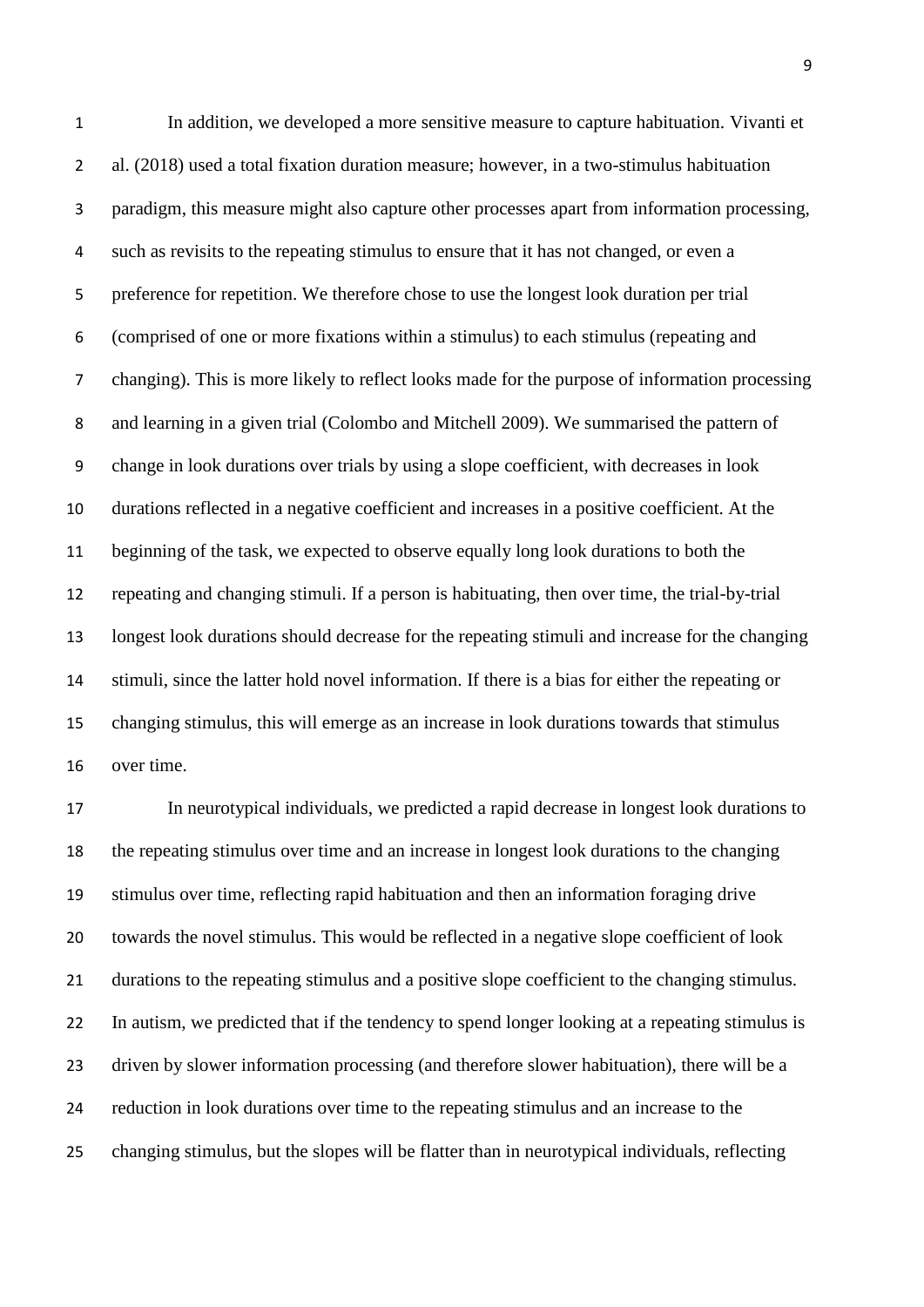slower change over time. This effect will be more pronounced in the conditions with higher stimulus complexity due to the greater difficulty processing these stimuli. Conversely, if driven by a bias against novelty towards sameness, the effect will not vary by stimulus complexity and will manifest in a significant positive slope to the repeating stimulus and a flat or negative slope to the changing stimulus, i.e. a reversal of the neurotypical effect. We also explored whether these atypical features of autism are specific to social stimuli or whether they also occur when presented with non-social stimuli that have a similar level of featural complexity.

 We used this task with two populations. In Study 1, we compared children with and without clinically diagnosed autism and we also compared autism with another neurodevelopmental disorder, attention deficit hyperactivity disorder (ADHD). In Study 2 we recruited a general population sample of children with varying levels of autistic traits.

Study 1

 The aim of the first study was to determine whether differences in attention to repeating vs changing stimuli reflect slower processing of a repeated stimulus or atypical biases away from novelty in autistic children, by manipulating stimulus complexity. Therefore, in this study, we included children with a clinical diagnosis of Autism Spectrum Disorder and neurotypical children. In addition, we included a group of children with ADHD and a group of children with co-occurring Autism and ADHD.

 ADHD is highly co-occurrent with autism (with co-occurrence rates between 37-85%, Leitner 2014) but this is often not addressed in research. There is inconsistent evidence for atypical habituation in ADHD; with preliminary evidence for quicker habituation to rewards in those with ADHD (McDiarmid et al. 2017). ADHD is also tentatively associated with biases towards novelty-seeking and exploration (Gliga et al. 2018) and could therefore be linked with information foraging biases opposite to the ones associated with autism. Given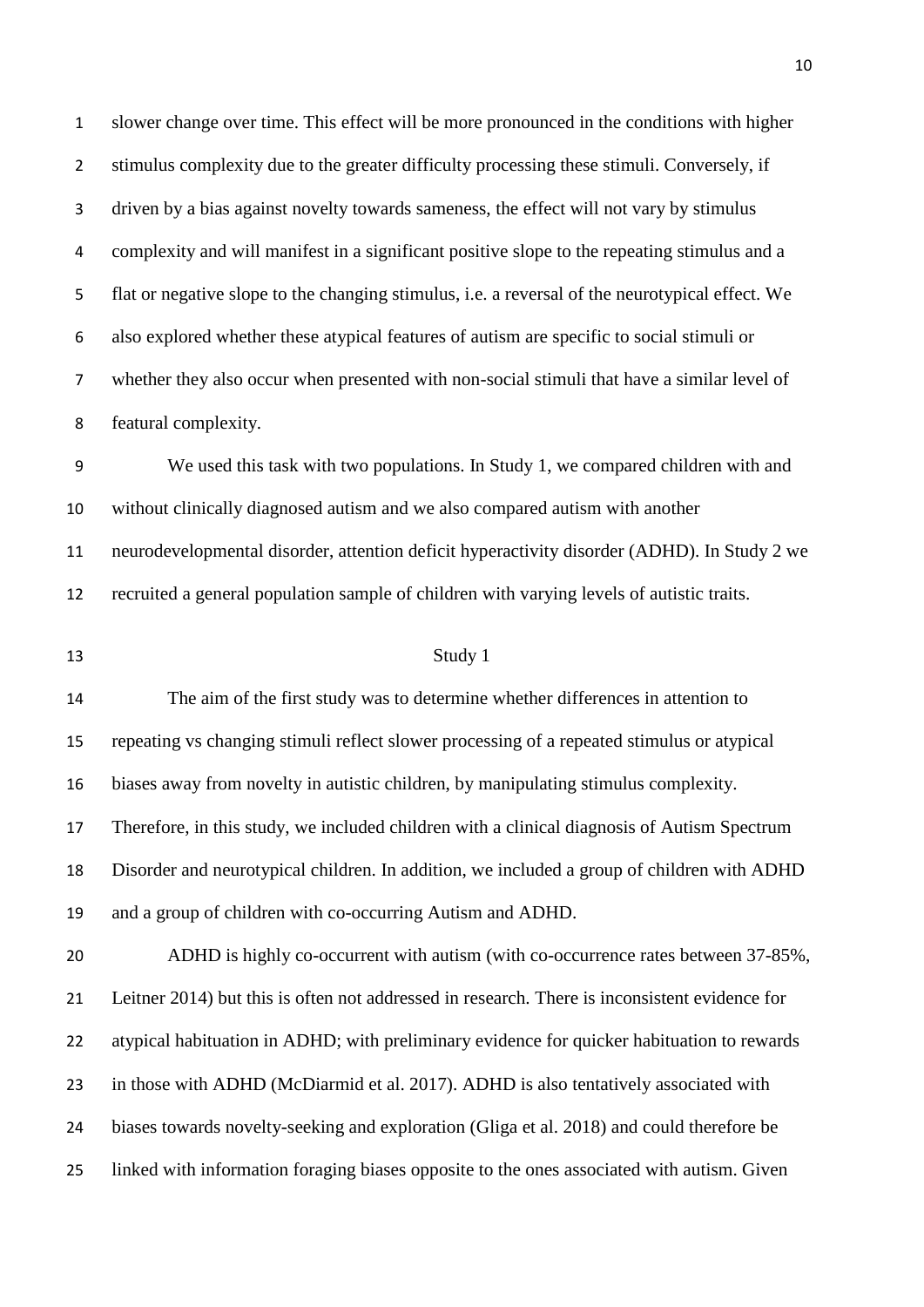the high comorbidity between these conditions, investigating how these potentially opposing biases are manifest in those with comorbidity might illuminate shared mechanisms between autism and ADHD. Therefore, the aim of our first study was to determine how attention to repeating vs changing information is influenced by stimulus complexity and whether any unique attentional patterns are evident within different clinical groups with a diagnosis of autism, ADHD, or both. In many experimental studies on autism, despite the high levels of co-occurrence between autism and ADHD, co-existing ADHD is either ignored (not measured) or autistic participants are excluded from the studies if they meet criteria for ADHD. This reduces the generalizability of results from those studies, as their samples are not representative of the general autistic population. Instead, careful characterization of ADHD symptoms in autistic participants provides an opportunity to test how presence of ADHD impacts profiles of attention and information processing in autism and in doing so, we are also able to include a more representative sample of autistic children and young people in the study.

 We predicted a profile of relatively greater attention to the repeating stimulus over the changing stimulus in children and adolescents with autism, as outlined in the general introduction above. For children with ADHD, our hypotheses were more tentative, given that such tasks have not been used with this population before. We expected them to show a bias towards novelty, to the extent that they will look more often at the changing stimulus (Sethi, Voon, Critchley, Cercignani, and Harrison 2018). We also expected, given profiles of hyperactivity and inattention (American Psychiatric Association 2013), that they might be slower to reduce their attention to repeating information due to inefficient processing and therefore, flatter slopes of change in attention towards both stimuli. Again, given lack of research in the area, we anticipated different possible effects for children with co-occurring autism and ADHD. Given evidence of opposing information foraging biases in autistic and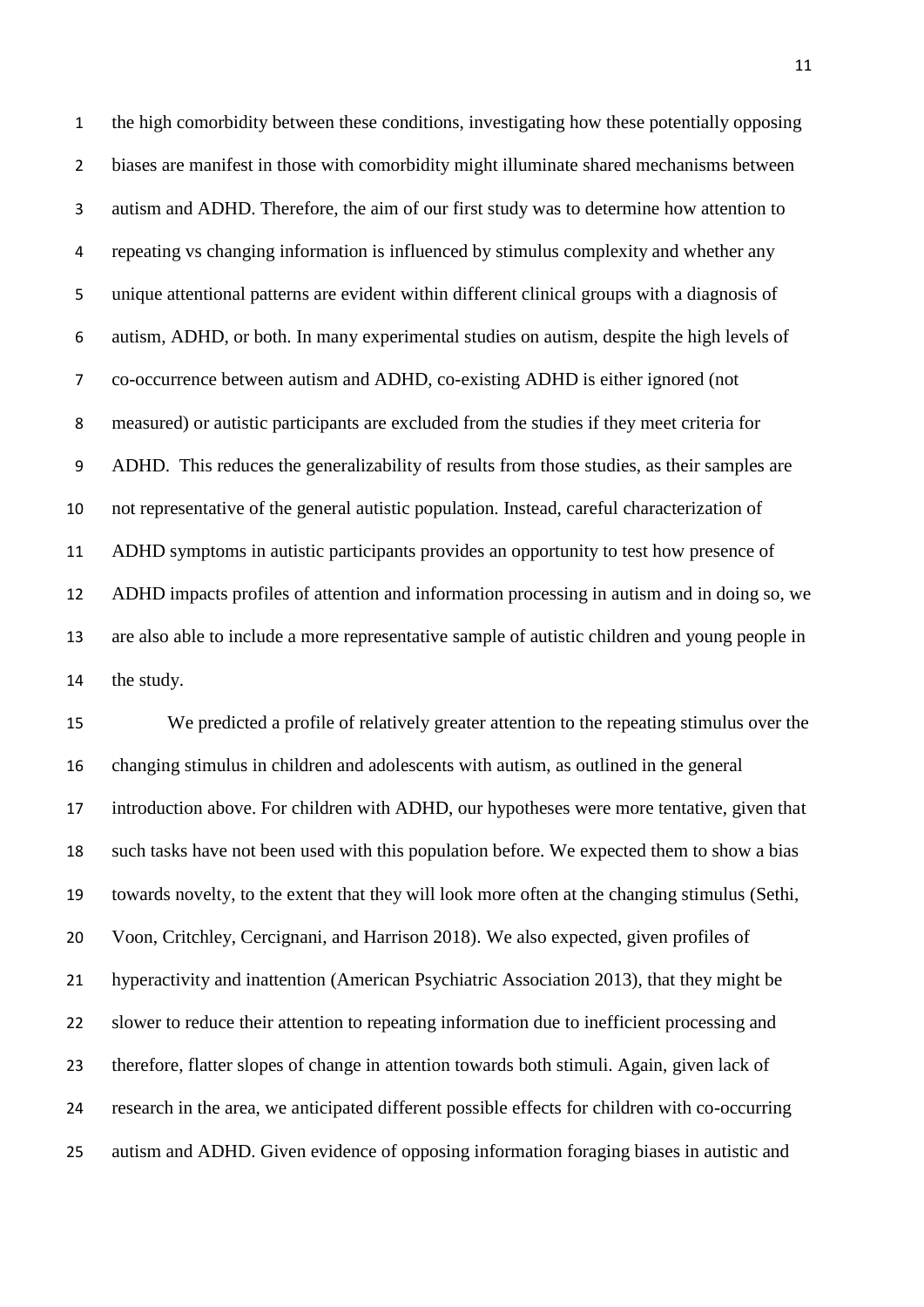ADHD populations (towards novelty in ADHD and against novelty or towards sameness in autism), we anticipated that comorbid children might show neither, with the two opposing risks combating each other. Alternatively, the group with co-occurring autism and ADHD might be more similar to the autistic children, or to the ADHD children, reflecting that on these measures they share the profile of one of these populations. Finally, the comorbid group might be a separate nosologic entity and thus might show a completely distinct profile (Rommelse, Geurts, Franke, Buitelaar, and Hartman 2011) from the other children. We tested these predictions in a factorial design where ADHD and ASD were modelled as two between-subjects' factors.

- 
- 

# 11 Methods

*Sample*

 The present work is based on data collected for the [blind for peer review]. 103 participants aged 7-15 years took part, including 30 neurotypical participants, 18 with Autism, 23 with ADHD and 32 with both Autism and ADHD ('Autism+ADHD'). Participant demographic characteristics are presented in Table 1.

 Participants completed a battery of EEG and eye-tracking tasks, including the task presented here. Study procedures were approved by the UK National Research Ethics Committee (REC reference 17/EM/0193 and the Health Research Authority (HRA; IRAS research project ID 220158). Clinical participants were recruited through local support groups or were referred to the study by paediatricians, child and adolescent psychiatrists or mental health nurses in local Child and Adolescent Mental Health Services (CAMHS) or the special needs departments of local schools. Neurotypical participants were recruited from local schools and from a database of volunteers held by the [blind for peer review]. Participants in the clinical groups either already had a clinical diagnosis or were referred to the study by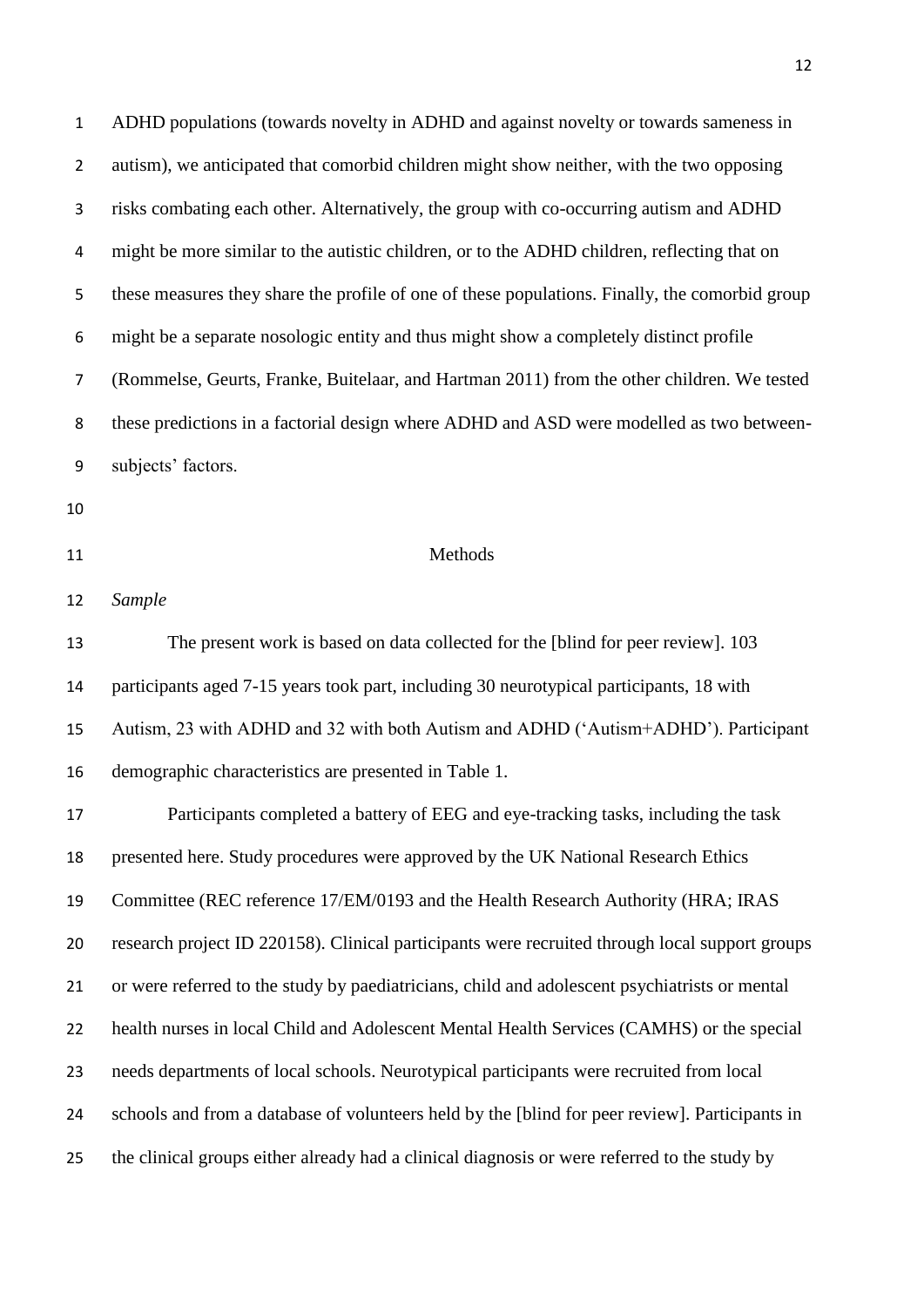clinicians because of suspected ADHD or autism. Consensus research diagnoses were made in consultation with two experienced child and adolescent psychiatrists [blind for peer review]. The measures used to inform research diagnoses were: Development and Well- Being Assessment (DAWBA) (Goodman, Ford, Richards, Gatward, and Meltzer 2000), Social Communication Questionnaire (SCQ) (Rutter, Bailey, and Lord 2003), Conners' 6 Rating Scales (CRS-3) (Conners 2008), the Autism Diagnostic Observation Schedule, 2<sup>nd</sup> Edition (ADOS-2) (Lord et al. 2015) (completed by [blind for peer review] who have research accreditation for the tool) and the Wechsler Abbreviated Scales of Intelligence (WASI-II) (Wechsler 2011) to obtain a measure of verbal and non-verbal cognitive functioning for all participants. Parent and teacher data were available for the participants on the SCQ and CRS-3. Due to missing data on the teacher measure, in this study we report the parent CRS scores. In this study, we used parent-reported SCQ (Total score and social communication, social interaction and restricted and repetitive behaviours subscale scores) and CRS (Hyperactivity-Impulsivity and Inattention subscales) scores as indices of symptom severity of Autism and ADHD respectively. Further information about inclusion/exclusion criteria as well as allocation of participants into clinical groups is available in Supplementary Materials.

*Eye-Tracking Task*

 We adapted the novelty versus repetition task from Vivanti et al. (2018). In this task, two streams of dynamic stimuli are presented adjacent to one another, one each in the left and right sides of the screen, on a computer screen. In one stream, a repeating stimulus is presented and in the other, a changing stimulus is presented. In the original task (Vivanti et al. 2018), the stimuli were dynamic shapes, rotating and looming towards the viewer. Stimulus duration was three seconds. We adapted these original stimuli but retained the timing and display parameters of the original study.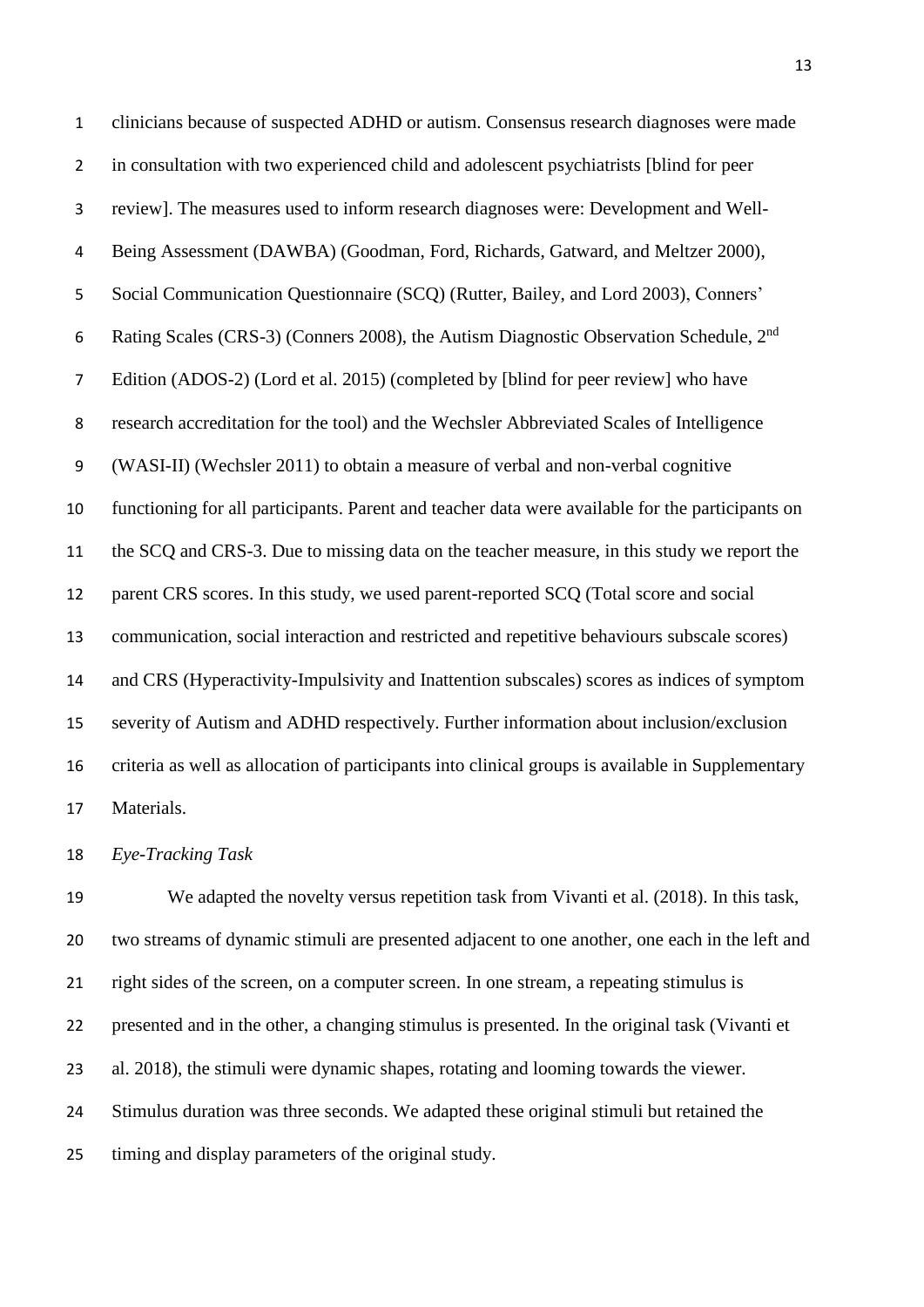In addition, we added two conditions to enable us to measure the effects of social-ness and complexity of stimuli (see Figure 1). We added a social condition in which the stimuli consisted of movies of faces breaking into smiles taken from the UvA-NEMO Smile Database (Dibeklioğlu, Salah, and Gevers 2015). The videos are shot under controlled illumination conditions and are in RGB colour. We cropped the videos to size them similarly to the stimuli from other conditions.

 We also created a non-social condition in which we used animations of clocks with moving arms as stimuli. Clocks were sized similarly to the faces in the social condition. Clocks were of different colours (similar to non-social simple condition), and the arms moved from different starting points to different endpoints. The clocks were designed to be more complex than the shapes since there was more information within them to process. Clocks have multiple features that have informative value and the movement of internal features changes the meaning to be drawn from the stimulus, similar to facial features. Importantly, the faces and clocks differ primarily in their social status but are approximately equivalent in global and featural complexity (see Fig 1).

 In keeping with the original study (Vivanti et al. 2018), we chose to use dynamic stimuli for our other two conditions. This was primarily because, for the age range of our participants, static stimuli would have been too simple and possibly unengaging. Furthermore, dynamic stimuli are more naturalistic and therefore have greater ecological validity. In Vivanti et al's (2018) study, nine trials were presented. We added two trials (to each condition) to ensure that there were sufficient trials to capture changes in looking patterns given the older age of 22 our participants. Therefore, in Study 1, each condition comprised of eleven trials (3 seconds per trial), leading to three conditions that lasted 33 seconds each, and an entire task that lasted around 2-3 minutes in total, including calibration and drift correction between conditions. For each stimulus type, there were twelve stimuli created, one of which was used as the repeating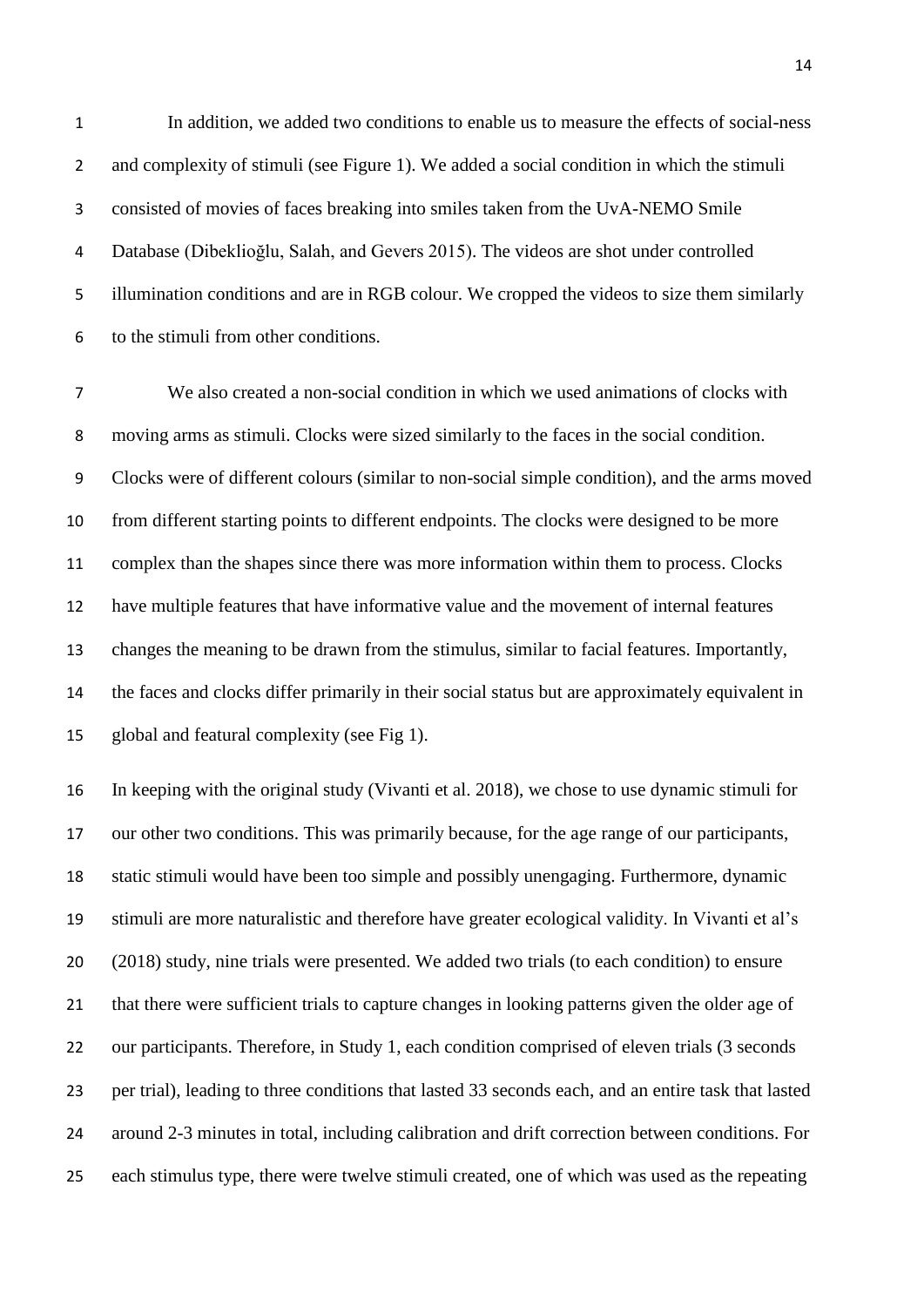| $\mathbf 1$    | stimulus while the rest were used as changing stimuli, so that within the changing stimuli, no                  |
|----------------|-----------------------------------------------------------------------------------------------------------------|
| $\overline{2}$ | stimulus was presented more than once. Order of presentation of conditions and stimuli                          |
| 3              | within conditions were both randomized. Further, we counterbalanced the visual hemifield in                     |
| 4              | which the repeating stimulus was presented in each condition and between the two versions.                      |
| 5              | Further information about task design is available in Supplementary Materials.                                  |
| 6              | [Figure 1 top]                                                                                                  |
| $\overline{7}$ | Procedure                                                                                                       |
| 8              | The task was delivered on Eyelink 1000 Plus after a 9-point gaze calibration was                                |
| 9              | completed. Eye movements from both eyes were recorded without a chin-rest and children                          |
| 10             | were seated approximately 60 cm from the screen. Eye movements were recorded at 500 Hz                          |
| 11             | through a 25 mm lens, with an estimated accuracy of $0.25^{\circ}$ to $0.5^{\circ}$ . The task was presented on |
| 12             | a 21.5" LCD screen with a refresh rate of 60 Hz, placed immediately behind the eye-tracker.                     |
| 13             | This task lasted approximately 2 minutes, including calibration. It was a part of a 15-                         |
| 14             | minute eye-tracking battery and was presented mid-way through another eye-tracking task.                        |
| 15             | Participants were asked to pay attention to what was happening on the screen but were given                     |
| 16             | no other instructions.                                                                                          |
| 17             |                                                                                                                 |
| 18             | Analysis Plan                                                                                                   |
| 19             | We extracted two measures from the task. The first, number of fixations to the screen,                          |
| 20             | was a measure of task engagement, compared between groups to ensure that analysis of other                      |
| 21             | measures was not influenced by any between-subject differences in task engagement. The                          |
| 22             | second measure of interest was the rate of change in look durations to the repeating and                        |

changing stimulus over time. Interest areas were drawn around stimuli to capture any

fixations falling within the area of the stimuli. A 'look duration' was defined as cumulative

duration of consecutive fixations in the same interest area in a trial without shifting to another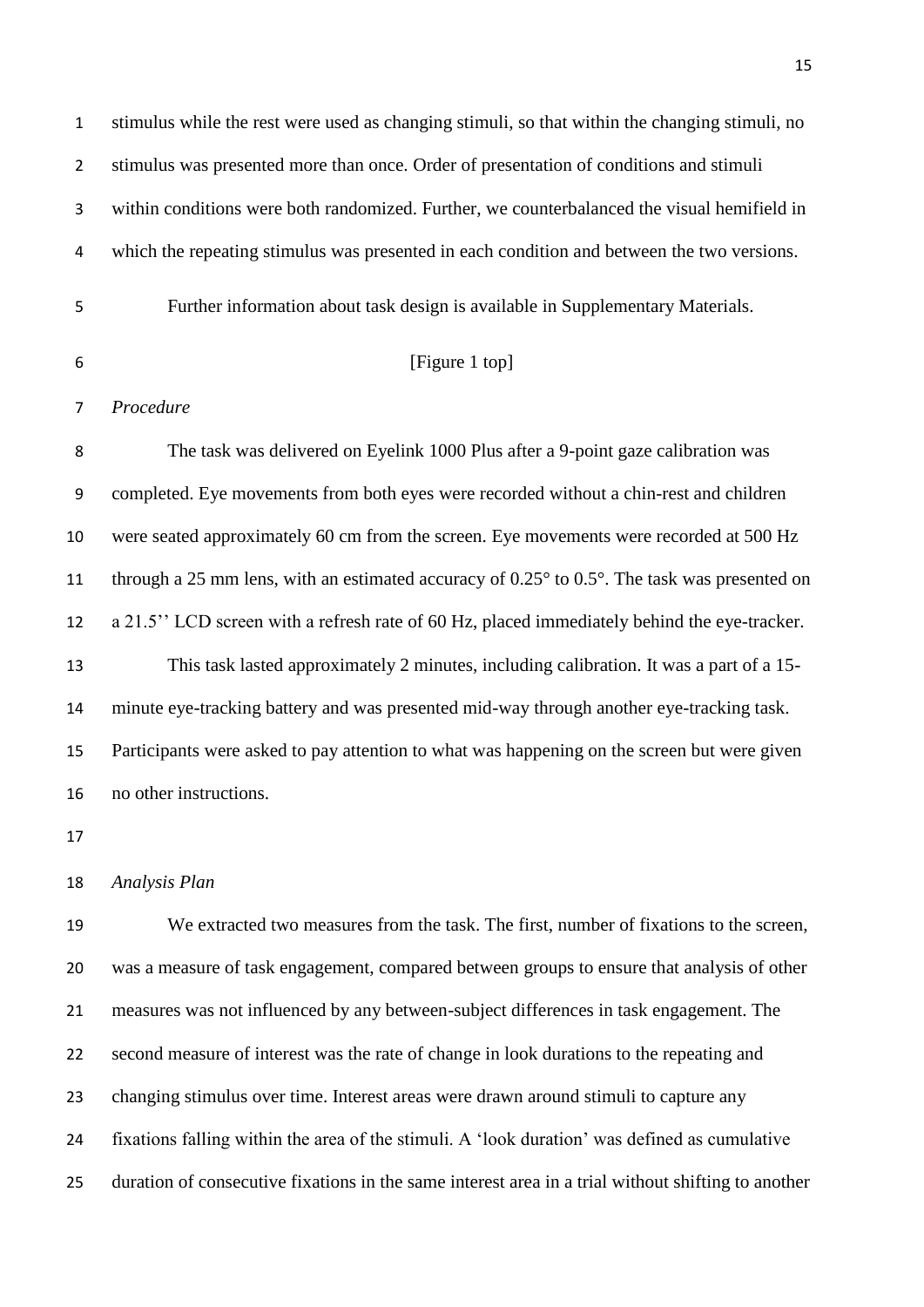interest area. Therefore, for each trial, the longest look to the repeating and changing stimulus was extracted. We then computed the coefficients of the linear slope of the rate of change in these look durations to the repeating and changing stimulus in each condition (Non-Social Simple, Non-Social Complex, Social) separately. We expected a negative slope to the repeating stimulus across conditions, representing reduced looking to repeating information over time, and a positive slope to the changing stimulus, driven by longer looking to the changing information over time representing a novelty bias.

 In the main analyses, Autism and ADHD were modelled as two between-subject factors with two levels each, 'Present' and 'Absent'. This allowed us to measure the effects of either condition separately through main effects of either factor. Modelling the factors in this way gave more power to the comparisons when comparing all participants with Autism/ADHD with those without. Effects specific to one of the four groups would emerge in this analysis through an interaction effect between the between-subject factors, and this would allow us to investigate whether a profile of attention was specific to the autism only group as compared to the rest.

 To analyse the engagement variable (number of fixations), we used repeated measures analyses of variance (ANOVA) with one within-subject factor: Condition with three levels (Non-Social Simple, Non-Social Complex, Social). In our analysis of this variable we focussed on checking individual differences in task engagement. We therefore only report main effects of Autism or ADHD or interactions between these and the within-subjects Condition factor. For our main analysis on the Rate of change in Look durations, we included a second within-subjects factor Stimulus with two levels (Repeating, Changing). For each dependent variable, we assessed common assumptions before testing hypotheses. Mahalanobis distances were used to identify multivariate outliers but none were

identified. Based on evidence that repeated measures ANOVAs are robust to assumptions of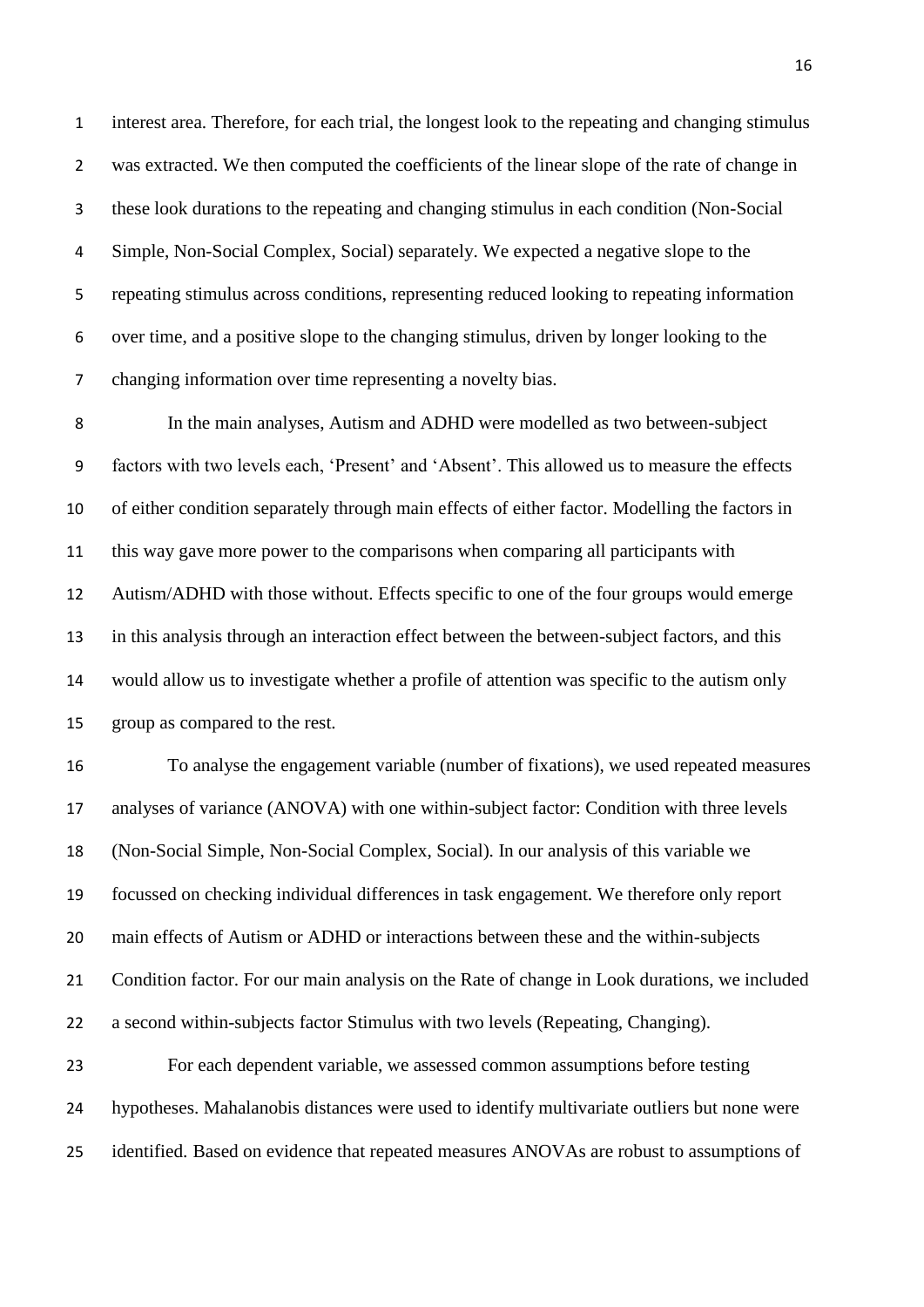| $\mathbf{1}$   | normality we carried out ANOVA with normal and non-normal dependent variables (Field                                                 |
|----------------|--------------------------------------------------------------------------------------------------------------------------------------|
| $\overline{2}$ | 2013). Mauchly's tests of sphericity was evaluated and where violated, we report                                                     |
| 3              | Greenhouse-Geisser adjusted degrees of freedom. Interactions and main effects were                                                   |
| 4              | followed up with appropriate analysis to characterise the simple effects.                                                            |
| 5              | Given differences between clinical groups on IQ, we used partial correlations to                                                     |
| 6              | evaluate whether differences in IQ were associated with any effects of interest.                                                     |
| $\overline{7}$ |                                                                                                                                      |
| 8              | Results                                                                                                                              |
| 9              | Overall, the pattern of group differences reflected the group allocations, showing                                                   |
| 10             | greater CRS scores in the ADHD and Autism+ADHD groups and greater SCQ scores in the                                                  |
| 11             | Autism and Autism+ADHD groups. The clinical groups had lower IQ than the neurotypical                                                |
| 12             | group; however, this difference was statistically significant only between NT and Autism $+$                                         |
| 13             | ADHD group (see Table 1).                                                                                                            |
| 14             | [Insert Table 1 here]                                                                                                                |
| 15             | Number of fixations (control variable measuring task engagement)                                                                     |
| 16             | First, we analysed participants' number of fixations to the screen to ensure that all                                                |
| 17             | participants were attentive to the task at all levels of Condition. The between-subjects factor                                      |
| 18             | of Autism interacted significantly with Condition: F (2, 198) = 3.03, p = .05, $\eta^2$ <sub>p</sub> = .03.                          |
| 19             | However, follow up pairwise comparisons comparing groups (Autism-Present, Autism-                                                    |
| 20             | Absent) within each condition yielded no significant differences (all $p$ >.1) (descriptive                                          |
| 21             | statistics provided in Supplementary Materials). Main effects of Autism and ADHD were not                                            |
| 22             | significant: Autism: F (1, 99) = .008, p = .93, $\eta^2$ <sub>p</sub> = .00; ADHD: F (1,99) = .009, p = .92, $\eta^2$ <sub>p</sub> = |
| 23             | .00.                                                                                                                                 |
| 24             |                                                                                                                                      |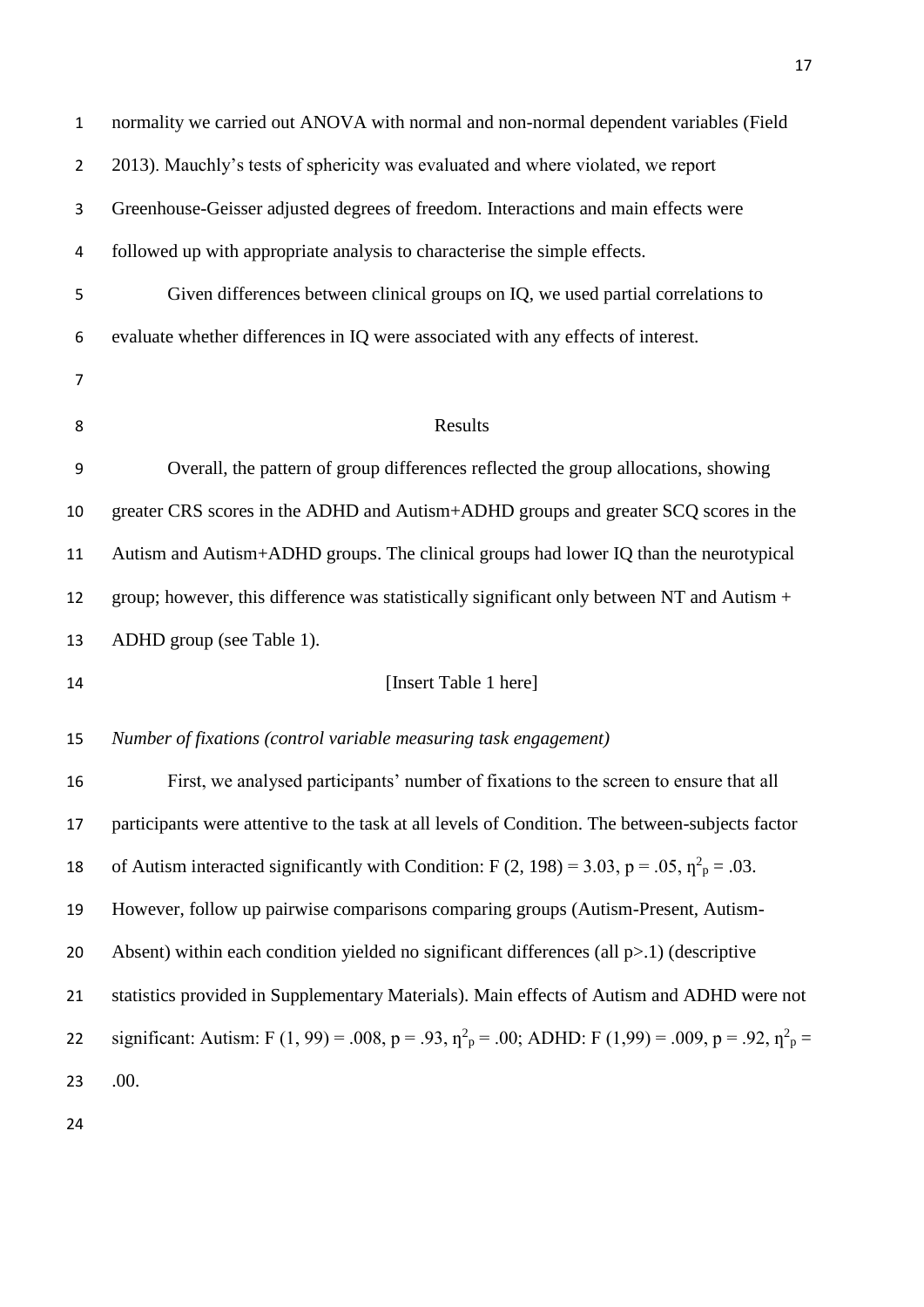| $\overline{2}$   | We predicted that all participants would show reduced look durations over time to the                                            |
|------------------|----------------------------------------------------------------------------------------------------------------------------------|
| 3                | repeating stimulus (indexed by a negative slope) and increased look durations over time to                                       |
| 4                | the changing stimulus (indexed by a positive slope). There was a main effect of Stimulus (F                                      |
| 5                | $(1, 99) = 52.78$ , p = .000, $\eta^2$ <sub>p</sub> = .35). As predicted, this was driven by a significantly more                |
| 6                | positive slope for the changing stimulus (Mean $\pm$ S.E. = 40.04 $\pm$ 4.84) as compared to the                                 |
| $\overline{7}$   | repeating stimulus (Mean $\pm$ S.E. = -10.84 $\pm$ 3.68). There was also a main effect of Autism (F                              |
| 8                | $(1, 99) = 4.74$ , p = .032, $\eta^2$ <sub>p</sub> = .046). This was driven by those without Autism (neurotypical                |
| $\boldsymbol{9}$ | and ADHD-only: Mean $\pm$ S.E. = 20.03 $\pm$ 3.42) showing steeper slopes than those with                                        |
| 10               | Autism (Autism-only and Autism+ADHD: Mean $\pm$ S.E. = 9.17 $\pm$ 3.63).                                                         |
| 11               | There was an interaction between Condition and Stimulus (F $(1.87, 185.25) = 8.74$ , p                                           |
| 12               | $\langle 0.001, \eta^2 \rangle$ = .08) driven by a significant main effect of Stimulus for the Non-Social Simple                 |
| 13               | (Mean difference Repeating vs Changing = $-82.38 \pm 11.16$ , p < .001) and Social (Mean                                         |
| 14               | difference = $-53.74 \pm 9.93$ , p < .001) conditions, which was non-significant in the Non-Social                               |
| 15               | Complex condition (Mean difference = $-16.51 \pm 13.18$ , p = .213). This two-way interaction                                    |
| 16               | was moderated by a 4-way interaction between Condition*Stimulus*Autism*ADHD: F                                                   |
| 17               | $(1.87, 185.25) = 3.82$ , p = .026, $\eta^2$ <sub>p</sub> = .037. We broke this interaction down by running two                  |
| 18               | repeated-measures ANOVAs, separately within each level of Autism and within each level of                                        |
| 19               | ADHD. At each level of Autism (Absent, Present), the three-way                                                                   |
| 20               | Condition*Stimulus*ADHD interaction was not significant: Autism-Absent: $F(2, 102) =$                                            |
| 21               | 1.49, p = .23, $\eta^2$ <sub>p</sub> = .028; Autism-Present: F (1.78, 85.55) = 2.39, p = .103, $\eta^2$ <sub>p</sub> = .047. The |
| 22               | equivalent analysis at each level of the ADHD factor showed that the three-way                                                   |
| 23               | Condition*Stimulus*Autism interaction was not significant at 'ADHD-Present': $F(2, 106) =$                                       |
| 24               | 1.18, $p = .308$ , $\eta^2$ <sub>p</sub> = .022; but, in the groups without ADHD (that is in the neurotypical (NT)               |
| 25               | and Autism-only groups), there was a three-way interaction of Condition*Stimulus*Autism                                          |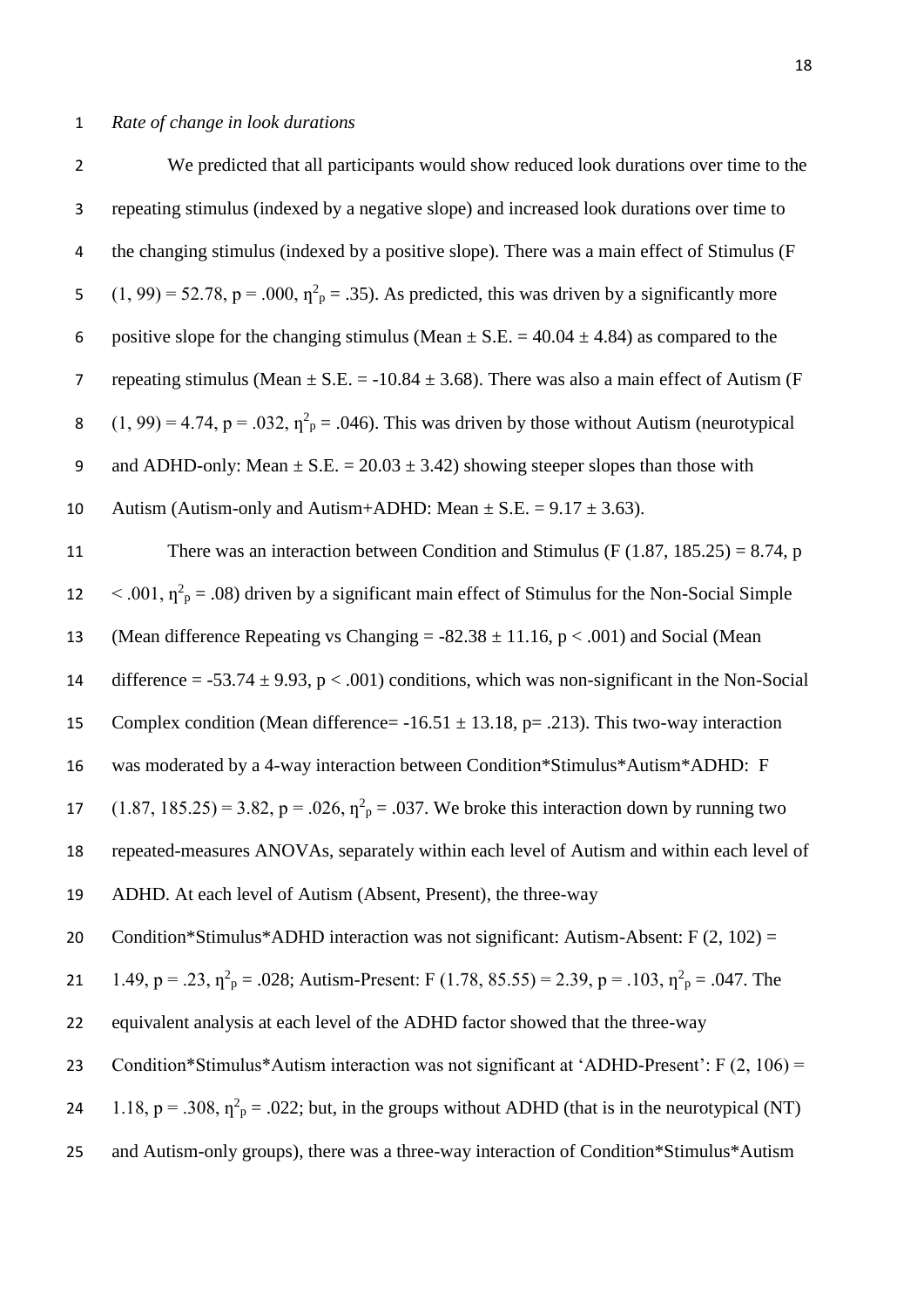| $\mathbf{1}$   | $(F (2, 92) = 4.375, p = .015, \eta2p = .087)$ . Follow-up comparisons were conducted to test the                    |
|----------------|----------------------------------------------------------------------------------------------------------------------|
| $\overline{2}$ | Condition*Stimulus interaction in each of these groups (NT, Autism-only). These analyses                             |
| 3              | showed a significant main effect of Stimulus in Neurotypical children ( $p < .0001$ , $\eta^2$ <sub>p</sub> = .447), |
| 4              | with shorter looks to repeating stimuli (Mean $\pm$ S.E. = -9.03 $\pm$ 5.5) and longer looks to                      |
| 5              | changing stimuli (Mean $\pm$ S.E.= 46.49 $\pm$ 7.74) over time across conditions (see Figure 2a);                    |
| 6              | the Condition*Stimulus interaction was not statistically significant in this group ( $F(2, 58) =$                    |
| $\overline{7}$ | .29, $p = .75$ ). On the other hand, the Condition*Stimulus interaction was significant in the                       |
| 8              | Autism-only group (F (2, 34) = 5.50, p = .009, $\eta^2$ <sub>p</sub> = .24) with shorter look durations over         |
| 9              | time to the repeating stimulus and longer look durations over time to the changing stimulus in                       |
| 10             | the Non-Social Simple (repeating vs changing Mean $\pm$ S.E.: -31.39 $\pm$ 7.03 vs 54.64 $\pm$ 16.48)                |
| 11             | and Social conditions (repeating vs changing Mean $\pm$ S.E.: -8.68 $\pm$ 9.53 vs 33.77 $\pm$ 12.52) but             |
| 12             | a numerical difference in the opposite direction in the Non-Social Complex condition which                           |
| 13             | did not reach statistical significance (repeating vs changing Mean $\pm$ S.E.: 27.79 $\pm$ 23.96 vs -                |
| 14             | $19.88 \pm 20.41$ ) (as shown in Figure 2b).                                                                         |
| 15             | [Figure 2a top]                                                                                                      |
| 16             | [Figure 2b top]                                                                                                      |
| 17             |                                                                                                                      |
| 18             | Correlations with SCQ                                                                                                |
| 19             | Bootstrapped bivariate correlations were computed between number of fixations to                                     |
| 20             | repeating and background stimuli (across conditions) and rate of change of attention to the                          |
| 21             | repeating and changing stimuli in the non-social complex condition) and the SCQ subscales                            |
| 22             | of social, communication and RRB symptoms. A greater reduction in look durations to the                              |
| 23             | changing stimulus over time in the Non-Social Complex condition was associated with higher                           |
| 24             | SCQ Social symptoms $(r = -.198, p = .05, [-.365, -.032])$ (See Figure 3), suggesting that those                     |
|                |                                                                                                                      |

with higher symptom severity on this scale showed a bias against attending to the changing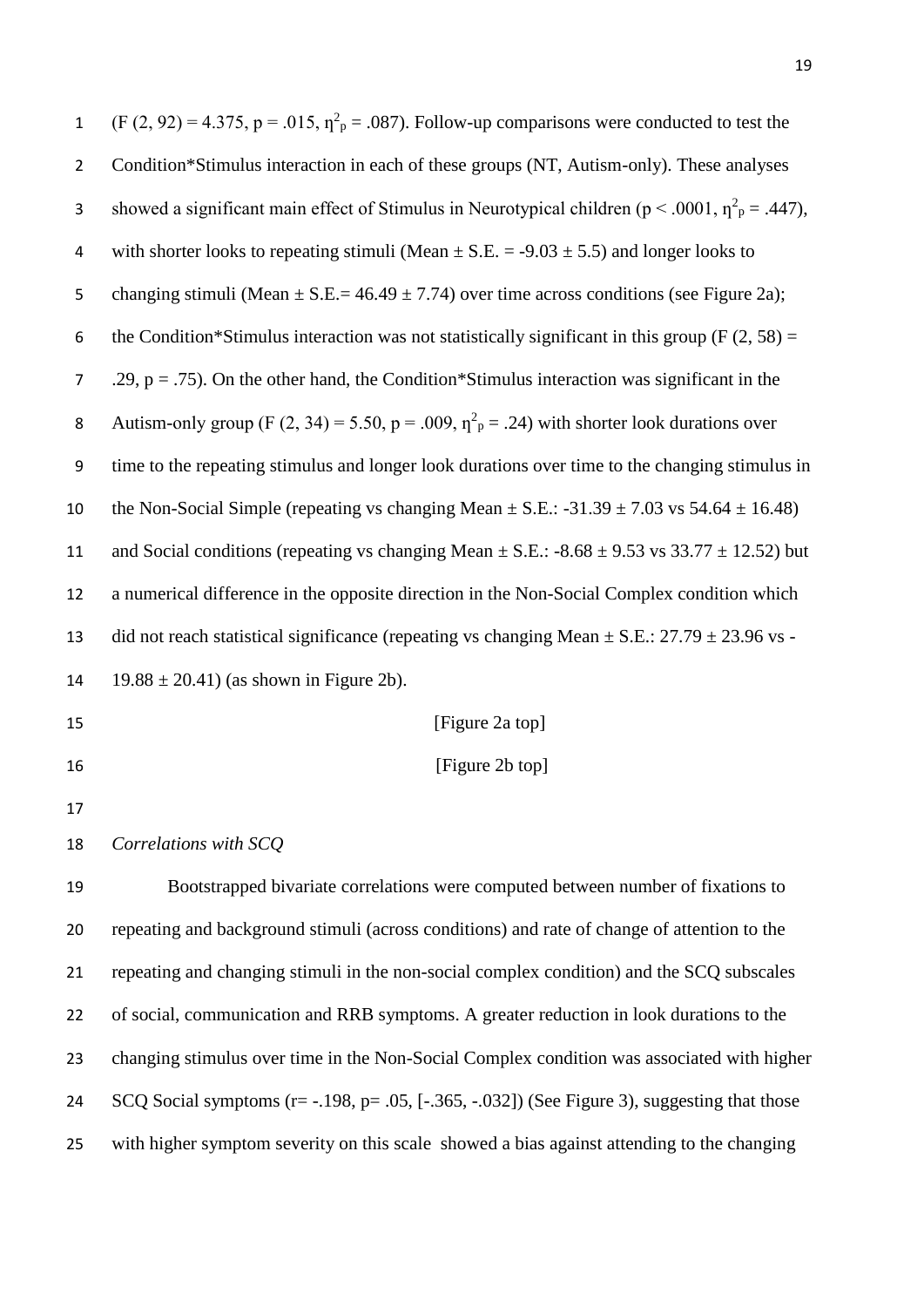| $\mathbf{1}$   | stimulus over time, in this condition. To evaluate the role of IQ, we computed partial                |
|----------------|-------------------------------------------------------------------------------------------------------|
| $\overline{2}$ | correlations between SCQ Social symptoms and Rate of change of attention to the changing              |
| 3              | stimulus in the Non-Social Complex Condition, whilst controlling IQ. The correlation                  |
| 4              | became nonsignificant $(r = -.161, p = .112, [-.326, -.007])$ .                                       |
| 5              | Given the finding of flatter slopes for the rate of change in look durations overall in               |
| 6              | autistic individuals as compared to non-autistic individuals in our sample, we also ran a             |
| $\overline{7}$ | correlation between IQ and the average rate of change of look durations over time with data           |
| 8              | collapsed across conditions and stimuli. The correlation was not statistically significant $(r = -1)$ |
| 9              | .111, $p = .264$ , [ $-.282$ , .079]).                                                                |
| 10             | [Figure 3 top]                                                                                        |
| 11             |                                                                                                       |
| 12             | Summary and Discussion of Study 1                                                                     |
| 13             | In this study, we set out to identify whether differences in attention to repeating                   |
| 14             | versus changing information in autism are present across stimulus contexts, suggesting a bias         |
| 15             | away from novelty towards repetition and predictability; or if they are dependent upon                |
| 16             | stimulus complexity, indicating slower information processing which is exacerbated when               |
| 17             | stimuli are complex. Further, we investigated whether this attention profile was specific to          |
| 18             | children with autism when compared with a group of children with ADHD. Finally, we also               |
| 19             | included a group of children with co-occurring autism and ADHD to investigate what profile            |
| 20             | of information foraging biases they show.                                                             |
| 21             | Analysis of the rate of change in look durations to the repeating versus changing                     |
| 22             | stimuli revealed that autistic participants (with or without ADHD) showed flatter slopes of           |
| 23             | change in look durations to repeating and changing stimuli across conditions of stimulus              |
| 24             | complexity, suggesting that they were slower to shift attention, possibly due to slower               |
| 25             | information processing. Further, autistic children (without co-occurring ADHD) showed a               |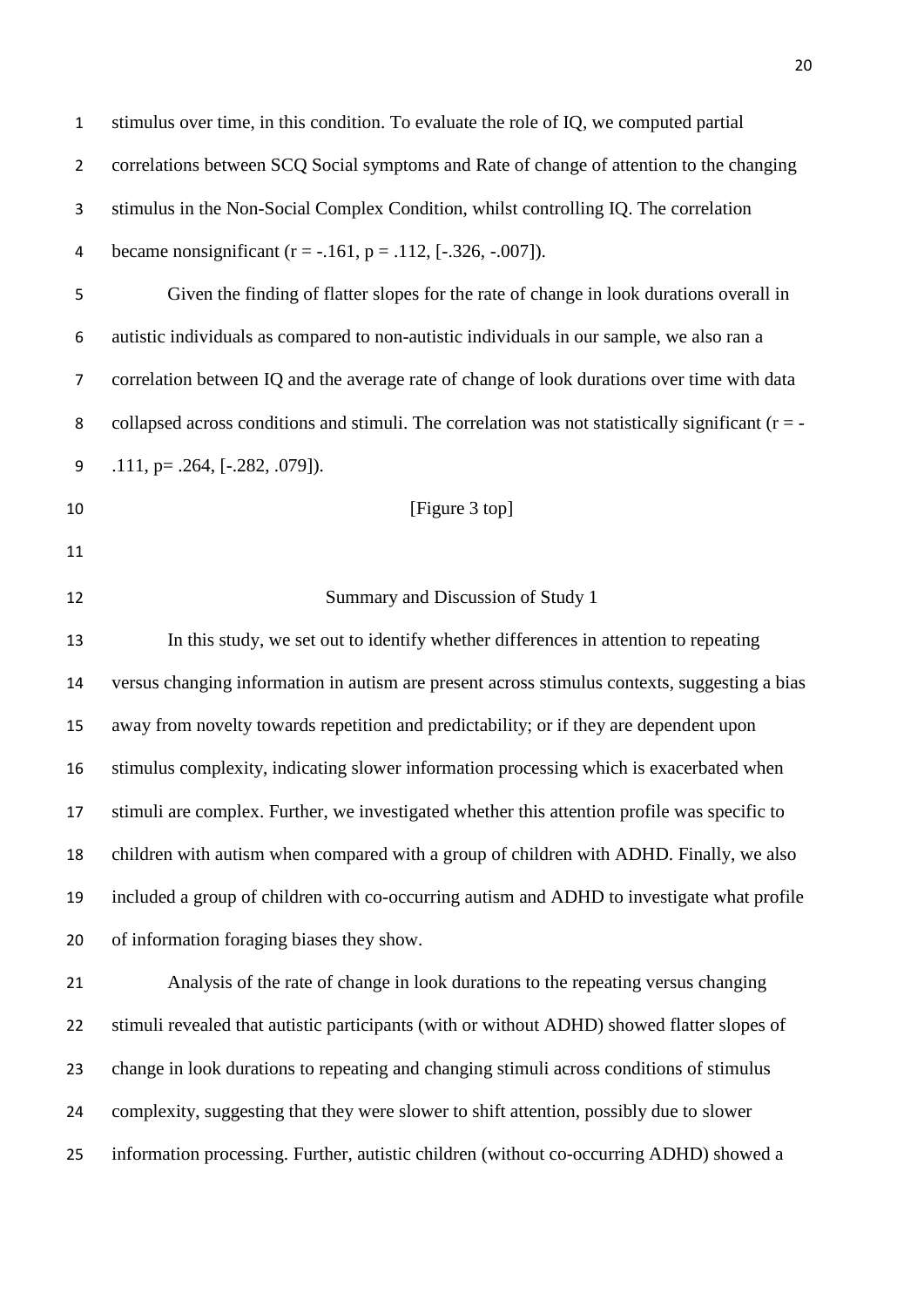neurotypical profile of reduced attention over time to the repeating stimulus and increased attention over time to the novel stimulus in the Non-Social Simple (shapes) and Social conditions. However, they did not show this effect in the Non-Social Complex (clocks) condition, in which they showed prolonged attention to the repeating over the changing stimulus. This is a reversal of the neurotypical effect and indicates that autistic children are not just defined by reduced habituation to a repeating stimulus but, when presented with visually complex stimuli, they show a bias towards repetition and away from novelty. This effect is more complex than we predicted as it suggests both slower information processing, reflected in flatter slopes to the repeating and changing stimuli (compared with neurotypical participants) with a preservation of the changing>repeating pattern to Social and Non-Social Simple stimuli, and a bias for repetition over novelty (reflected in a reversal of the changing>repeating effect) to Non-Social Complex stimuli. This is an important effect, which suggests that attentional biases in favour of exploring known over unknown information (Elison et al. 2012; Pellicano et al. 2011; Sasson et al. 2008) might partly be driven by a response to stimulus complexity such that greater complexity elicits this bias towards sameness and predictability, away from novelty (Hanley, McPhillips, Mulhern, and Riby 2013; Kawa and Pisula 2010).

 Interestingly, although this effect of a bias towards repetition did not occur in the Social condition, the effect in the Non-Social Complex condition was associated with social impairments in our sample, such that those with more parent-reported social interaction difficulties showed an atypical bias away from the changing stimulus in the Non-Social Complex condition. It is interesting that the autistic sample showed a neurotypical profile in the Social condition, albeit with flatter slopes for look durations than the NT group. One possibility is that the social stimuli used here were not complex enough; further work is needed to determine whether more socially complex stimuli (for example multimodal stimuli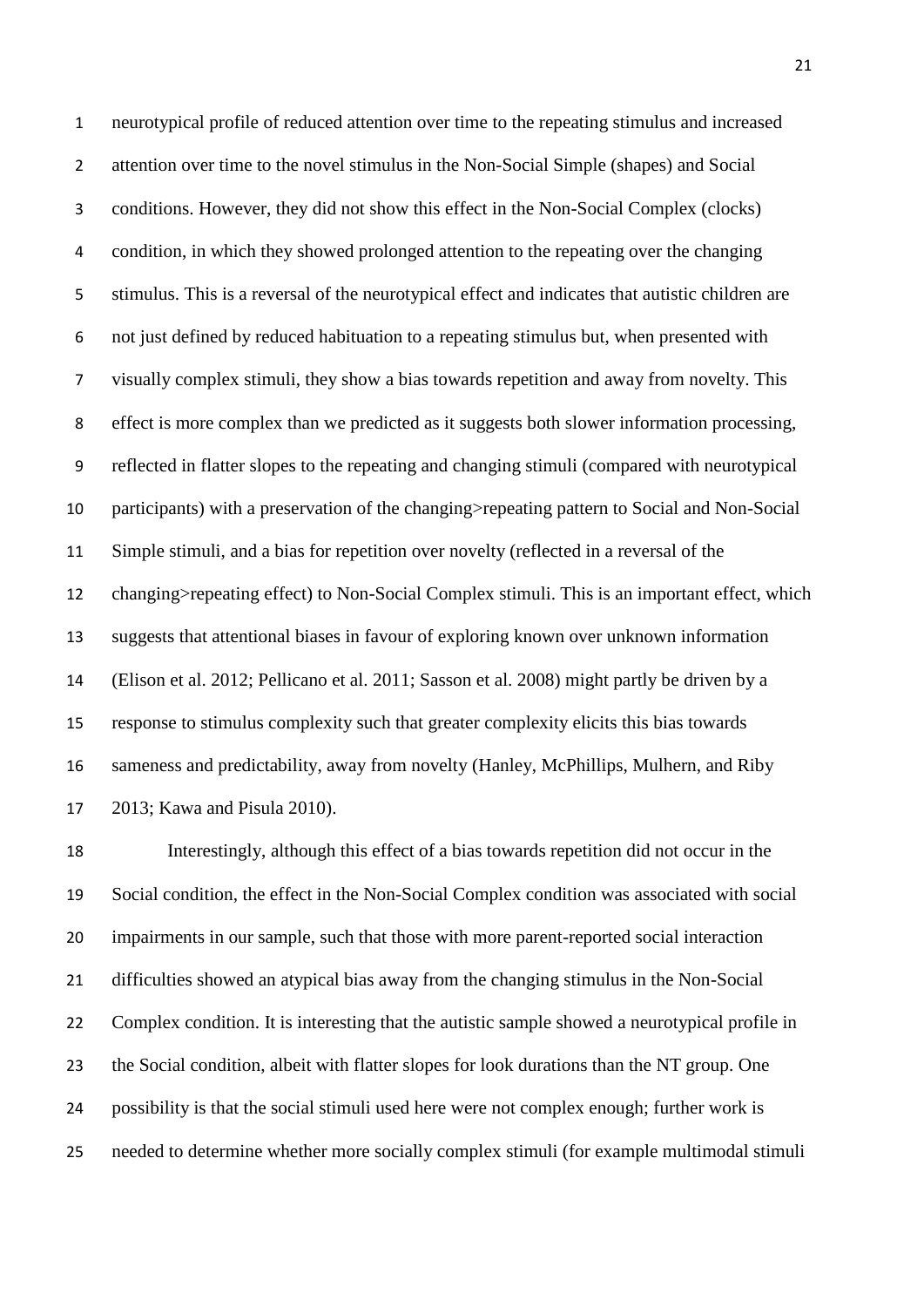combining faces with speech) would also elicit the effect found here in the Non-Social Complex clocks condition.

 ADHD was not related to any predicted effects. Further, while autistic participants (with or without ADHD) showed flatter slopes of rate of change in attention to both stimuli overall, only those with autism without ADHD showed an additional bias against novelty when stimuli were particularly complex. This suggests that the co-occurring presence of ADHD benefited those with autism, protecting them from biases against novelty in the Non- Social Simple and Social conditions, possibly through a compensatory effect of an opposing bias towards novelty, as suggested by Gliga et al. (2018), who reported that infants at elevated likelihood of both autism and ADHD did not show exploitative biases. However, in our study, given that ADHD was not a main effect in these analyses, we cannot call this an additive effect because we did not find evidence of opposing biases being nulled in the comorbid group.

 To summarize, Study 1 found that autistic participants (with and without ADHD) exhibited a slower rate of change in look durations over time as evidenced by flatter slopes, possibly due to slower processing of information. Autistic children (without ADHD) showed a profile of prolonged attention to repetition and reduced attention to the changing stimulus over time, but only in the Non-Social Complex condition. Biases against exploration of new information in complex conditions were associated with higher social impairments in our sample, across autistic and non-autistic participants.

### 21 Study 2

 The aim of the second study was to determine whether the effect found in Study 1 (wherein autistic participants' attention to changing information is reduced only in contexts of higher stimulus complexity) extends into the general population in individuals with high autistic traits. The behavioural profile associated with autism has been found to be present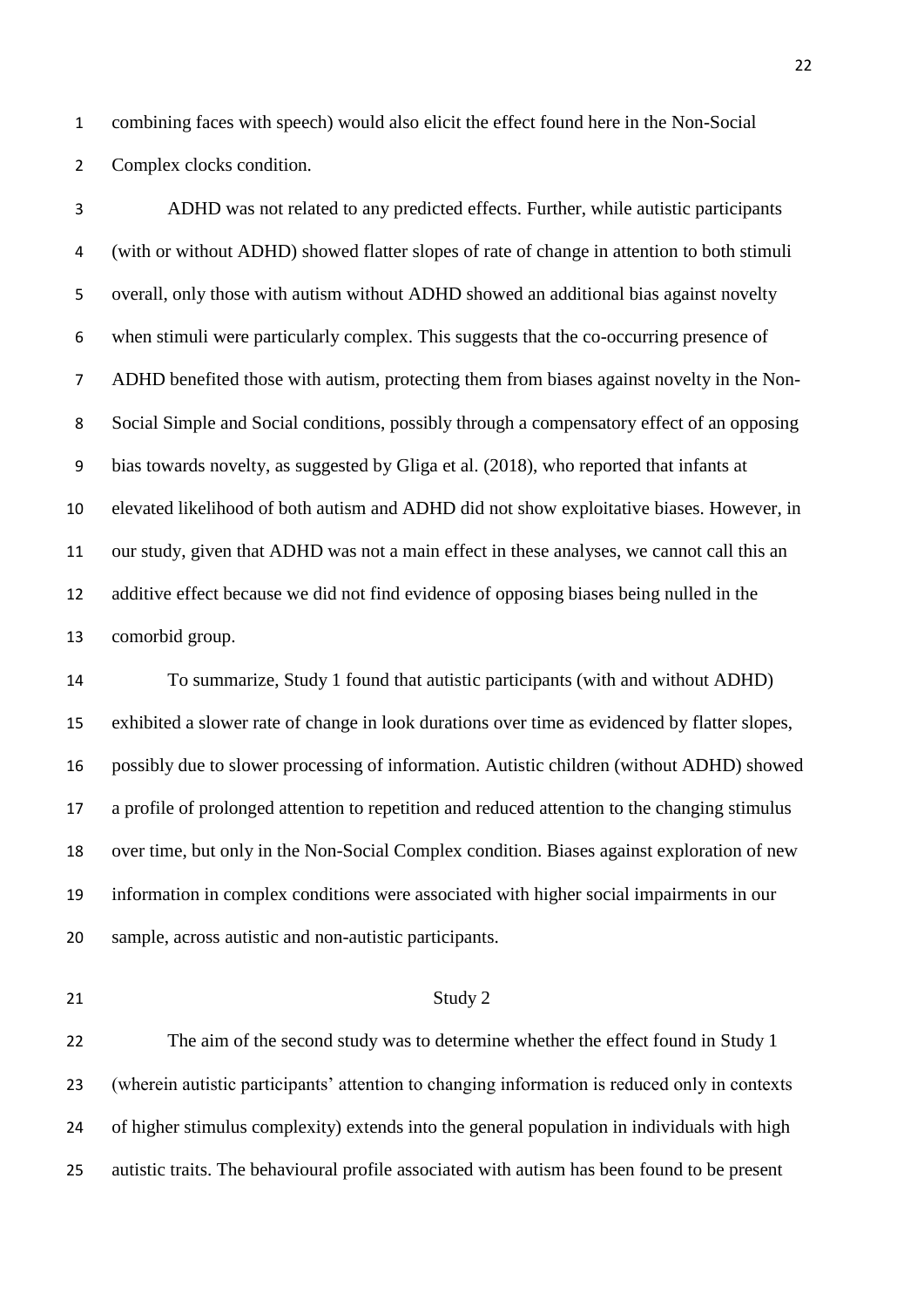sub-clinically in those at increased familial risk of autism, termed the Broad Autism Phenotype (BAP), (Piven 2001; Robinson et al. 2011). Further, the autistic traits that comprise the BAP, such as reduced social skills and impaired social cognitive abilities, as well as restrictive and repetitive behaviours, have been found to extend into the general population, suggesting that they lie on a continuum between individuals meeting diagnostic criteria and those in the general population (Constantino and Todd 2003; Ronald et al. 2006; Ingersoll 2010; Sasson, Nowlin, and Pinkham 2013). Therefore, when teasing apart mechanisms underlying specific features, studying individuals on different sides of the diagnostic boundary may prove fruitful in enhancing our understanding of the autistic spectrum. We hypothesised that if higher autistic traits are associated with similar risks to information processing, children in our sample with higher autistic traits would orient their attention more towards the repeating stimulus stream over trials, and show reduced attention to the novel stimulus stream; but that this will be specific to conditions where the stimuli are more complex. Methods *Participants* Sixty-four children between the ages of 4 -12 years took part in this study (see Table 2 for demographic and behavioural characteristics). Participants were recruited during a local science engagement event [blind for peer review]. Three children were reported to have a pre-existing diagnosis of autism, and one had a pre-existing diagnosis of ADHD. These children were not excluded from analysis as it was considered advantageous to include children on the extreme end of the autism continuum. One child used hearing aids but was not an outlier on any measure so they were included in the analyses.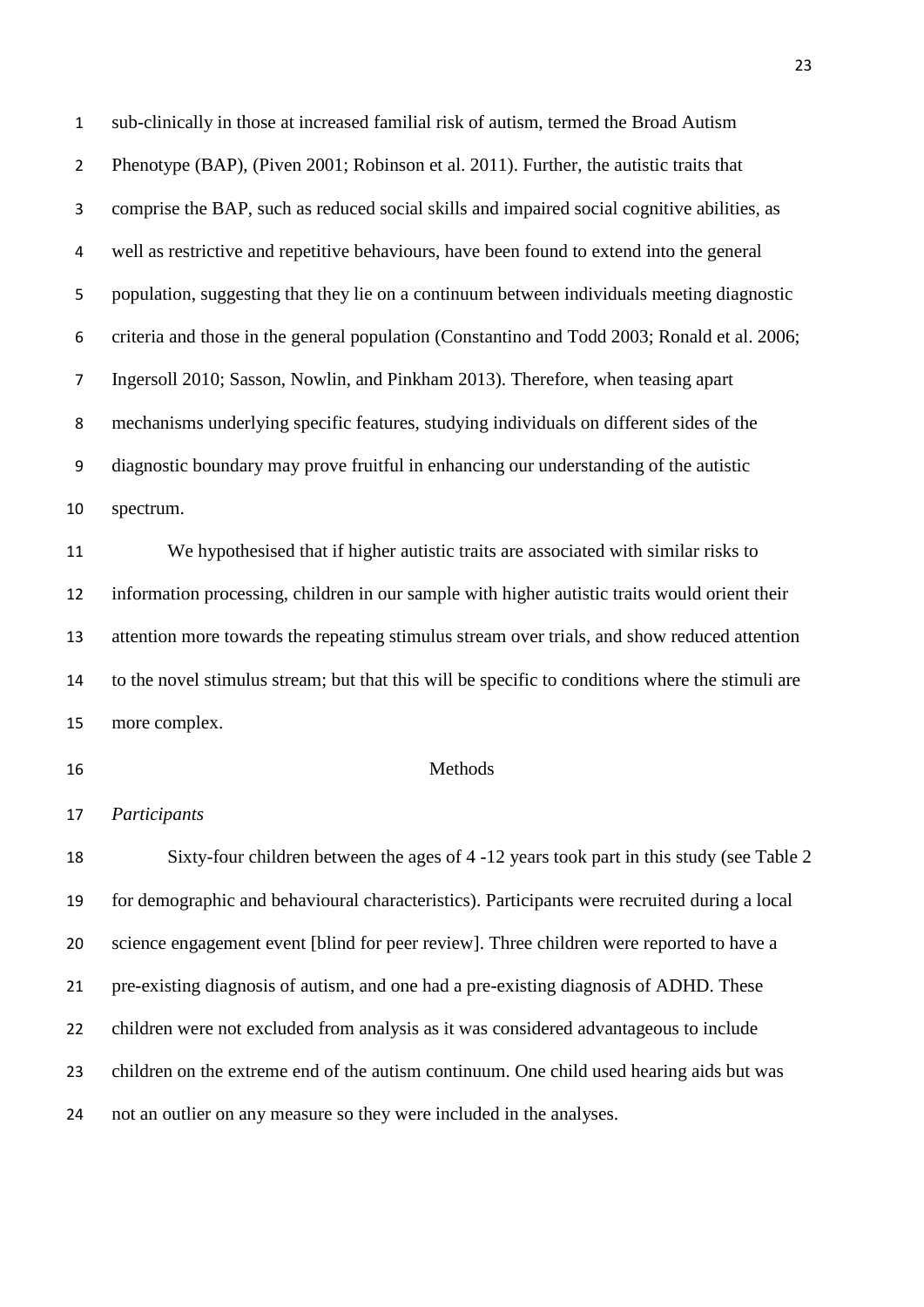#### *Measures*

| $\overline{2}$ | The British Picture Vocabulary Scale (BPVS3) (Dunn and Dunn 2009): age-adjusted                    |
|----------------|----------------------------------------------------------------------------------------------------|
| 3              | standard scores (with a mean of 100 and standard deviation of 15) were used as a proxy for         |
| 4              | mental age. Autistic traits were measured using the Autism Spectrum Quotient- Child's              |
| 5.             | Version (AQ-Child) (Auyeung, Baron-Cohen, Wheelwright, and Allison 2008), a parent-                |
| 6              | report questionnaire with high internal consistency (overall alpha= 0.97) and good test-retest     |
| $\overline{7}$ | reliability ( $r = 0.85$ ). The AQ-Child has a range of scores from 0-150, with a cut-off score of |
| 8              | 76 showing high sensitivity and specificity for Autism.                                            |

# *Procedure*

 Ethical approval for the study was granted by the [blind for peer review]. The eye- tracking task presented to participants was identical to the task described in Study 1 except that, due to time constraints within the SSW experimental set-up, and because the participant sample was recruited from a younger age range, nine trials were presented per condition (similar to the original study by Vivanti et al. (2018)). In the analysis reported here, 13 participants' data is from 2017, while 51 participants were tested in 2018. Participants received tokens upon completion of the experiment which they could use to spend on games and activities at the event. The equipment used and eye-tracking procedure was the same as that described in Study 1.

*Analysis Plan*

 We extracted the same two measures as Study 1: Engagement (measured by number of fixations to the screen in different conditions) and the rate of change of cumulative look durations to the repeating and changing stimuli over time in each Condition. The within-subject factors (Stimulus, Condition) were the same as in Study 1.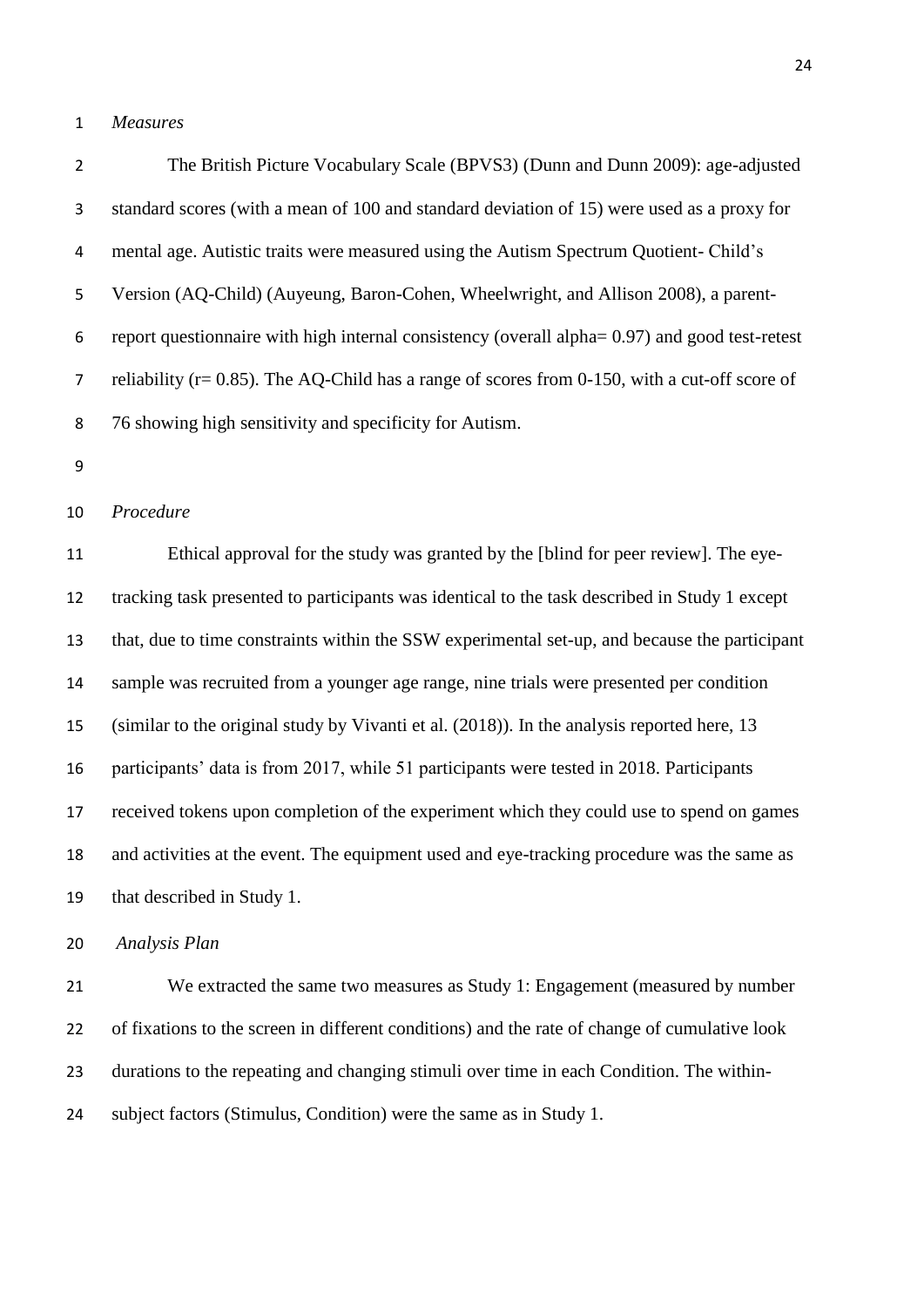| $\mathbf{1}$   | Here we report the results from our main model testing our hypotheses with AQ score                            |
|----------------|----------------------------------------------------------------------------------------------------------------|
| $\overline{2}$ | included as a linear predictor. Mahalanobis distances were used to identify multivariate                       |
| 3              | outliers but none were identified. To account for potential effects of factors such as age and                 |
| 4              | mental ability, we ran separate correlations with age and BPVS to assess whether these were                    |
| 5              | related to scores on the AQ-Child and/or task effects of interest.                                             |
| 6              | Results                                                                                                        |
| $\overline{7}$ | [Insert Table 2 here]                                                                                          |
| 8              | Engagement                                                                                                     |
| 9              | First, we analysed participants' number of fixations to the screen at different levels of                      |
| 10             | Condition (Non-Social Simple, Non-Social Complex, Social) to ensure participants were                          |
| 11             | attentive throughout. AQ did not interact with Condition: Greenhouse-Geisser F (1.77,                          |
| 12             | 109.55) = .73, p = .47, $\eta^2$ <sub>p</sub> = .01. There was also no main effect of AQ scores: F (1, 62) =   |
| 13             | .213, $p = .65$ , $\eta^2$ <sub>p</sub> = .00.                                                                 |
| 14             | Rate of change in look durations                                                                               |
| 15             | There was a main effect of Stimulus (F (1, 62) = 8.16, p = .006, $\eta^2$ <sub>p</sub> = .116); with the       |
| 16             | slope to the repeating stimuli being more negative (Mean $\pm$ S.E.= -.89 $\pm$ 6.59) than the slope           |
| 17             | to the changing stimuli (Mean $\pm$ S.E. = 54.13 $\pm$ 7.7). This was modulated by a                           |
| 18             | Condition*Stimulus interaction (Greenhouse-Geisser F (1.8, 111.675) = 4.504, p = .013, $\eta^2$ <sub>p</sub> = |
| 19             | .068). The main effect of Stimulus was present within each condition (See Figure 4a): Simple                   |
| 20             | (Mean difference (Repeating vs Changing) = $-64.13 \pm 22.73$ , p = .006); Complex (Mean                       |
| 21             | difference = $-65.46 \pm 27.99$ , p < .023); Social (Mean difference = $-59.56 \pm 13.74$ , p < .001).         |
| 22             | This interaction was further moderated by a 3-way interaction with AQ (F $(1.8, 111.675)$ =                    |
| 23             | 4.96, $p = .011$ , $\eta^2$ <sub>p</sub> = .074). As can be seen below in Figure 4b, in both the Non-Social    |
| 24             | Complex and Social conditions, the main effect of Stimulus reversed, such that in the Non-                     |
| 25             | Social Complex and Social conditions, those with higher AQ scores (i.e., higher levels of                      |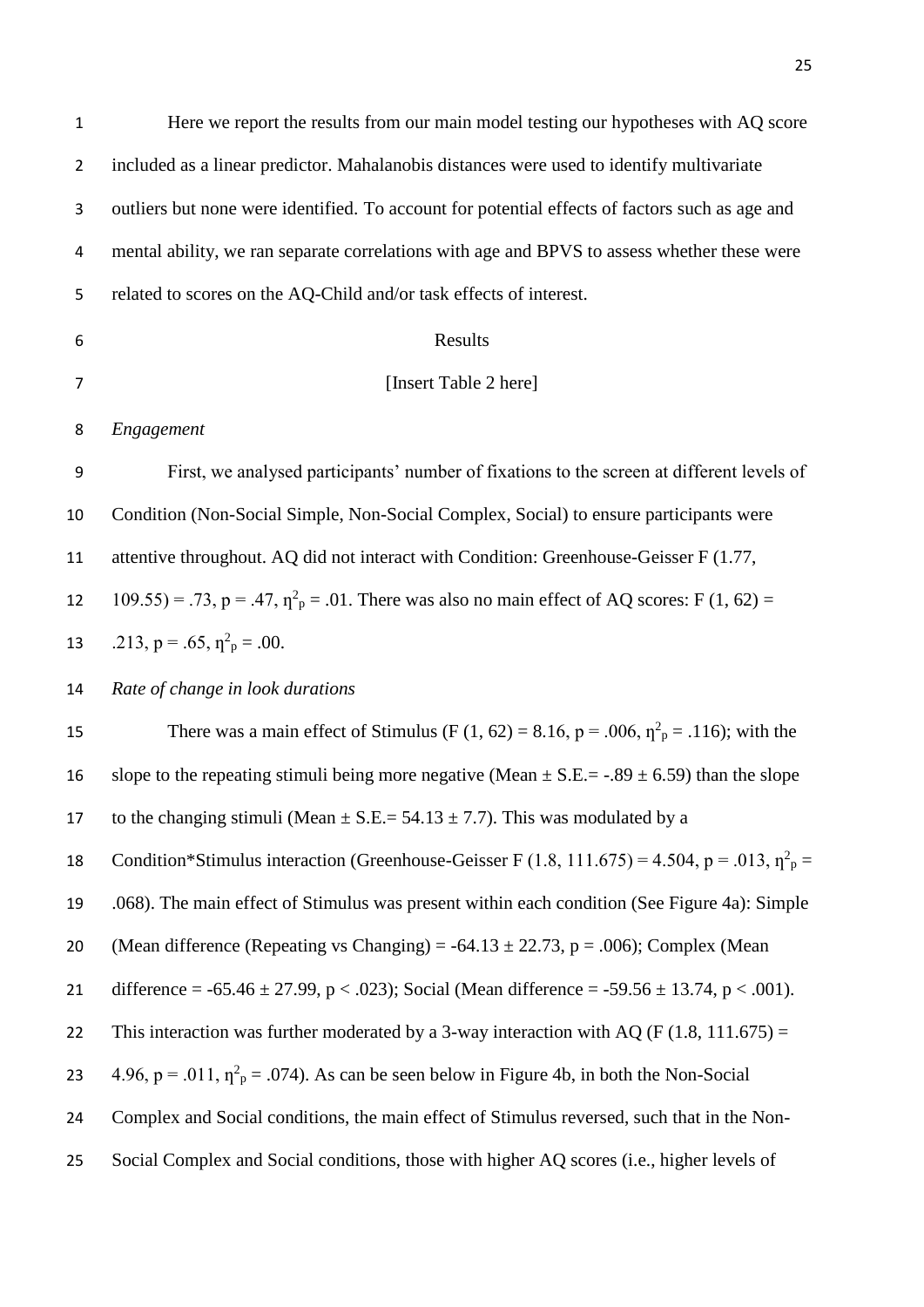| $\mathbf 1$    | autistic traits) showed longer look durations to the repeating stimuli over time and reduced          |
|----------------|-------------------------------------------------------------------------------------------------------|
| $\overline{2}$ | look durations to the changing stimuli over time. Since we included three participants who            |
| 3              | met criteria for autism and one participant with ADHD in this sample, we also ran this model          |
| 4              | without those participants to ensure that the results are not an artefact of including clinical       |
| 5              | participants. Excluding these participants did not change the significance level of any               |
| 6              | analyses. The results from this analysis are provided in Supplementary Materials.                     |
| $\overline{7}$ | Correlations between $AQ$ and slope of attention to repeating and changing information                |
| 8              | We ran correlations between AQ scores and the slopes of attention to repeating and changing           |
| 9              | information in the Non-Social Complex and Social conditions. AQ scores correlated                     |
| 10             | positively with the slope of change in longest look durations to the repeating stimulus in the        |
| 11             | Social condition ( $r = .257$ , $p = .044$ , [.001, .502]) and negatively related to the slope to the |
| 12             | changing stimulus in the Social condition $(r = -.295, p = .02, [-.48, -.07])$ . Thus, higher         |
| 13             | autistic traits were related to prolonged attention to the repeating stimulus and reduced             |
| 14             | attention to the changing stimulus in the Social condition.                                           |
| 15             | [Figure 4a top]                                                                                       |
| 16             | [Figure 4b top]                                                                                       |
| 17             |                                                                                                       |
| 18             | We then assessed whether any demographic characteristics were related to AQ. Neither                  |
| 19             | BPVS scores nor Age correlated significantly with AQ or with the rate of change in look               |
| 20             | durations to repeating or changing stimuli in either the Non-Social Complex or Social                 |
| 21             | conditions (all p>.1, full correlation values provided in Supplementary Materials).                   |
| 22             |                                                                                                       |
| 23             | Summary and Discussion of Study 2                                                                     |
| 24             | We aimed to identify whether biases found in our clinical sample of autistic children                 |
| 25             | against attending to changing information when stimuli were more complex are related to               |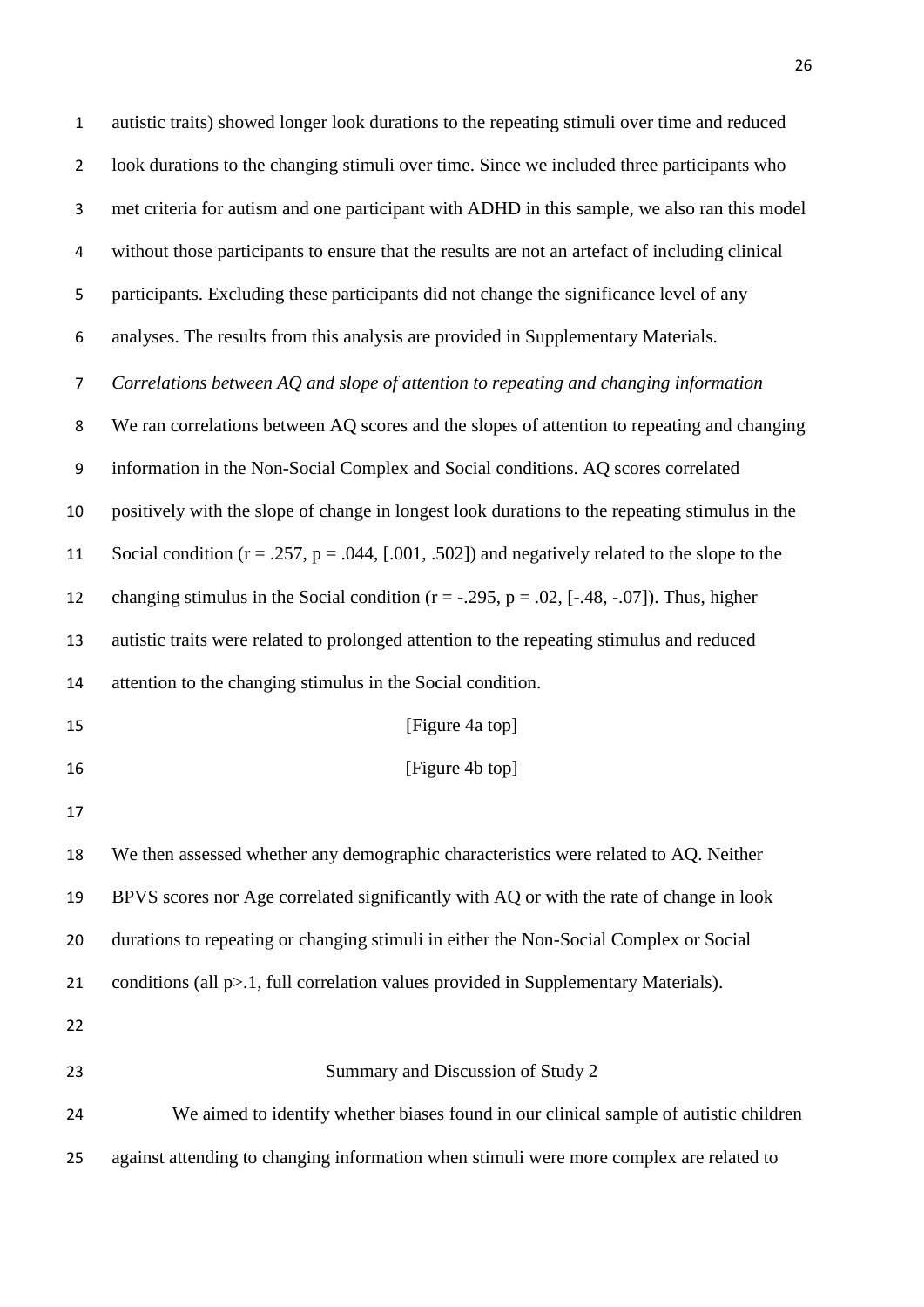autistic traits in a general population sample. Indeed, this is what we found. In the Non-Social Simple (shapes) condition, traits of AQ did not impact information foraging, all children showed the expected profile of reducing attention over time to the repeating stimulus and increasing attention over time to the changing stimulus. However, in the Social (faces) and Non-Social Complex (clocks) conditions, higher traits of AQ were related to reduced look durations to changing stimuli over time and increased look durations to repeating stimuli over time. The presence of this effect for both Social and Non-Social Complex stimuli suggests that, in this study, the two types of stimuli elicit equivalent effects on attention, suggesting that an atypical attentional style to social stimuli may at least partly be explained by the complexity of those stimuli. Our findings are in line with other studies that have investigated social abilities and attention in association with traits of autism (Ingersoll 2010; Sasson et al. 2013) which have also found that higher sub-clinical traits are associated with similar profiles of social abilities as those seen in clinical diagnosis of autism.

## General Discussion

 In the present study, we aimed to disentangle whether differences in habituation or biases against novelty drive differences in attention to repeating vs changing information in autistic individuals. We investigated these questions by manipulating stimulus complexity and extracting a measure of information processing and learning, indexed through the longest look duration to each stimulus per trial, to assess how this changed over time to the repeating and changing stimuli. We found that across two independent samples of children, traits and clinical symptoms of autism were related with prolonged attention to repetition and reduced attention to novelty, but only in contexts of higher stimulus complexity (in Non-Social Complex condition in Study 1, and in both Social and Non-Social Complex conditions in Study 2). This suggests that there might be two processes at play: differences in habituation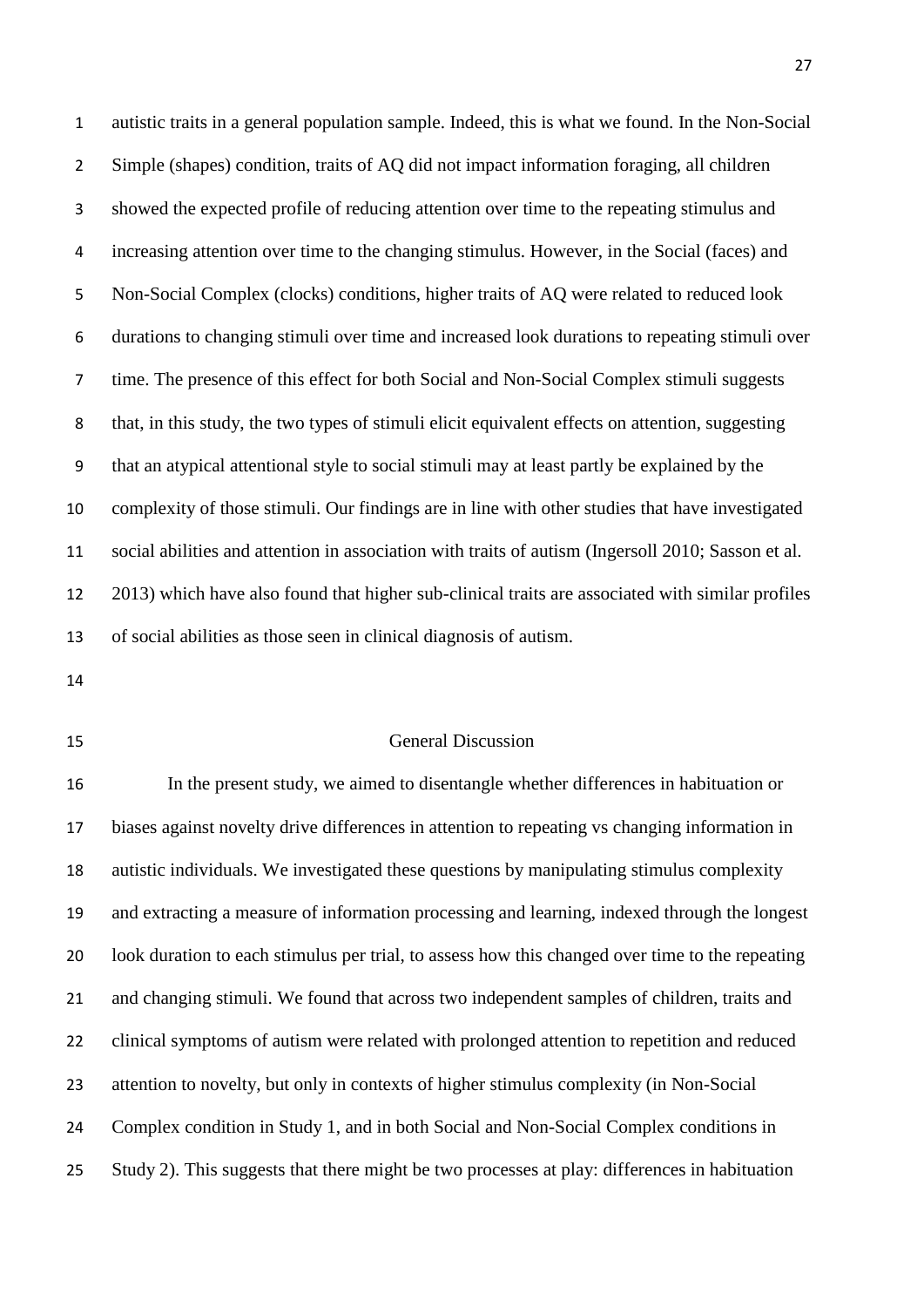due to difficulties processing more complex stimuli and a bias against novelty in favour of repetition which is elicited by complex stimuli (at least in this paradigm) in individuals with clinical symptoms or higher traits of autism. Our findings are partly in line with Vivanti et al.'s (2018) report of slower habituation and attentional biases against novelty; however, our findings extend this work by showing that these attention profiles seem to be partly driven by slower learning or processing of stimuli.

 Our findings suggest that differences in habituation to repeating stimuli emerge when stimuli are more complex. Importantly, we also found this effect to be specific to children with autism without comorbid ADHD. These are important factors that have previously not been considered in the literature. Studies on habituation mechanisms in autism have yielded heterogeneous findings, with some studies reporting differences in habituation to be only present when using social stimuli (such as faces) but not when using non-social stimuli (Kleinhans et al. 2016; Webb et al. 2010), and interpreting those effects to be related to difficulties in social information processing in autism. Our findings challenge this interpretation: using non-social stimuli with high level of featural complexity (clocks with moving parts) as well as social stimuli with similar featural complexity allowed us to test whether there is anything unique to processing of social stimuli when they are compared with complex non-social stimuli. We found that autistic traits and symptoms are associated with atypical processing of complex information, not specifically social information. Our findings therefore suggest that this heterogeneity might be at least partly driven by stimulus complexity. Slower learning might be captured more fully in experimental paradigms that use more complex stimuli and thus differences in habituation findings in the literature might be partly explained by this. Further, studies in habituation in autism have sometimes found null effects and they usually do not take into consideration the presence of co-occurring difficulties and conditions. In our study, autistic children (with and without autism) showed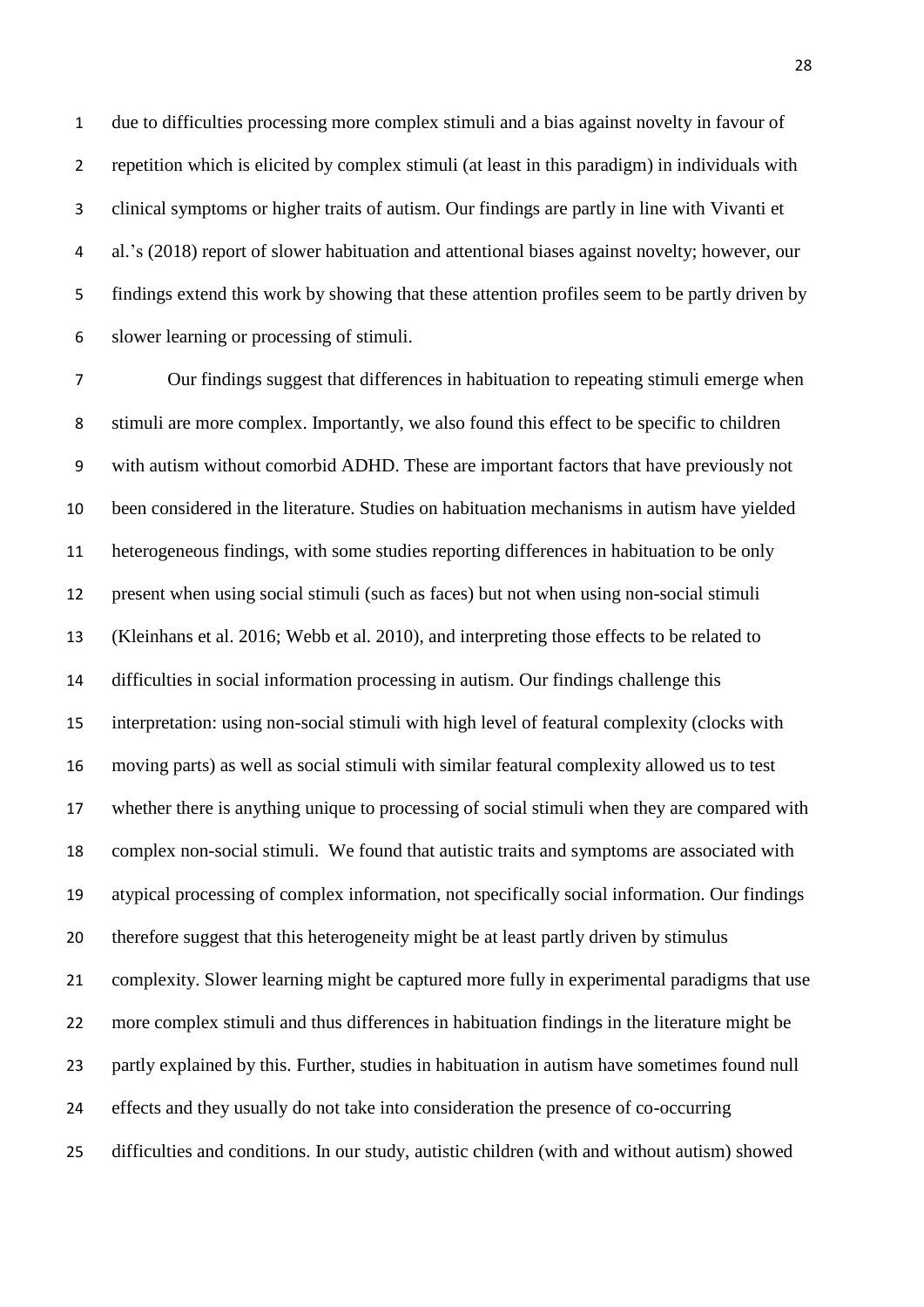slower rates of change in look durations to both repeating and changing stimuli, irrespective of the type of stimulus. However, only autistic participants without ADHD showed prolonged attention to repetition reflecting a bias against novelty in contexts of higher stimulus complexity. Participants with autism with comorbid ADHD did not show this profile. This again implies that heterogeneous findings in the habituation literature in autism might be partly driven by lack of proper characterization of the co-occurring conditions in autistic participants. In our study, presence of ADHD appears to benefit autistic individuals by combating the biases against novelty that emerge when processing more complex stimuli. Previous research has also shown that autistic children demonstrate an attentional preference towards revisiting previously explored regions at the cost of exploring new information (Gliga et al. 2018; Elison et al. 2012; Pellicano et al. 2011). These studies have used paradigms very different to ours, with multiple static objects present on the screen at once, both social and non-social. While our study does not refute those findings, we do

 question whether presence of information foraging biases of exploitation over exploration characterize autistic individuals in all contexts. In future studies, it would be important to manipulate stimulus complexity to assess whether the attentional biases reported in autism might be partly driven by slower processing of stimuli.

 Given the cross-sectional nature of our study and the age groups we focused on (children and adolescents), we are limited in being able to shed light on specific mechanisms behind the differences observed in processing more complex stimuli and whether such differences are a consequence or a cause of autism. It has been suggested that habituation differences in autism might lead to an exaggerated perception of change, and that restricted and repetitive behaviors might be a resultant coping mechanism (Vivanti et al. 2018; Dawson and Lewy 1989). Contrary to this, we found that differences in attention to changing stimuli in the Non-Social Complex condition (in Study 1) were associated with more social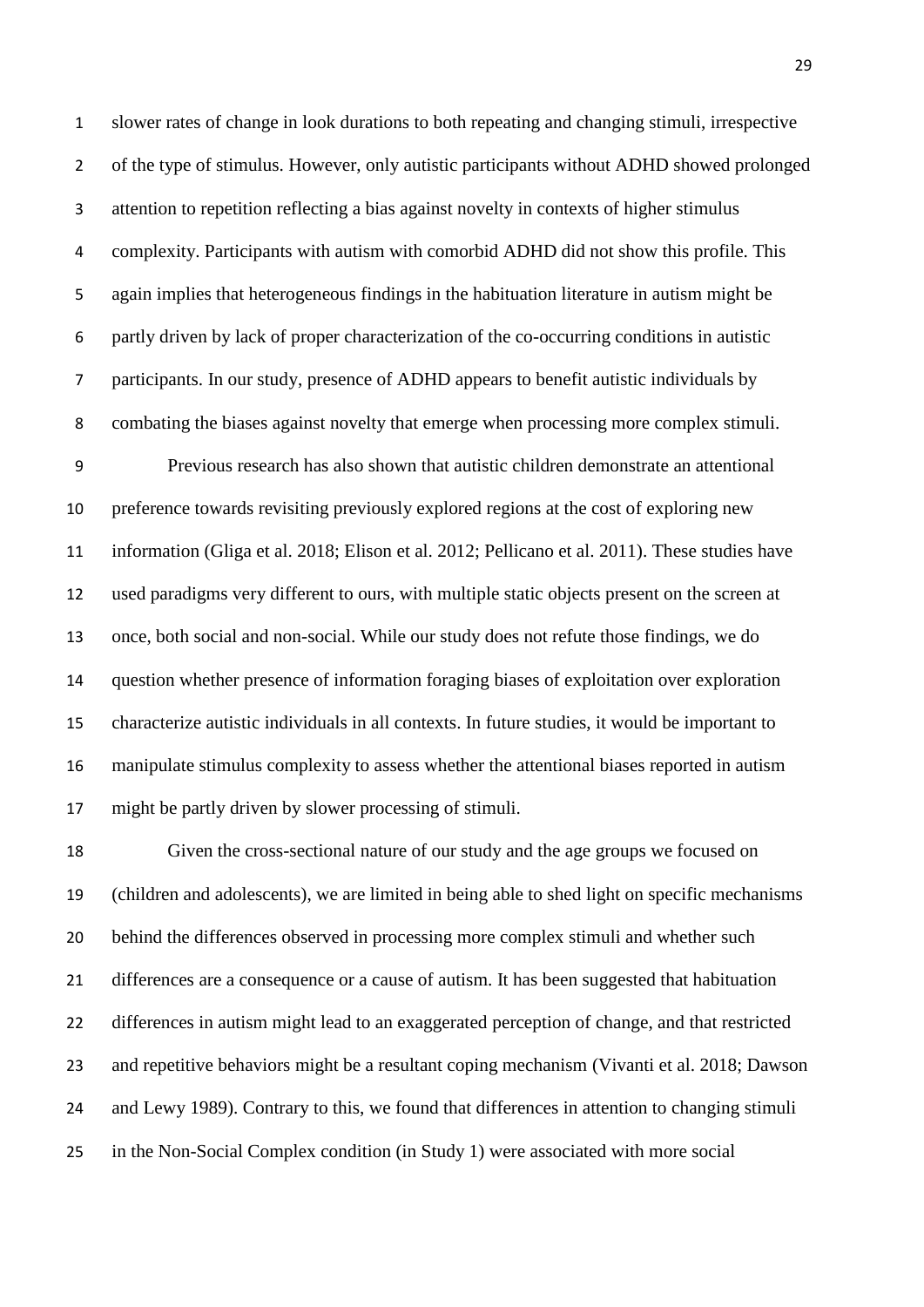interaction impairments in children but were not related with restrictive, repetitive behaviours 2 on the SCO. Other studies have also found evidence for reduced habituation to complex stimuli to be linked with higher severity of social impairments (Webb et al. 2010; Kleinhans et al. 2009). This suggests that these differences in processing more complex stimuli are related to skills involved in social interaction, rather than RRBs. Social interaction is dependent on processing complex and ever-changing information in real time. Thus, development of social interaction differences might well be rooted in early differences in being able to process complex information. Further, Vivanti et al. (2018) found a similar bias against attending to changing information in preschoolers with autism, therefore these differences in attention and information processing might emerge quite early. Importantly, given that biases against novelty were found in relation with stimulus complexity regardless of the social-ness of the information, it appears that domain-general models of mechanisms in autism rather than domain-specific models, such as those that focus on social processing atypicalities as a core mechanism in autism, are likely to hold more value. For instance, there is evidence for atypical functioning of dorsal and ventral attentional networks that support orienting of attention to novel information in autistic individuals (Farrant and Uddin 2016; Keehn, Lincoln, Müller, and Townsend 2010; Gomot et al. 2006). Early differences in the ability to shift attention (Elsabbagh, Fernandes, Webb, Dawson, Charman, and Johnson 2013) alongside atypical regulation of arousal (Orekhova and Stroganova 2014; Klusek, Roberts, and Losh 2015) might contribute to the development of an attentional style that prefers repetition over novelty, particularly when information is dynamic and complex, such as in social situations. Further research, particularly using longitudinal designs from an early age, is crucial to identify the precise mechanisms that drive such differences in attention and information processing and how these link with development of autism-specific symptoms.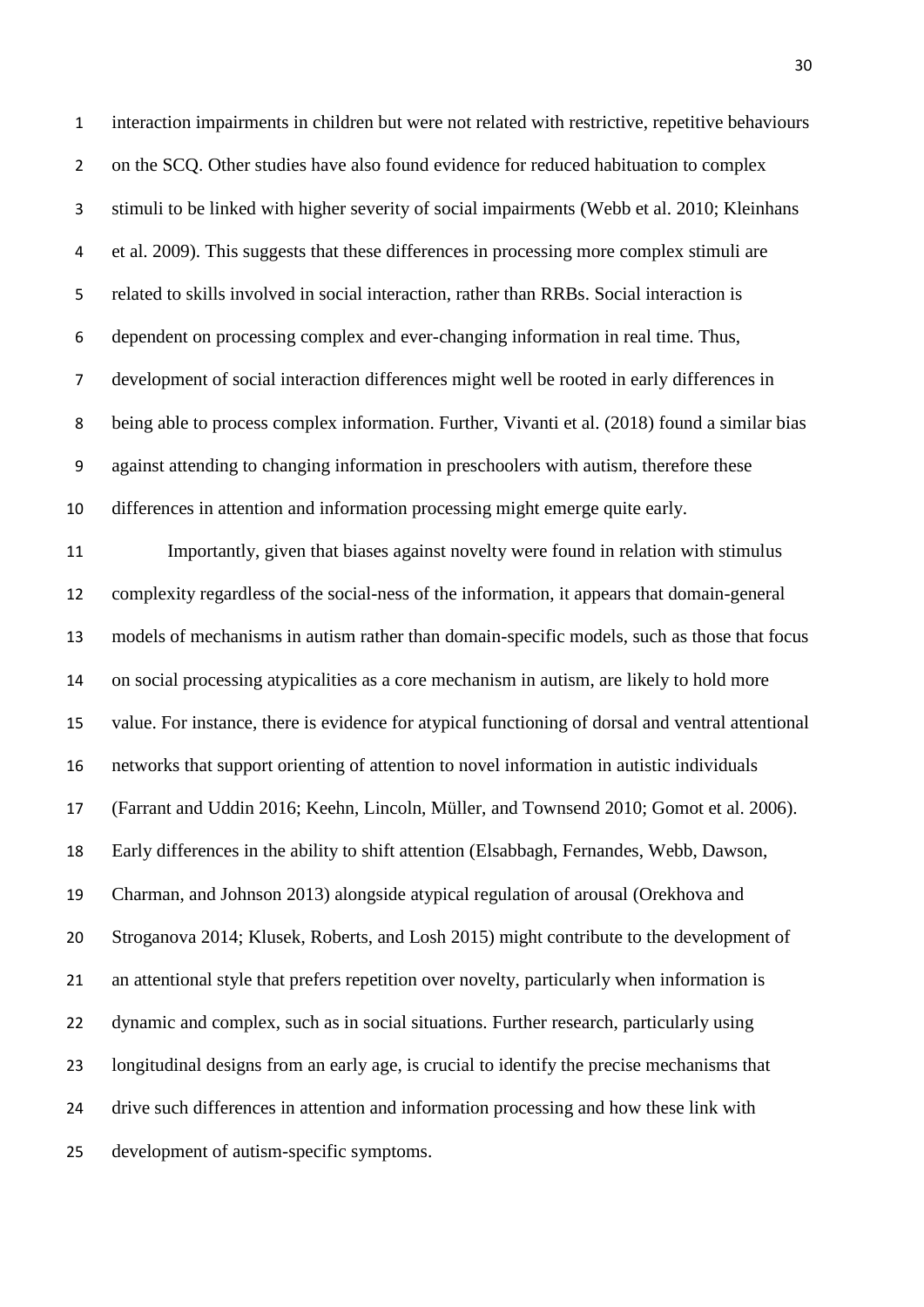There were some differences between the findings from our two studies. In the clinical study, prolonged attention to repetition and biases against attending to novelty were present only in the Non-Social Complex condition. In comparison, in the second study, we found this effect in both the Non-Social Complex and Social Conditions. In comparison, Vivanti et al. (2018) found similar differences in a younger sample with stimuli from the Non-Social Simple condition (the only condition they used). Many factors could have led to these discrepant findings. Firstly, we did not match the stimuli between conditions. Like most developmental studies, this is a difficult task to accomplish while trying to retain the natural- ness of stimuli. Rather, we manipulated complexity and social-ness of stimuli. Secondly, the children in Study 2 (Age range- 4-12 years, Mean Age: 101.8 months) were younger than Study 1 (Age range- 7-15 years, Mean Age: 129.6 months); both of whom were older than Vivanti et al (27)'s sample (Mean Age calculated for Autistic and neurotypical participants from their study: 46.78 months). Thirdly, Study 1 included clinical participants, children diagnosed with autism, while Study 2 included children with varying levels of traits of autism. Any of these factors could have led to the differences in our findings. Further research using big samples at different developmental time-points and including participants on either side of the diagnostic boundary is required to understand these subtle differences. There were some limitations of the current study. Sample sizes in both Study 1 and Study 2 were modest. Specifically, in Study 1, while we were able to recruit 50 autistic participants, only 18 of these could be characterized as Autism-only, while 32 participants met criteria for co-existing ADHD. This is in line with rates of co-occurrence of autism and 22 ADHD and highlight that co-existing ADHD is the norm rather than the exception in autism (Leitner 2014). However, careful characterization of the sample in this manner (not often done in autism research) removes sources of noise and thus improves statistical power. In 25 Study 1, we also included children from another clinical group (ADHD) and found the results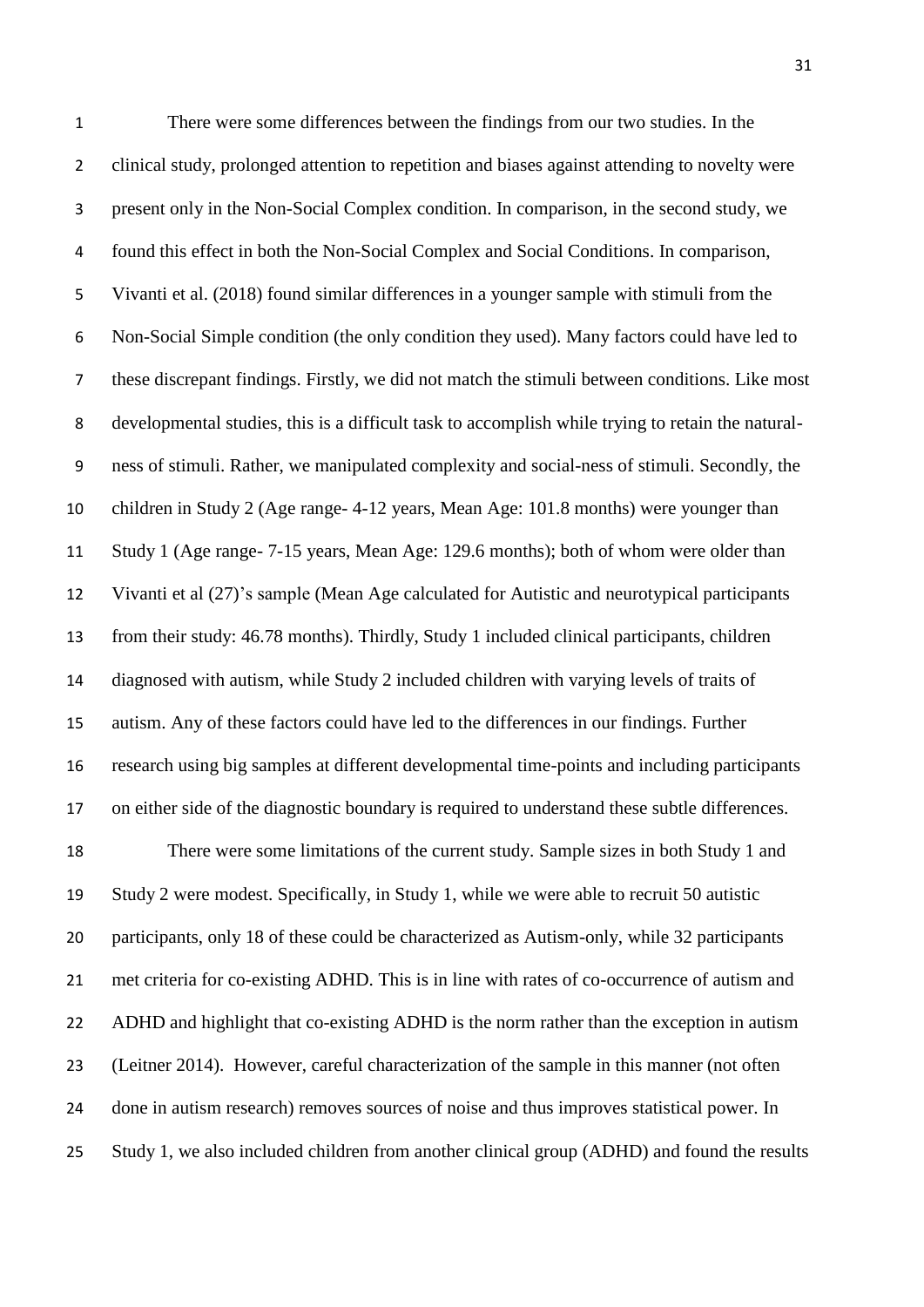to be specific to children with autism, which makes the finding more robust. The replication of the main effects in samples of children with clinically significant symptoms of autism and children with higher traits of autism further improves confidence in our findings. Regardless, our findings warrant replication in larger and more representative samples.

 Importantly, we found that differences in attention to changing information were related to context and the type of information being presented, and thus might be partly influenced by IQ. Our sample in Study 1 was unbalanced with regard to IQ, with clinical participants showing lower IQ than neurotypical participants. However, while IQ was partly associated with the main clinical effect, it did not explain completely the relationship between SCQ scores and differences in looking to changing stimuli in the Non-Social Complex condition (the partial correlation did not reach statistical significance but the correlation was still present and indicated an effect size of similar magnitude). Further, the autistic participants with co-occurring ADHD had lower IQ than those without; yet the pattern of differences was specific to autistic children without co-occurring ADHD. In Study 2, we did not find any relationship between BPVS scores and looking to more complex repeating or changing stimuli. Therefore, while IQ might contribute to these differences in processing more complex stimuli, from our data it appears that IQ does not fully explain these differences. Other studies in the literature have also found information foraging biases such as in our study not to be associated with IQ (Elison et al. 2012; Pellicano et al. 2011). Therefore, information foraging biases might be independent of IQ in these populations. Another possible limitation of this study is the nature of stimuli used, particularly in the non- social complex condition. The clocks we used were not naturalistic and it is possible that given the prevalence of digital clocks these days, the effects we saw are driven partly by lack of familiarity with these stimuli. However, this is still important to further investigate since lack of familiarity might influence foraging differently in autistic individuals than non-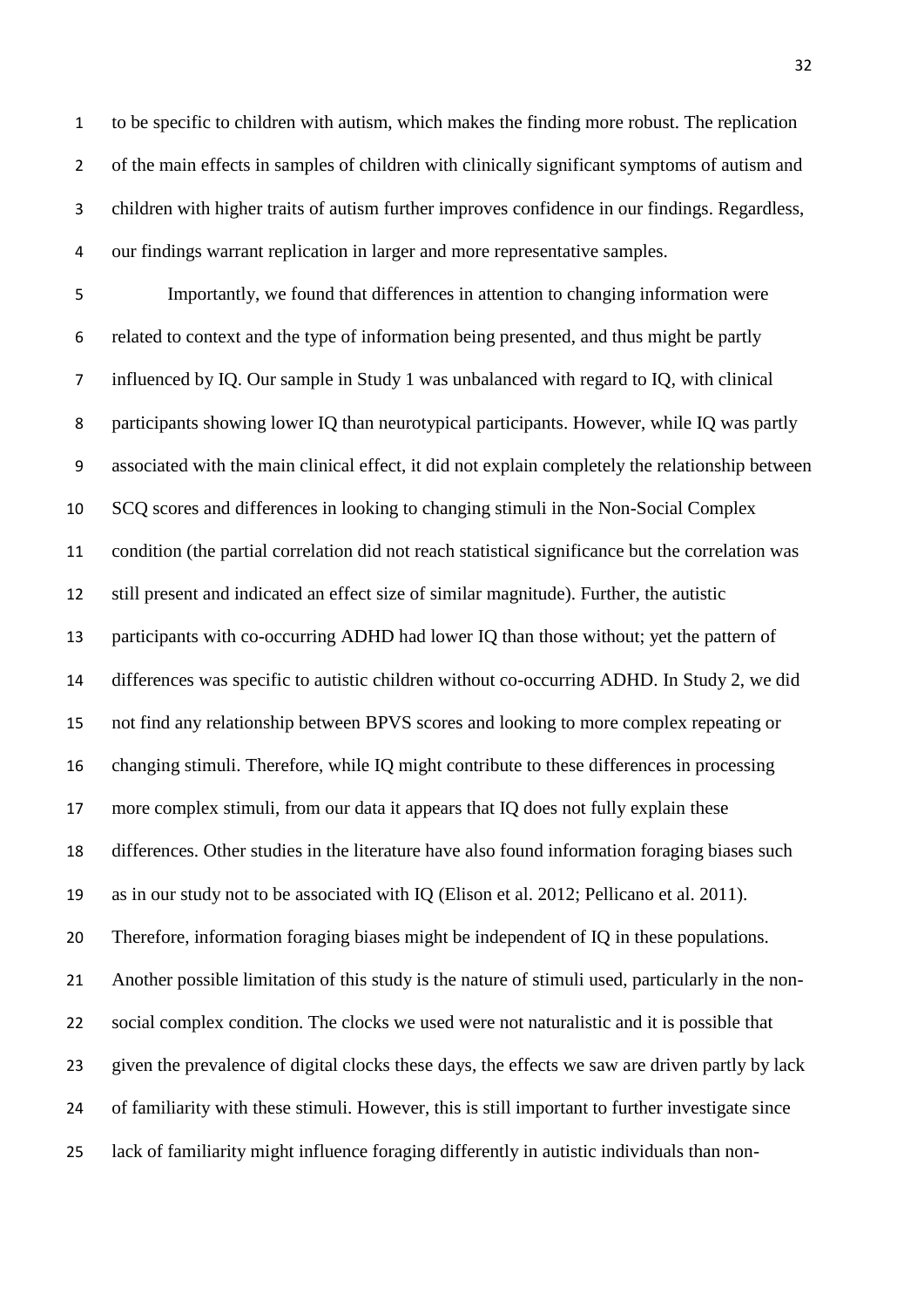autistic individuals. Importantly, clocks contain many small features each of which have symbolic meanings and they are typically processed by paying closer attention to these local features. On the other hand, faces are typically processed more globally (Gao, Flevaris, Robertson, and Bentin 2011). It is possible that the pattern of differences is related to this, given that there are differences in local versus global processing in autism (Koldewyn, Jiang, Weigelt, and Kanwisher 2013). However, if this were the case, those with autism would have shown better processing of the clocks instead of the other two conditions so we do not believe this to be the case. Future studies should use different types of complex non-social and social stimuli to investigate these effects further, using designs which balance social-ness and complexity for both social and non-social stimuli (for example, stimuli of varying levels of complexity in other modalities such as the auditory modality, static and dynamic social and non-social stimuli, unimodal and multimodal social and non-social stimuli, etc.). In conclusion, our research demonstrated that reduced attention to changing information might emerge only in conditions with higher stimulus complexity in autistic individuals and in typically developing children with high autistic traits (regardless of the

 stimuli being social or non-social). This is an important finding and future research should look at when such differences first emerge and how they develop over time in interaction with symptoms of autism.

## 19 Declarations

#### *Ethics approval*

 Study 1 was conducted with the approval of UK National Research Ethics Committee (REC reference 17/EM/0193) and the Health Research Authority (HRA; IRAS research project ID 220158). Study 2 was conducted with the approval of [blind for peer review]. Both studies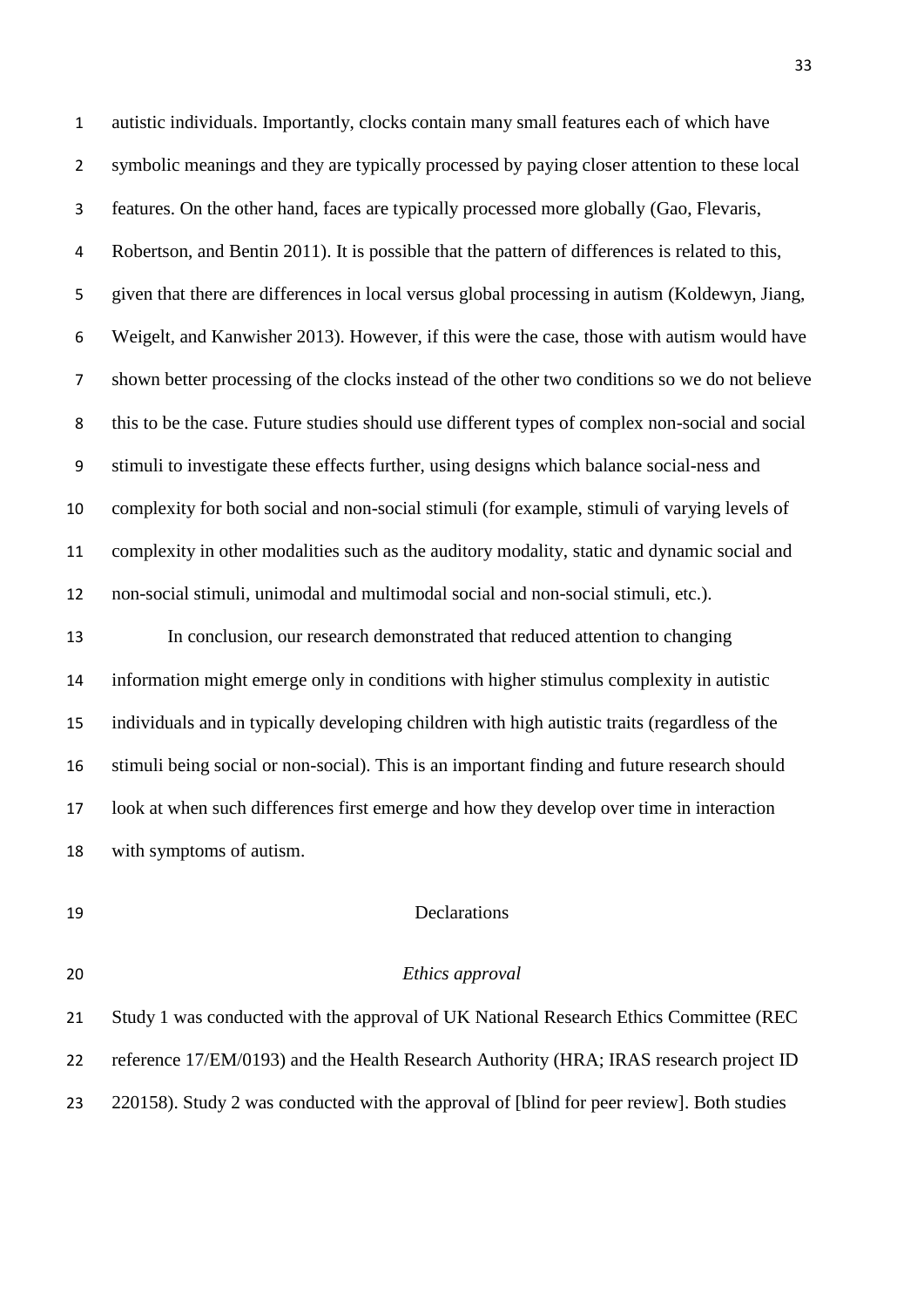| $\overline{2}$ | or comparable ethical standards.                                                               |
|----------------|------------------------------------------------------------------------------------------------|
| 3              | <b>Consent to Participate</b>                                                                  |
| 4              | Children and young people who took part in Study 1 provided informed written assent prior      |
| 5              | to their participation, and their parents provided informed written consent. Teachers who took |
| 6              | part in Study 1 also provided informed written consent prior to participation. Parents of all  |
| $\overline{7}$ | participants in Study 2 provided informed written consent for their participation.             |
| 8              | <b>Consent for Publication</b>                                                                 |
| 9              | The images and videos used in the Social Stimuli Condition of this study were obtained from    |
| 10             | UVa-NEMO Database. We have published images and videos for publication in accordance           |
| 11             | with the guidelines of the database, as provided to us by the owners of the database.          |
| 12             | Availability of Data and Materials                                                             |
| 13             | The datasets analysed in the current study as well as example videos of stimuli are available  |
| 14             | currently at [blind for peer review]. Raw eye-tracking files and videos used in the task are   |
| 15             | available from the corresponding author upon reasonable request.                               |
| 16             |                                                                                                |
| 17             | References                                                                                     |
| 18             | American Psychiatric Association (2013). Diagnostic and statistical manual of mental           |
| 19             | disorders (DSM-5 <sup>®</sup> ): American Psychiatric Pub.                                     |
| 20             | Auyeung, B., Baron-Cohen, S., Wheelwright, S., & Allison, C. (2008). The autism spectrum       |
| 21             | quotient: Children's version (AQ-Child). Journal of Autism and Developmental                   |
| 22             | Disorders, 38(7), 1230-1240.                                                                   |

were conducted in accordance with the 1964 Helsinki Declaration and its later amendments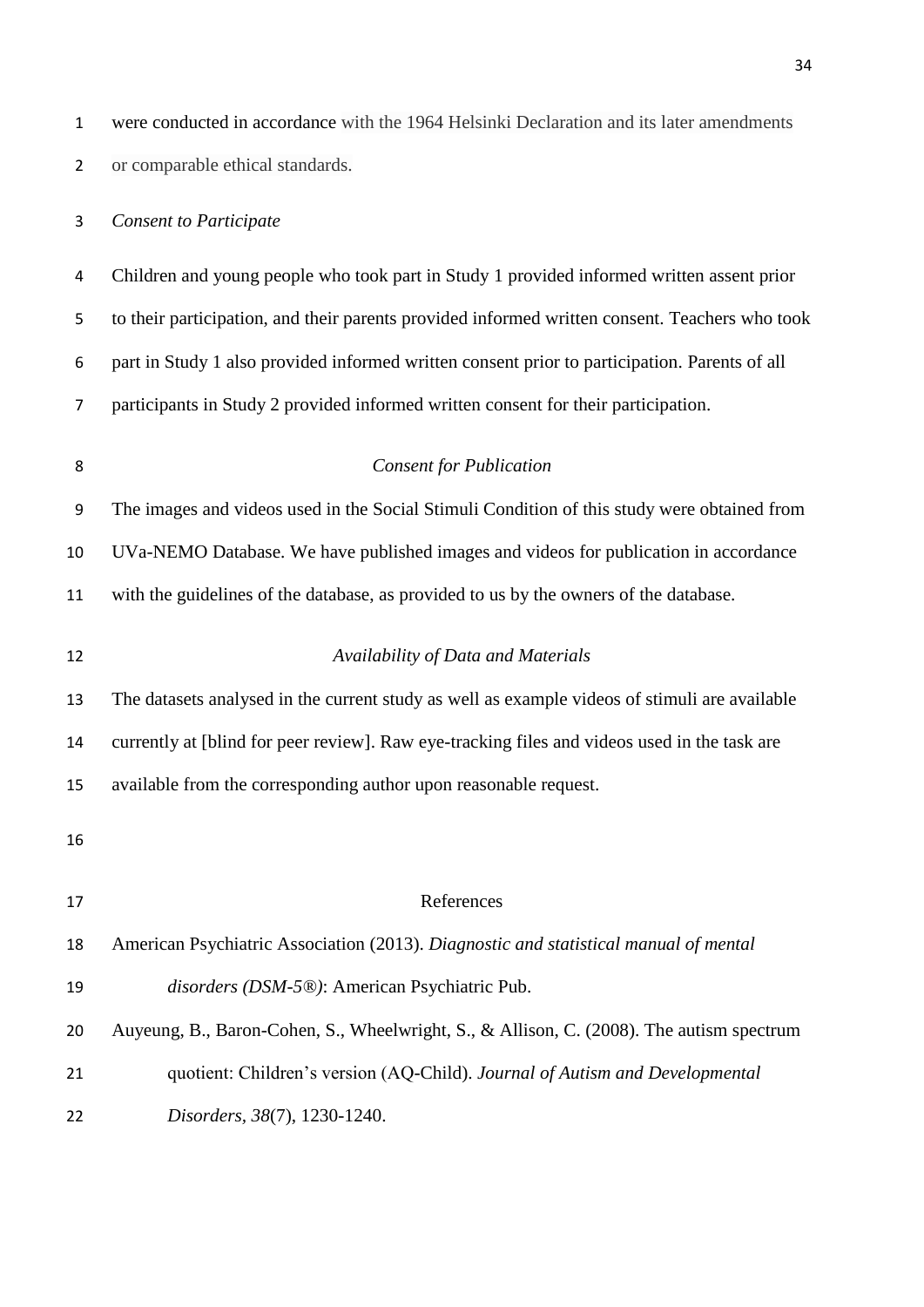| $\mathbf 1$    | Chita-Tegmark, M. (2016). Social attention in ASD: A review and meta-analysis of eye-          |  |  |  |  |  |  |
|----------------|------------------------------------------------------------------------------------------------|--|--|--|--|--|--|
| $\overline{2}$ | tracking studies. Research in Developmental Disabilities, 48, 79-93,                           |  |  |  |  |  |  |
| 3              | doi:10.1016/j.ridd.2015.10.011.                                                                |  |  |  |  |  |  |
| 4              | Cohen, J. D., McClure, S. M., & Yu, A. J. (2007). Should I stay or should I go? How the        |  |  |  |  |  |  |
| 5              | human brain manages the trade-off between exploitation and exploration.                        |  |  |  |  |  |  |
| 6              | Philosophical Transactions of the Royal Society B: Biological Sciences, 362(1481),             |  |  |  |  |  |  |
| $\overline{7}$ | 933-942, doi:10.1098/rstb.2007.2098.                                                           |  |  |  |  |  |  |
| 8              | Colombo, J., & Mitchell, D. W. (2009). Infant visual habituation. Neurobiol Learn Mem,         |  |  |  |  |  |  |
| 9              | 92(2), 225-234, doi:10.1016/j.nlm.2008.06.002.                                                 |  |  |  |  |  |  |
| 10             | Conners, C. K. (2008). Conners third edition (Conners 3). Los Angeles, CA: Western             |  |  |  |  |  |  |
| 11             | Psychological Services.                                                                        |  |  |  |  |  |  |
| 12             | Constantino, J. N., & Todd, R. D. (2003). Autistic traits in the general population: a twin    |  |  |  |  |  |  |
| 13             | study. Archives of General Psychiatry, 60(5), 524-530.                                         |  |  |  |  |  |  |
| 14             | Csibra, G., Hernik, M., Mascaro, O., Tatone, D., & Lengyel, M. (2016). Statistical treatment   |  |  |  |  |  |  |
| 15             | of looking-time data. Dev Psychol, 52(4), 521-536, doi:10.1037/dev0000083.                     |  |  |  |  |  |  |
| 16             | Dawson, G., Bernier, R., & Ring, R. H. (2012). Social attention: A possible early indicator of |  |  |  |  |  |  |
| 17             | efficacy in autism clinical trials. [Article]. Journal of Neurodevelopmental Disorders,        |  |  |  |  |  |  |
| 18             | 4(1), 1-12, doi:10.1186/1866-1955-4-11.                                                        |  |  |  |  |  |  |
| 19             | Dawson, G., & Lewy, A. (1989). Arousal, attention, and the socioemotional impairments of       |  |  |  |  |  |  |
| 20             | individuals with autism.                                                                       |  |  |  |  |  |  |
| 21             | Dibeklioğlu, H., Salah, A. A., & Gevers, T. (2015). Recognition of genuine smiles. IEEE        |  |  |  |  |  |  |
| 22             | Transactions on Multimedia, 17(3), 279-294.                                                    |  |  |  |  |  |  |
| 23             | Dunn, L. M., & Dunn, D. M. (2009). The British picture vocabulary scale: GL Assessment         |  |  |  |  |  |  |
| 24             | Limited.                                                                                       |  |  |  |  |  |  |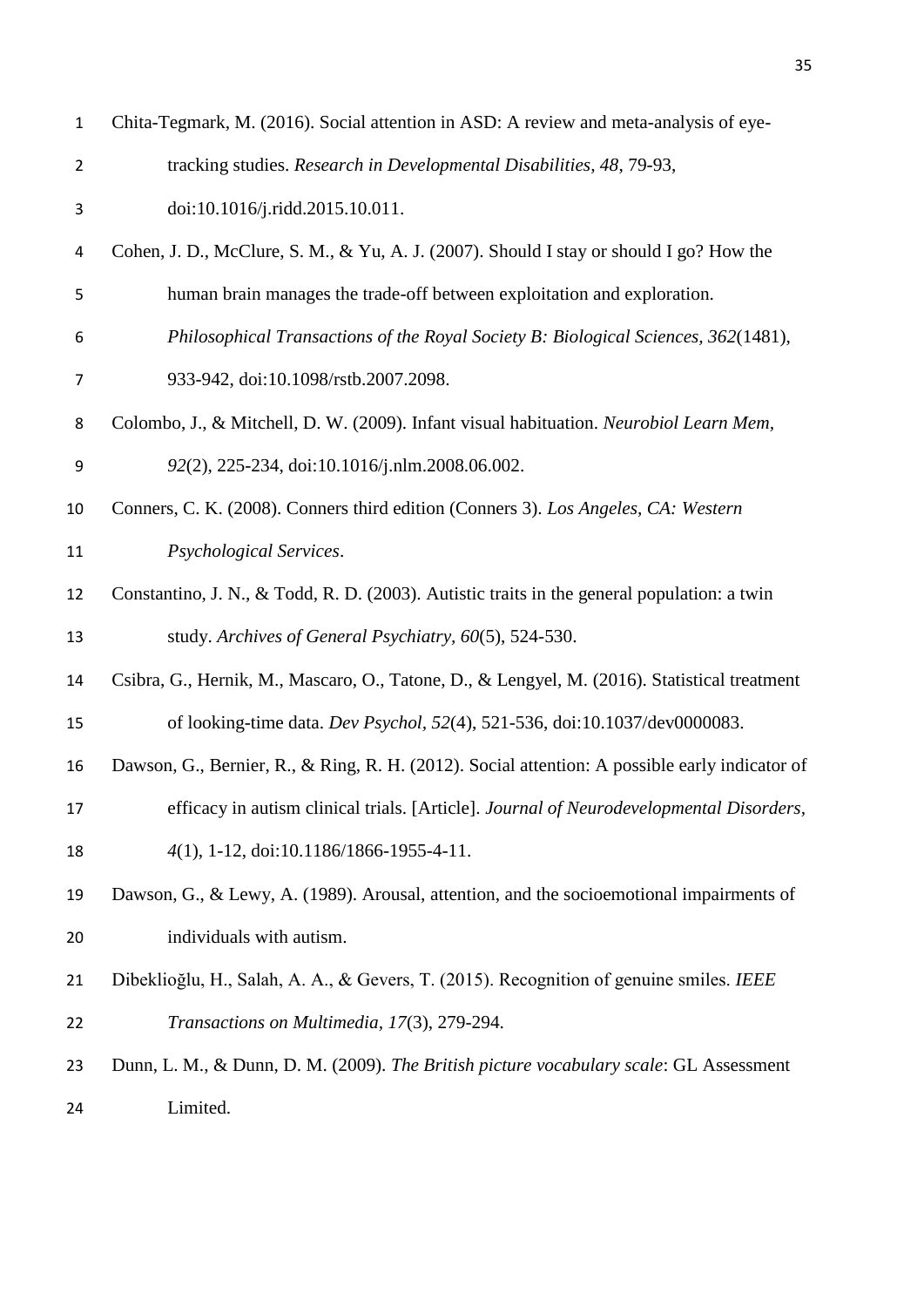| $\mathbf{1}$   | Elison, J. T., Sasson, N. J., Turner-Brown, L. M., Dichter, G. S., & Bodfish, J. W. (2012). |
|----------------|---------------------------------------------------------------------------------------------|
| $\overline{2}$ | Age trends in visual exploration of social and nonsocial information in children with       |
| 3              | autism. Research in Autism Spectrum Disorders, 6(2), 842-851,                               |
| 4              | doi:10.1016/j.rasd.2011.11.005.                                                             |
| 5              | Elsabbagh, M., Fernandes, J., Webb, S.J., Dawson, G., Charman, T., & Johnson, M. H.         |
| 6              | (2013). Disengagement of visual attention in infancy is associated with emerging            |
| $\overline{7}$ | autism in toddlerhood. [Article]. Biological Psychiatry, 74(3), 189-194,                    |
| 8              | doi:10.1016/j.biopsych.2012.11.030.                                                         |
| 9              | Fantz, R. L. (1964). Visual experience in infants: Decreased attention to familiar patterns |
| 10             | relative to novel ones. Science, 146(3644), 668-670.                                        |
| 11             | Farrant, K., & Uddin, L. Q. (2016). Atypical developmental of dorsal and ventral attention  |
| 12             | networks in autism. Dev Sci, 19(4), 550-563, doi:10.1111/desc.12359.                        |
| 13             | Frank, M. J., Doll, B. B., Oas-Terpstra, J., & Moreno, F. (2009). Prefrontal and striatal   |
| 14             | dopaminergic genes predict individual differences in exploration and exploitation.          |
| 15             | Nature Neuroscience, 12(8), 1062-1068, doi:10.1038/nn.2342.                                 |
| 16             | Field, A. (2013). Discovering statistics using IBM SPSS statistics: sage.                   |
| 17             | Fletcher-Watson, S., Leekam, S. R., Benson, V., Frank, M. C., & Findlay, J. M. (2009). Eye- |
| 18             | movements reveal attention to social information in autism spectrum disorder.               |
| 19             | Neuropsychologia, 47(1), 248-257, doi:10.1016/j.neuropsychologia.2008.07.016.               |
| 20             | Franchini, M., Glaser, B., Wood de Wilde, H., Gentaz, E., Eliez, S., & Schaer, M. (2017).   |
| 21             | Social orienting and joint attention in preschoolers with autism spectrum disorders.        |
| 22             | PLoS ONE, 12(6), e0178859, doi:10.1371/journal.pone.0178859.                                |
| 23             | Gao, Z., Flevaris, A. V., Robertson, L. C., & Bentin, S. (2011). Priming global and local   |
| 24             | processing of composite faces: revisiting the processing-bias effect on face                |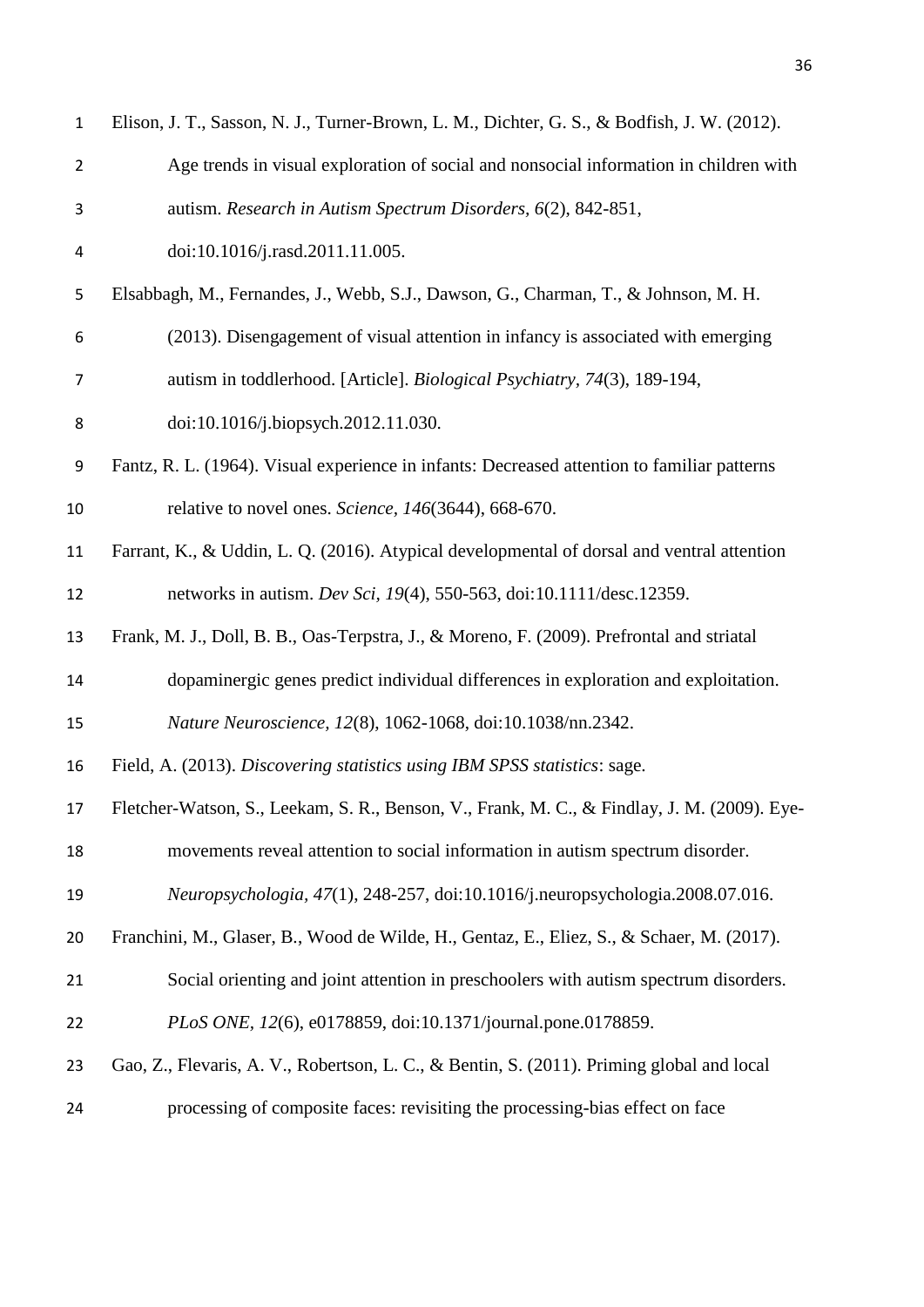perception. *Attention, Perception & Psychophysics, 73*(5), 1477-1486,

- doi:10.3758/s13414-011-0109-7.
- Gliga, T., Smith, T. J., Likely, N., Charman, T., & Johnson, M. H. (2018). Early Visual Foraging in Relationship to Familial Risk for Autism and Hyperactivity/Inattention. *Journal of attention disorders, 22*(9), 839-847, doi:10.1177/1087054715616490.
- Gomot, M., Bernard, F. A., Davis, M. H., Belmonte, M. K., Ashwin, C., Bullmore, E. T., et
- al. (2006). Change detection in children with autism: an auditory event-related fMRI study. *NeuroImage, 29*(2), 475-484.
- Goodman, R., Ford, T., Richards, H., Gatward, R., & Meltzer, H. (2000). The Development
- and Well-Being Assessment: Description and Initial Validation of an Integrated
- Assessment of Child and Adolescent Psychopathology. *Journal of Child Psychology and Psychiatry, 41*(5), 645-655, doi:10.1111/j.1469-7610.2000.tb02345.x.
- Groves, P. M., & Thompson, R. F. (1970). Habituation: a dual-process theory. *Psychological review, 77*(5), 419.
- Guiraud, J. A., Kushnerenko, E., Tomalski, P., Davies, K., Ribeiro, H., Johnson, M. H., et al. (2011). Differential habituation to repeated sounds in infants at high risk for autism. *Neuroreport, 22*(16), 845-849, doi:10.1097/WNR.0b013e32834c0bec.
- Hanley, M., McPhillips, M., Mulhern, G., & Riby, D. M. (2013). Spontaneous attention to faces in Asperger syndrome using ecologically valid static stimuli. *Autism, 17*(6), 754-761, doi:10.1177/1362361312456746.
- Hudac, C. M., DesChamps, T. D., Arnett, A. B., Cairney, B. E., Ma, R., Webb, S. J., et al.
- (2018). Early enhanced processing and delayed habituation to deviance sounds in autism spectrum disorder. *Brain Cogn, 123*, 110-119,
- doi:10.1016/j.bandc.2018.03.004.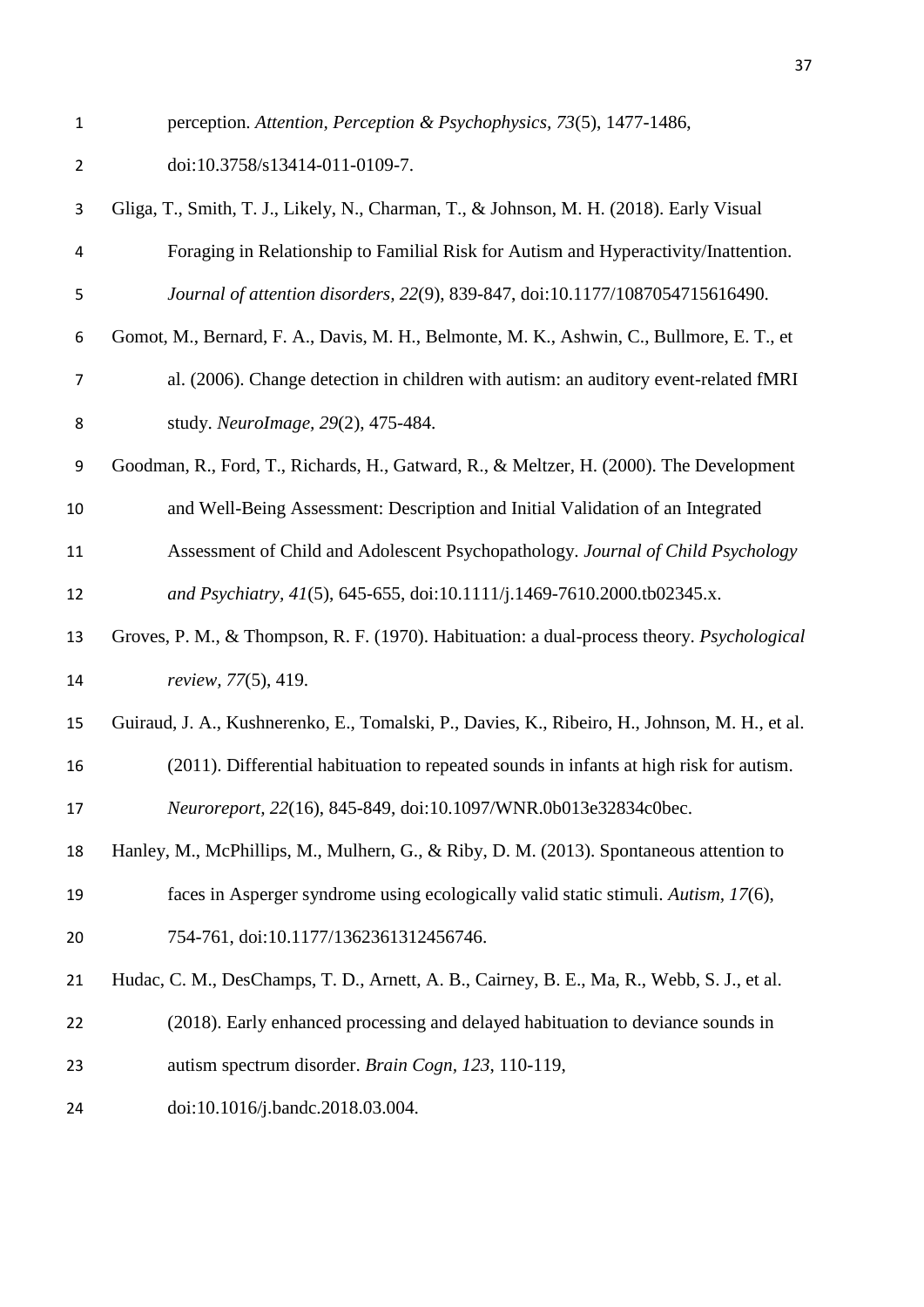| $\mathbf{1}$   | Ingersoll, B. (2010). Broader autism phenotype and nonverbal sensitivity: evidence for an     |
|----------------|-----------------------------------------------------------------------------------------------|
| $\overline{2}$ | association in the general population. Journal of Autism and Developmental                    |
| 3              | Disorders, 40(5), 590-598, doi:10.1007/s10803-009-0907-0.                                     |
| 4              | Jepma, M., Verdonschot, R. G., van Steenbergen, H., Rombouts, S. A. R. B., & Nieuwenhuis,     |
| 5              | S. (2012). Neural mechanisms underlying the induction and relief of perceptual                |
| 6              | curiosity. Frontiers in Behavioral Neuroscience, 6, doi:10.3389/fnbeh.2012.00005.             |
| $\overline{7}$ | Kawa, R. l., & Pisula, E. (2010). Locomotor activity, object exploration and space preference |
| 8              | in children with autism and Down syndrome. Acta Neurobiol Exp. 70, 131-140.                   |
| 9              | Keehn, B., Lincoln, A. J., Müller, R. A., & Townsend, J. (2010). Attentional networks in      |
| 10             | children and adolescents with autism spectrum disorder. [Article]. Journal of child           |
| 11             | psychology and psychiatry, and allied disciplines, 51(11), 1251-1259.                         |
| 12             | Keehn, B., Müller, R. A., & Townsend, J. (2013). Atypical attentional networks and the        |
| 13             | emergence of autism. [Review]. Neuroscience and biobehavioral reviews, 37(2), 164-            |
| 14             | 183, doi:10.1016/j.neubiorev.2012.11.014.                                                     |
| 15             | Kleinhans, N. M., Johnson, L. C., Richards, T., Mahurin, R., Greenson, J., Dawson, G., et al. |
| 16             | (2009). Reduced Neural Habituation in the Amygdala and Social Impairments in                  |
| 17             | Autism Spectrum Disorders. American Journal of Psychiatry, 166(4), 467-475,                   |
| 18             | doi:10.1176/appi.ajp.2008.07101681.                                                           |
| 19             | Kleinhans, N. M., Richards, T., Greenson, J., Dawson, G., & Aylward, E. (2016). Altered       |
| 20             | dynamics of the fMRI response to faces in individuals with autism. Journal of Autism          |
| 21             | and Developmental Disorders, 46(1), 232-241.                                                  |
| 22             | Klusek, J., Roberts, J. E., & Losh, M. (2015). Cardiac autonomic regulation in autism and     |
| 23             | Fragile X syndrome: A review. Psychological Bulletin, 141(1), 141-175,                        |
| 24             | doi:10.1037/a0038237.                                                                         |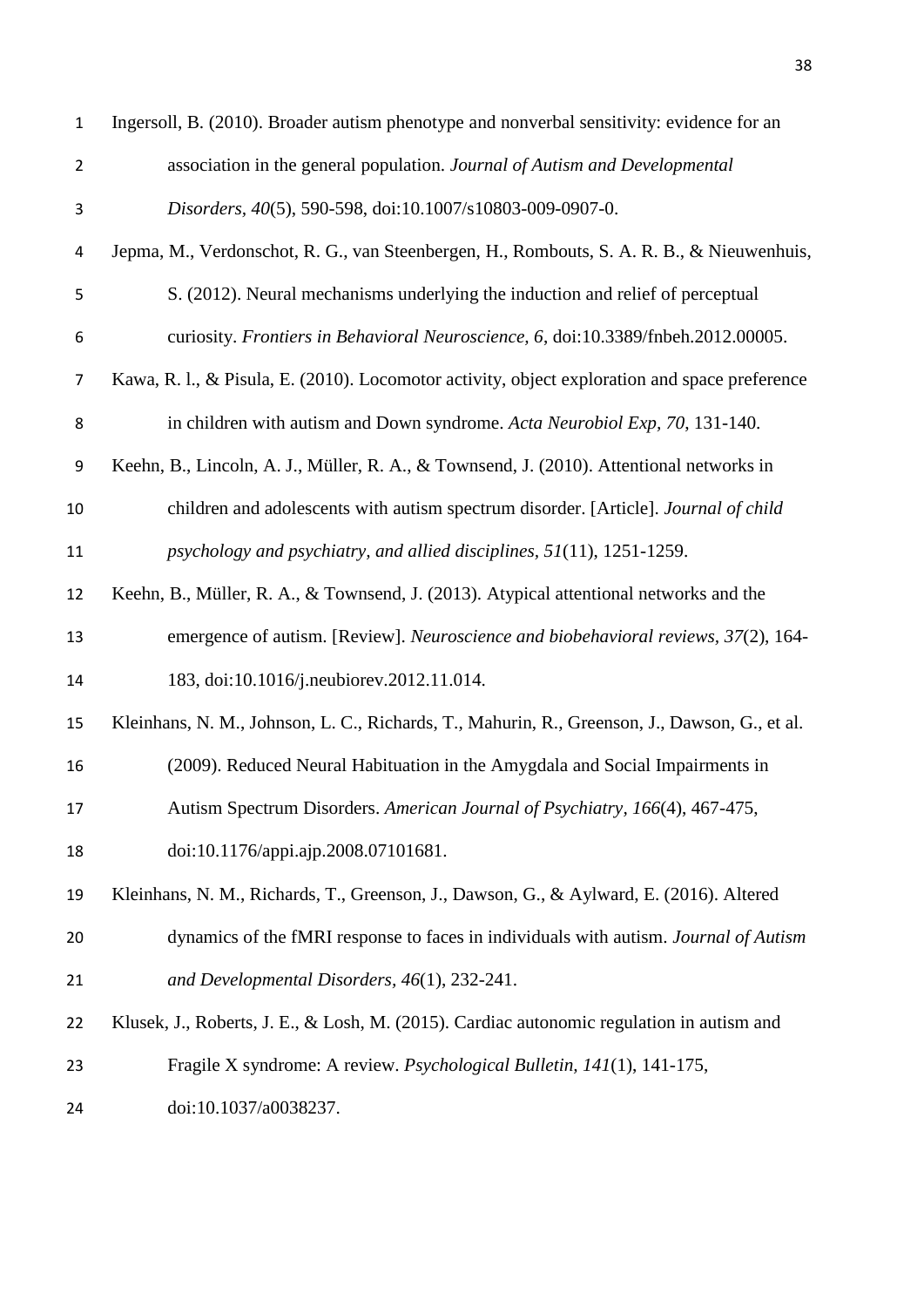| $\mathbf{1}$   | Koldewyn, K., Jiang, Y. V., Weigelt, S., & Kanwisher, N. (2013). Global/local processing in     |
|----------------|-------------------------------------------------------------------------------------------------|
| $\overline{2}$ | autism: not a disability, but a disinclination. Journal of Autism and Developmental             |
| 3              | Disorders, 43(10), 2329-2340, doi:10.1007/s10803-013-1777-z.                                    |
| 4              | Laucht, M., Becker, K., & Schmidt, M. H. (2006). Visual exploratory behaviour in infancy        |
| 5              | and novelty seeking in adolescence: two developmentally specific phenotypes of                  |
| 6              | DRD4? J Child Psychol Psychiatry, 47(11), 1143-1151, doi:10.1111/j.1469-                        |
| $\overline{7}$ | 7610.2006.01627.x.                                                                              |
| 8              | Laurie, M., & Border, P. The UK Parliamentary Office of Science and Technology (2020).          |
| 9              | Autism. (Report Number 612). https://post.parliament.uk/research-briefings/post-pn-             |
| 10             | 0612/                                                                                           |
| 11             | Leitner, Y. (2014). The co-occurrence of autism and attention deficit hyperactivity disorder in |
| 12             | children - what do we know? Frontiers in Human Neuroscience, 8, 268,                            |
| 13             | doi:10.3389/fnhum.2014.00268.                                                                   |
| 14             | Lord, C., Rutter, M., DiLavore, P., Risi, S., Gotham, K., Bishop, S., et al. (2015). ADOS-2.    |
| 15             | Escala de Observación para el Diagnóstico del Autismo-2. Manual (T. Luque,                      |
| 16             | adaptadora). Madrid: TEA Ediciones.                                                             |
| 17             | McCall, R. B., & Carriger, M. S. (1993). A meta-analysis of infant habituation and              |
| 18             | recognition memory performance as predictors of later IQ. Child Development, 64(1),             |
| 19             | 57-79.                                                                                          |
| 20             | McDiarmid, T. A., Bernardos, A. C., & Rankin, C. H. (2017). Habituation is altered in           |
| 21             | neuropsychiatric disorders-a comprehensive review with recommendations for                      |
| 22             | experimental design and analysis. Neuroscience and biobehavioral reviews,                       |
| 23             | doi:10.1016/j.neubiorev.2017.05.028.                                                            |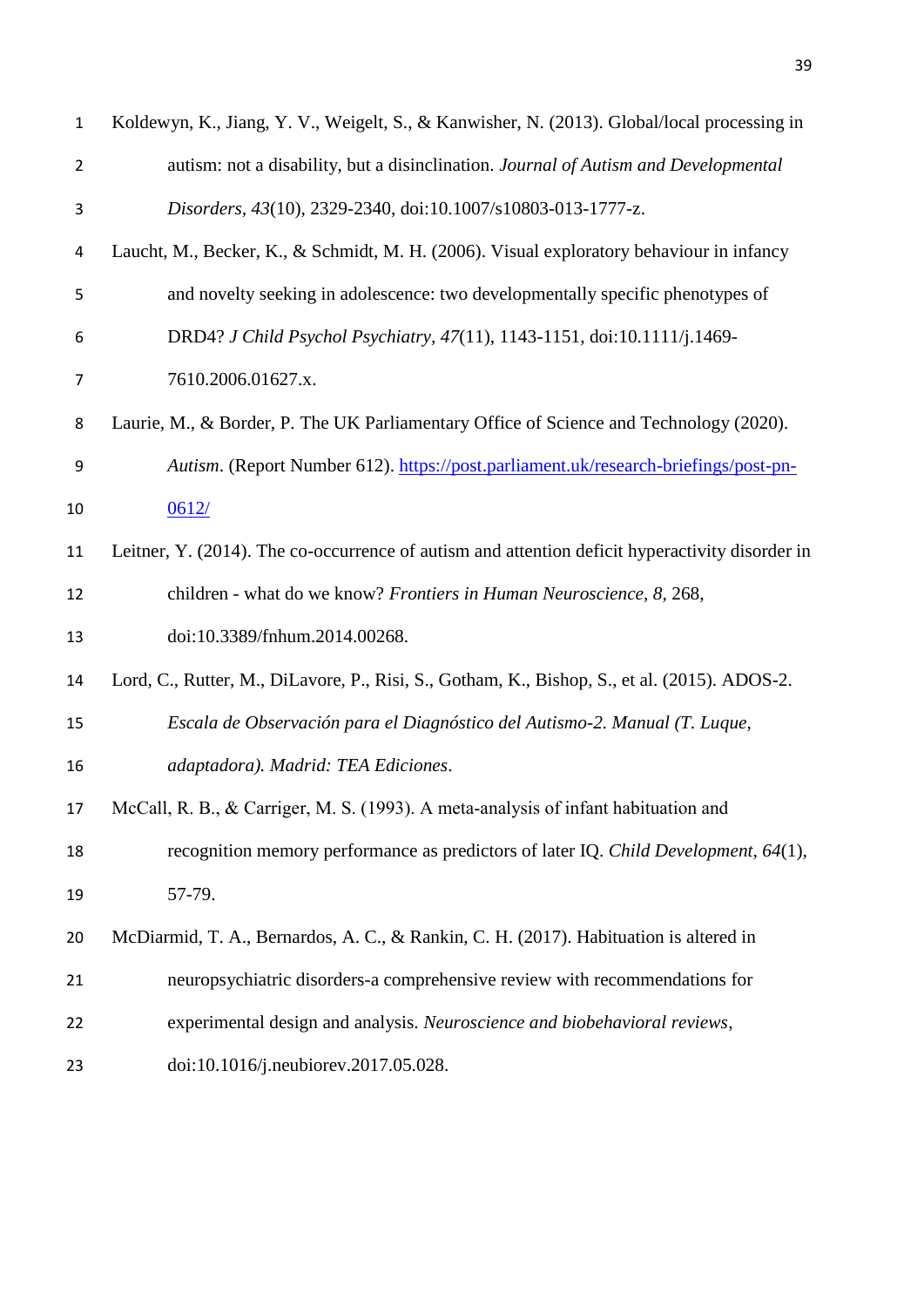| $\mathbf{1}$   | Orekhova, E. V., & Stroganova, T. A. (2014). Arousal and attention re-orienting in autism        |
|----------------|--------------------------------------------------------------------------------------------------|
| $\overline{2}$ | spectrum disorders: Evidence from auditory event-related potentials. [Article].                  |
| 3              | Frontiers in Human Neuroscience, 8(1 FEB), doi:10.3389/fnhum.2014.00034.                         |
| 4              | Pellicano, E., Smith, A. D., Cristino, F., Hood, B. M., Briscoe, J., & Gilchrist, I. D. (2011).  |
| 5              | Children with autism are neither systematic nor optimal foragers. Proceedings of the             |
| 6              | National Academy of Sciences, 108(1), 421-426, doi:10.1073/pnas.1014076108.                      |
| $\overline{7}$ | Pierce, K., Conant, D., Hazin, R., Stoner, R., & Desmond, J. (2011). Preference for geometric    |
| 8              | patterns early in life as a risk factor for autism. Archives of General Psychiatry, 68(1),       |
| 9              | 101-109.                                                                                         |
| 10             | Piven, J. (2001). The broad autism phenotype: a complementary strategy for molecular             |
| 11             | genetic studies of autism. American journal of medical genetics, 105(1), 34-35.                  |
| 12             | Ramaswami, M. (2014). Network plasticity in adaptive filtering and behavioral habituation.       |
| 13             | Neuron, 82(6), 1216-1229, doi:10.1016/j.neuron.2014.04.035.                                      |
| 14             | Robinson, E. B., Koenen, K. C., McCormick, M. C., Munir, K., Hallett, V., Happé, F., et al.      |
| 15             | (2011). Evidence that autistic traits show the same etiology in the general population           |
| 16             | and at the quantitative extremes (5%, 2.5%, and 1%). Archives of General Psychiatry,             |
| 17             | 68(11), 1113-1121.                                                                               |
| 18             | Rommelse, N. N. J., Geurts, H. M., Franke, B., Buitelaar, J. K., & Hartman, C. A. (2011). A      |
| 19             | review on cognitive and brain endophenotypes that may be common in autism                        |
| 20             | spectrum disorder and attention-deficit/hyperactivity disorder and facilitate the search         |
| 21             | for pleiotropic genes. Neuroscience & Biobehavioral Reviews, 35(6), 1363-1396,                   |
| 22             | doi:10.1016/j.neubiorev.2011.02.015.                                                             |
| 23             | Ronald, A., Happe, F., Bolton, P., Butcher, L. M., Price, T. S., Wheelwright, S., et al. (2006). |
| 24             | Genetic heterogeneity between the three components of the autism spectrum: a twin                |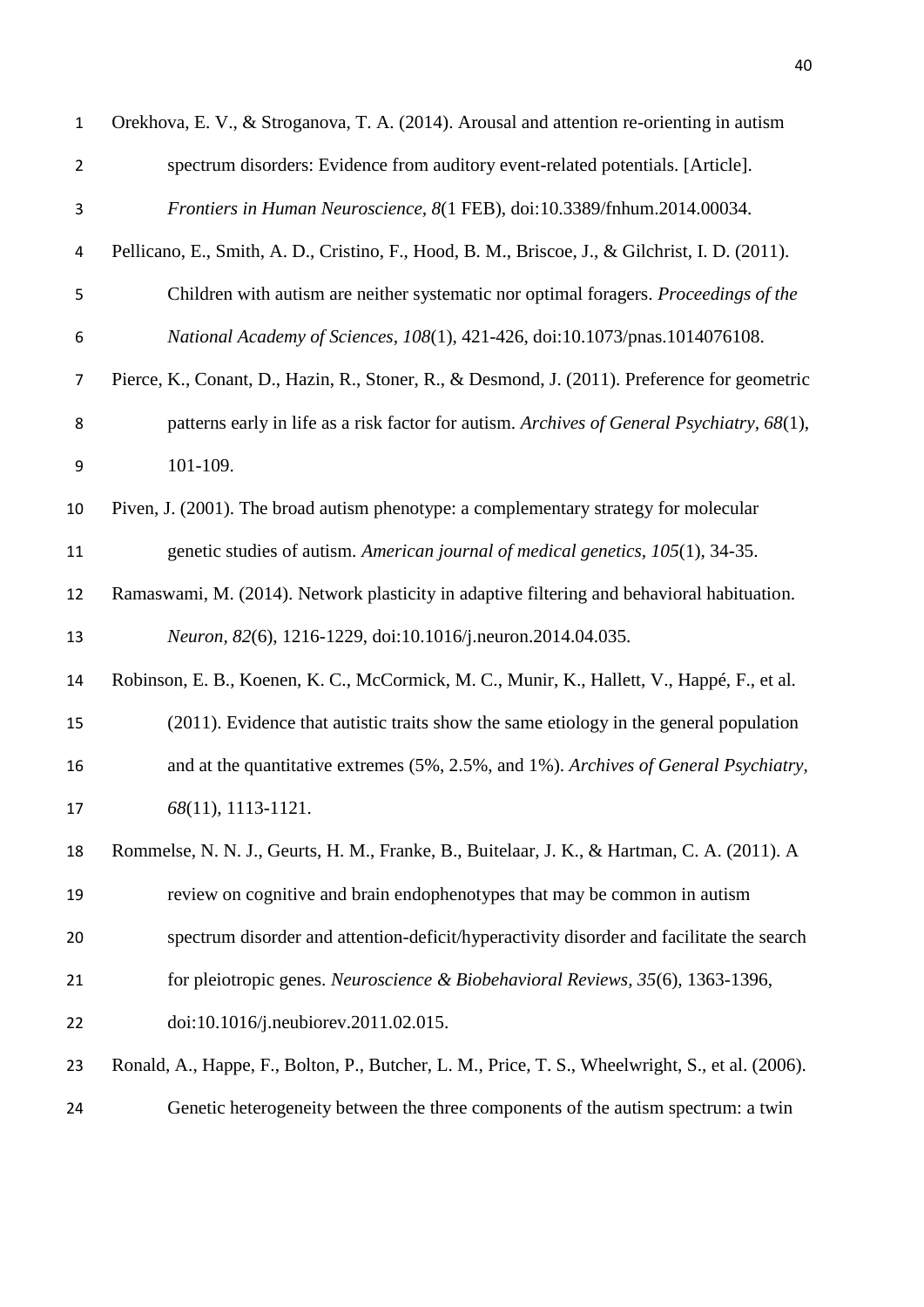| $\mathbf{1}$   | study. Journal of the American Academy of Child and Adolescent Psychiatry, 45(6),              |  |  |  |  |  |  |
|----------------|------------------------------------------------------------------------------------------------|--|--|--|--|--|--|
| $\overline{2}$ | 691-699, doi:10.1097/01.chi.0000215325.13058.9d.                                               |  |  |  |  |  |  |
| $\mathsf{3}$   | Rutter, M., Bailey, A., & Lord, C. (2003). The social communication questionnaire: Manual:     |  |  |  |  |  |  |
| 4              | Western Psychological Services.                                                                |  |  |  |  |  |  |
| 5              | Sasson, N. J., Nowlin, R. B., & Pinkham, A. E. (2013). Social cognition, social skill, and the |  |  |  |  |  |  |
| 6              | broad autism phenotype. Autism, 17(6), 655-667, doi:10.1177/1362361312455704.                  |  |  |  |  |  |  |
| $\overline{7}$ | Sasson, N. J., Turner-Brown, L. M., Holtzclaw, T. N., Lam, K. S. L., & Bodfish, J. W.          |  |  |  |  |  |  |
| 8              | (2008). Children with autism demonstrate circumscribed attention during passive                |  |  |  |  |  |  |
| 9              | viewing of complex social and nonsocial picture arrays. Autism Research, 1(1), 31-42,          |  |  |  |  |  |  |
| 10             | doi:10.1002/aur.4.                                                                             |  |  |  |  |  |  |
| 11             | Schmid, S., Wilson, D. A., & Rankin, C. H. (2014). Habituation mechanisms and their            |  |  |  |  |  |  |
| 12             | importance for cognitive function. Frontiers in Integrative Neuroscience, 8, 97,               |  |  |  |  |  |  |
| 13             | doi:10.3389/fnint.2014.00097.                                                                  |  |  |  |  |  |  |
| 14             | Schoner, G., & Thelen, E. (2006). Using dynamic field theory to rethink infant habituation.    |  |  |  |  |  |  |
| 15             | Psychol Rev, 113(2), 273-299, doi:10.1037/0033-295X.113.2.273.                                 |  |  |  |  |  |  |
| 16             | Sethi, A., Voon, V., Critchley, H. D., Cercignani, M., & Harrison, N. A. (2018). A             |  |  |  |  |  |  |
| 17             | neurocomputational account of reward and novelty processing and effects of                     |  |  |  |  |  |  |
| 18             | psychostimulants in attention deficit hyperactivity disorder. Brain, 141(5), 1545-1557,        |  |  |  |  |  |  |
| 19             | doi:10.1093/brain/awy048.                                                                      |  |  |  |  |  |  |
| 20             | Vivanti, G., Hocking, D. R., Fanning, P. A. J., Uljarevic, M., Postorino, V., Mazzone, L., et  |  |  |  |  |  |  |
| 21             | al. (2018). Attention to novelty versus repetition: Contrasting habituation profiles in        |  |  |  |  |  |  |
| 22             | Autism and Williams syndrome. Dev Cogn Neurosci, 29, 54-60,                                    |  |  |  |  |  |  |
| 23             | doi:10.1016/j.dcn.2017.01.006.                                                                 |  |  |  |  |  |  |
| 24             | Webb, S. J., Jones, E. J., Merkle, K., Namkung, J., Toth, K., Greenson, J., et al. (2010).     |  |  |  |  |  |  |
| 25             | Toddlers with elevated autism symptoms show slowed habituation to faces. Child                 |  |  |  |  |  |  |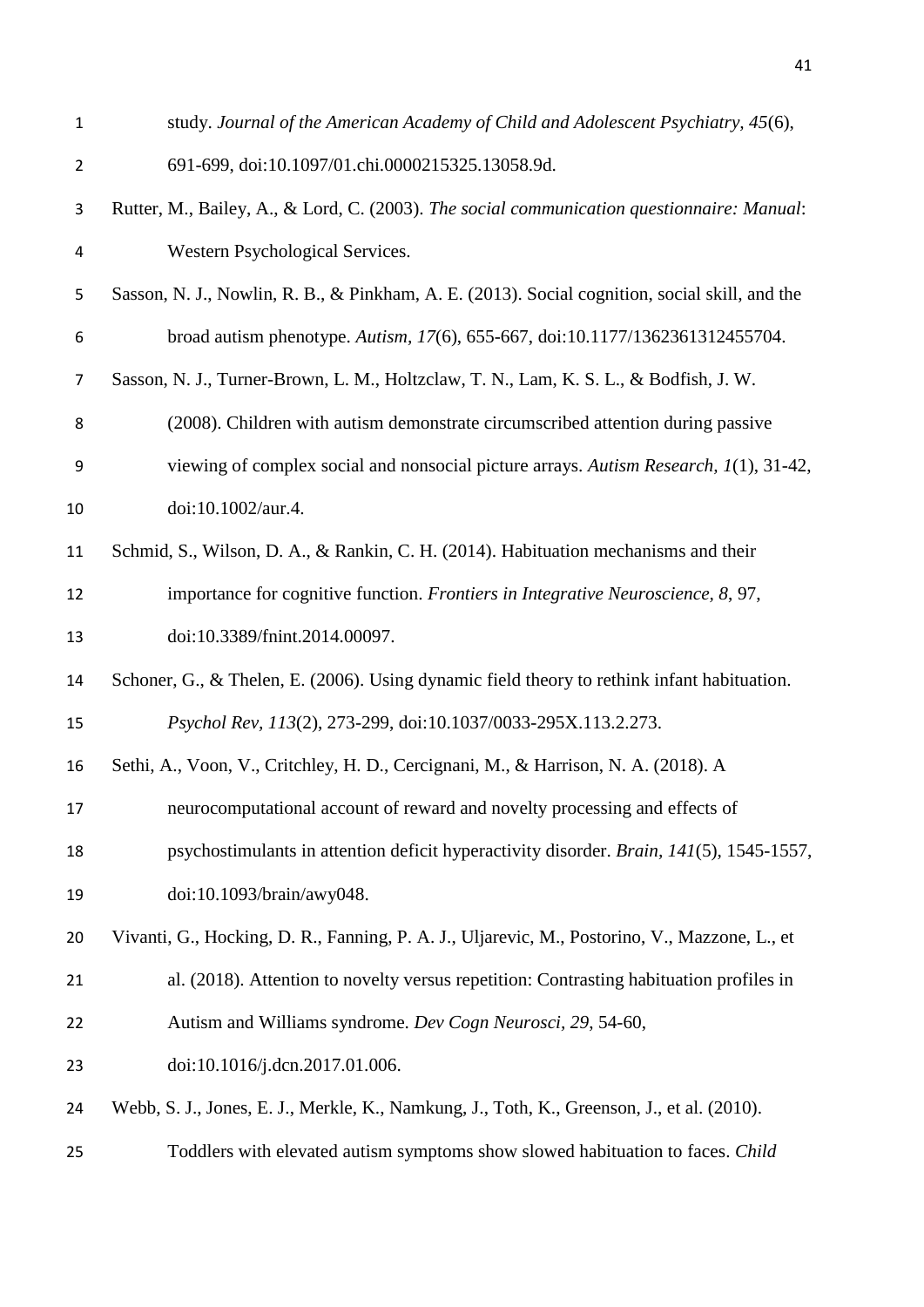| $\mathbf 1$             | Neuropsychology: A Journal on Normal and Abnormal Development in Childhood           |
|-------------------------|--------------------------------------------------------------------------------------|
| $\overline{2}$          | and Adolescence, 16(3), 255-278, doi:10.1080/09297041003601454.                      |
| $\mathsf{3}$            | Wechsler, D. (2011). WASI-II: Wechsler abbreviated scale of intelligence: PsychCorp. |
| $\overline{\mathbf{4}}$ |                                                                                      |
| 5                       |                                                                                      |
| 6                       |                                                                                      |
| $\overline{7}$          |                                                                                      |
| 8                       |                                                                                      |
| 9                       |                                                                                      |
| $10\,$                  |                                                                                      |
| 11                      |                                                                                      |
| 12                      |                                                                                      |
| 13                      |                                                                                      |
| 14                      |                                                                                      |
| 15                      |                                                                                      |
| 16                      |                                                                                      |
| 17                      |                                                                                      |
| 18                      |                                                                                      |
| 19                      |                                                                                      |
| 20                      |                                                                                      |
| 21                      |                                                                                      |
| 22                      |                                                                                      |
| 23                      |                                                                                      |
| 24                      |                                                                                      |
| 25                      |                                                                                      |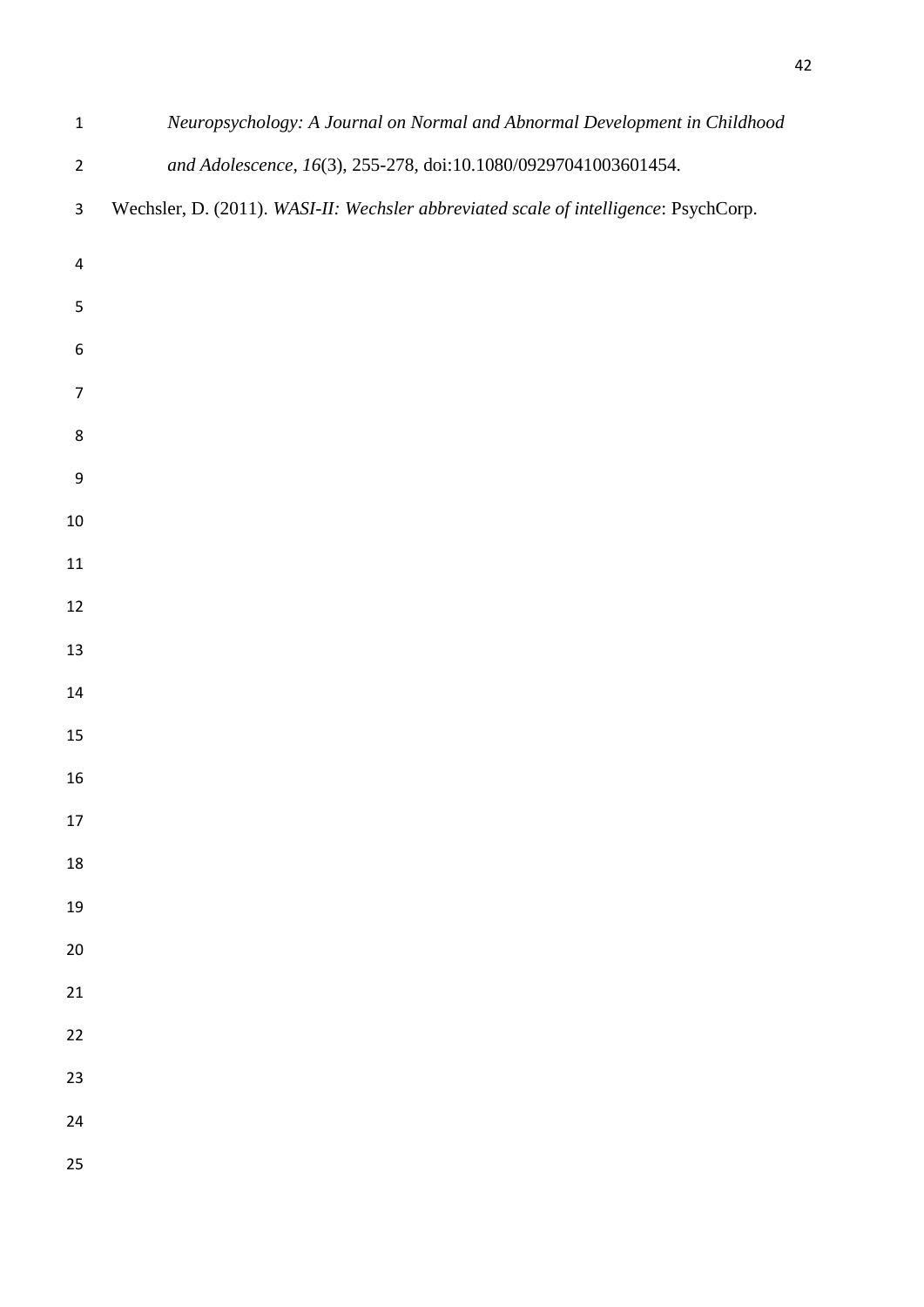| $\mathbf 1$      | <b>Figure Caption Sheet</b>                                                                       |
|------------------|---------------------------------------------------------------------------------------------------|
| $\overline{2}$   | Figure 1                                                                                          |
| $\mathsf{3}$     | Figure 1. Examples of stimuli used.                                                               |
| 4                | Figure 1 Legend: From left to right, examples of stimuli from Non-Social Simple Condition, Social |
| 5                | Condition and Non-Social Complex Condition.                                                       |
| $\boldsymbol{6}$ |                                                                                                   |
| $\overline{7}$   |                                                                                                   |
| 8                |                                                                                                   |
| 9                |                                                                                                   |
| $10\,$           |                                                                                                   |
| $11\,$           |                                                                                                   |
| 12               |                                                                                                   |
| 13               |                                                                                                   |
| $14\,$           |                                                                                                   |
| $15\,$           |                                                                                                   |
| ${\bf 16}$       |                                                                                                   |
| $17\,$           |                                                                                                   |
| ${\bf 18}$       |                                                                                                   |
| 19               |                                                                                                   |
| $20\,$           |                                                                                                   |
| 21               |                                                                                                   |
| $22$             |                                                                                                   |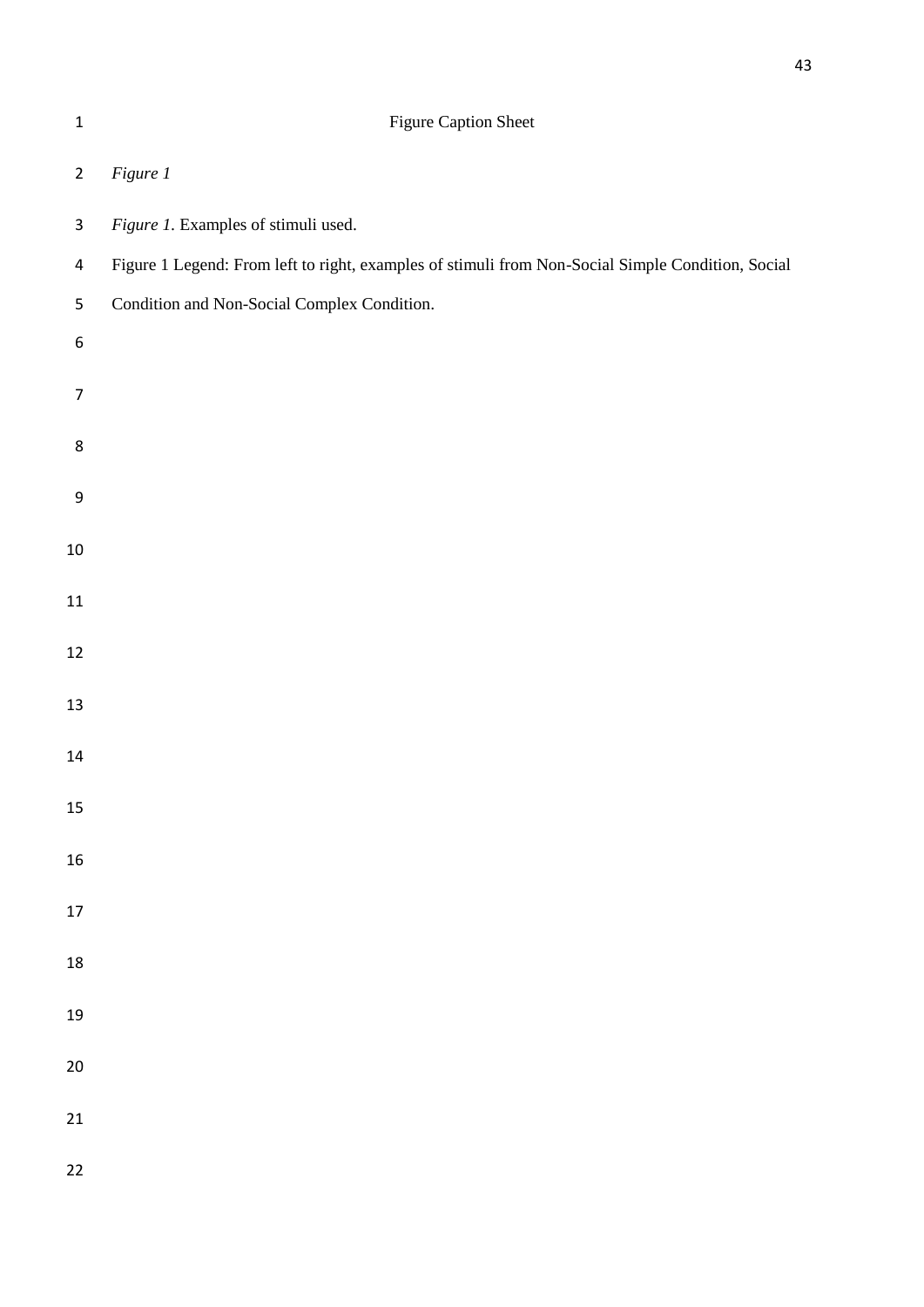*Figure 2a.* The main effect of Stimulus in Neurotypical participants. 2 Figure 2a Legend: Bars show the mean  $(\pm 1)$  standard error) coefficient of the slope for the rate of change in look durations over trials (plotted on the y-axis). These data are split by stimulus type and 4 condition. Asterisks denote statistical significance: \*p<.05, \*\*p<.01, \*\*\*p<.001. The interaction between Condition\*Stimulus is non-significant but shown here for the purpose of visualization of differences from the Autism-only group shown in Figure 2b. *Figure 2b.* Condition\*Stimulus Interaction in the Autism-Only Group Figure 2b Legend: Bars show the mean (±1 standard error) coefficient of the slope for the rate of change in look durations over trials (plotted on the y-axis). These data are split by stimulus type and condition. Asterisks denote statistical significance: \*p<.05, \*\*p<.01, \*\*\*p<.001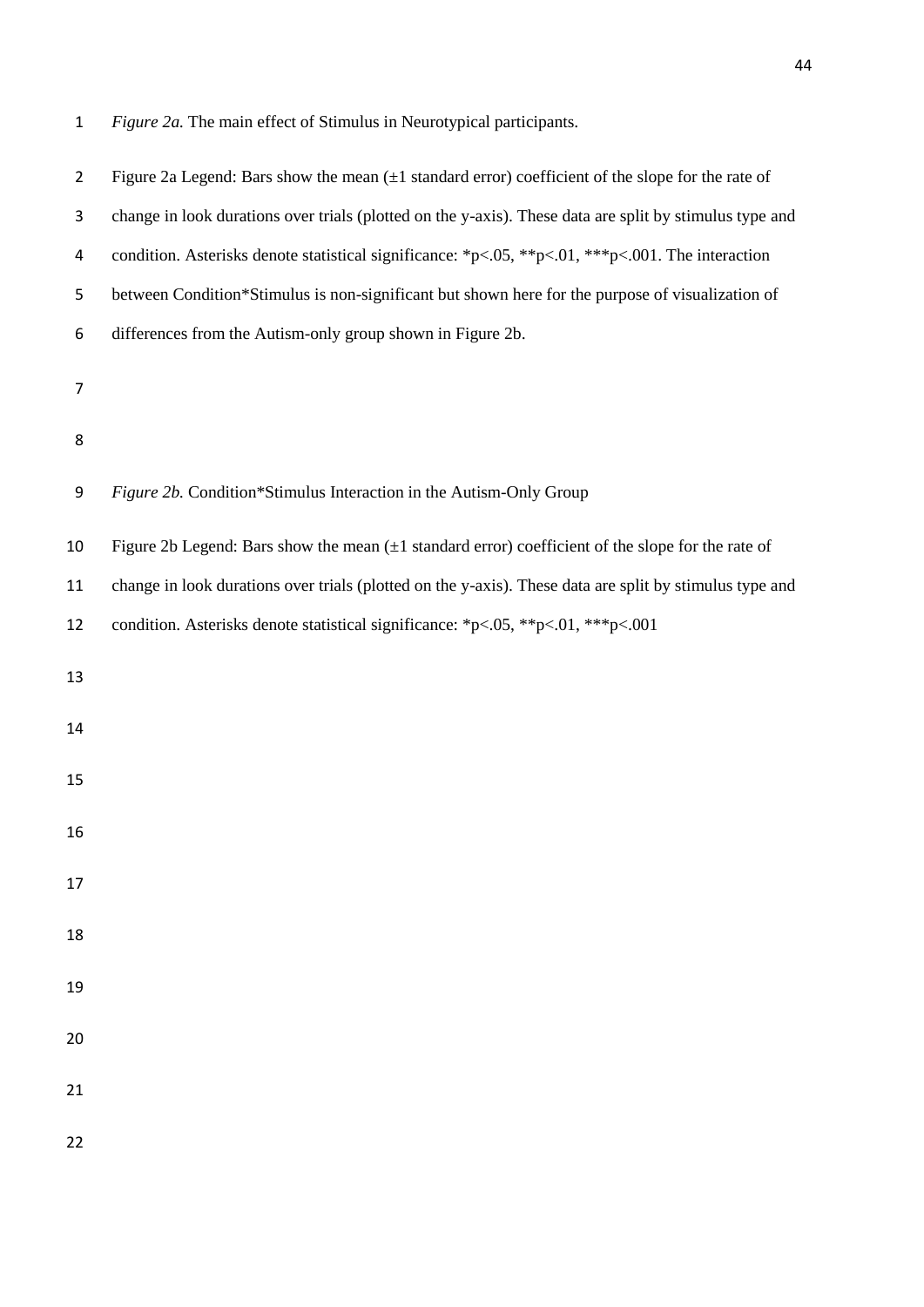*Figure 3.* Relationship between SCQ-Social scores and Rate of change measure in Non-Social

Complex condition

| $\mathsf{3}$     | Figure 3 Legend: Scatterplot of scores on Social Communication Questionnaire (SCQ) Reciprocal         |
|------------------|-------------------------------------------------------------------------------------------------------|
| 4                | Social Interaction Subscale (plotted on the x-axis) with the coefficient of the slope for the rate of |
| 5                | change in look durations over trials to the Non-Social Complex Changing Stimulus (plotted on the y-   |
| 6                | axis) for participants with and without Autism (represented by orange and blue dots respectively.     |
| $\overline{7}$   | Dotted orange and blue lines represents the trend lines for the participants with and without Autism  |
| 8                | respectively.                                                                                         |
| $\boldsymbol{9}$ |                                                                                                       |
| 10               |                                                                                                       |
| $11\,$           |                                                                                                       |
| 12               |                                                                                                       |
| 13               |                                                                                                       |
| 14               |                                                                                                       |
| 15               |                                                                                                       |
| 16               |                                                                                                       |
| 17               |                                                                                                       |
| 18               |                                                                                                       |
| 19               |                                                                                                       |
| 20               |                                                                                                       |
| 21               |                                                                                                       |
| 22               |                                                                                                       |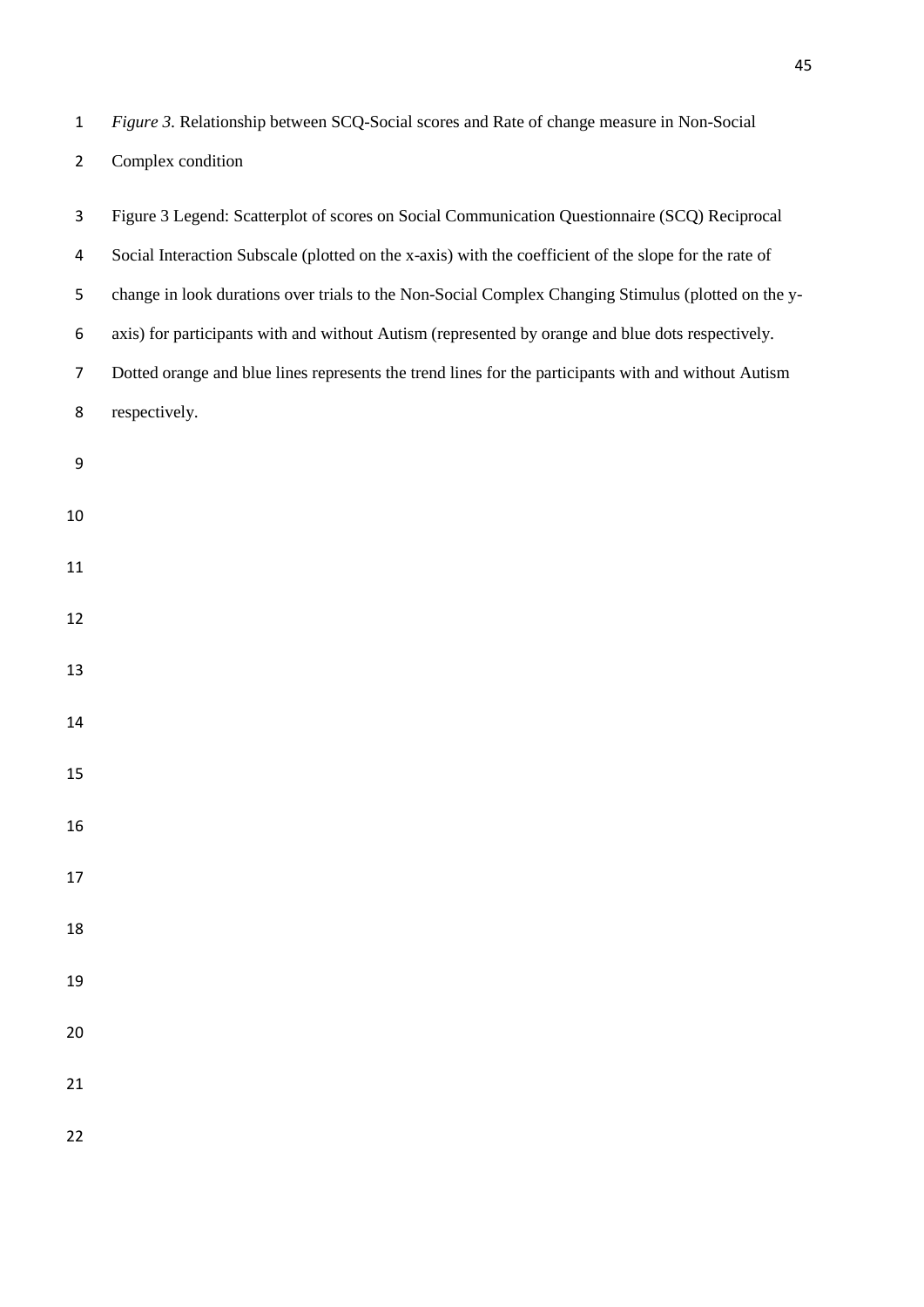| $\mathbf 1$    | Figure 4a. Interaction between Condition and Stimulus on rate of change in look durations               |
|----------------|---------------------------------------------------------------------------------------------------------|
| $\overline{2}$ | Figure 4a Legend: Bars show the mean $(\pm 1)$ standard error) coefficient of the slope for the rate of |
| 3              | change in look durations over trials (plotted on the y-axis). These data are split by stimulus type and |
| 4              | condition. Asterisks denote statistical significance: *p<.05, **p<.01, ***p<.001                        |
| 5              |                                                                                                         |
| 6              | Figure 4b. Interaction between Condition, Stimulus and AQ on rate of change in look durations           |
| $\overline{7}$ | Figure 4b Legend: Bars show the mean $(\pm 1)$ standard error) coefficient of the linear relationship   |
| 8              | between scores on the Autism Spectrum Quotient- Child Version (AQ-Child) and the rate of change         |
| 9              | in look durations over trials (plotted on the y-axis). These data are split by stimulus type and        |
| 10             | condition.                                                                                              |
| 11             |                                                                                                         |
| 12             |                                                                                                         |
| 13             |                                                                                                         |
| 14             |                                                                                                         |
| 15             |                                                                                                         |
|                |                                                                                                         |
| 16             |                                                                                                         |
| 17             |                                                                                                         |
| 18             |                                                                                                         |
| 19             |                                                                                                         |
| 20             |                                                                                                         |
| 21             |                                                                                                         |
| 22             |                                                                                                         |
| 23             |                                                                                                         |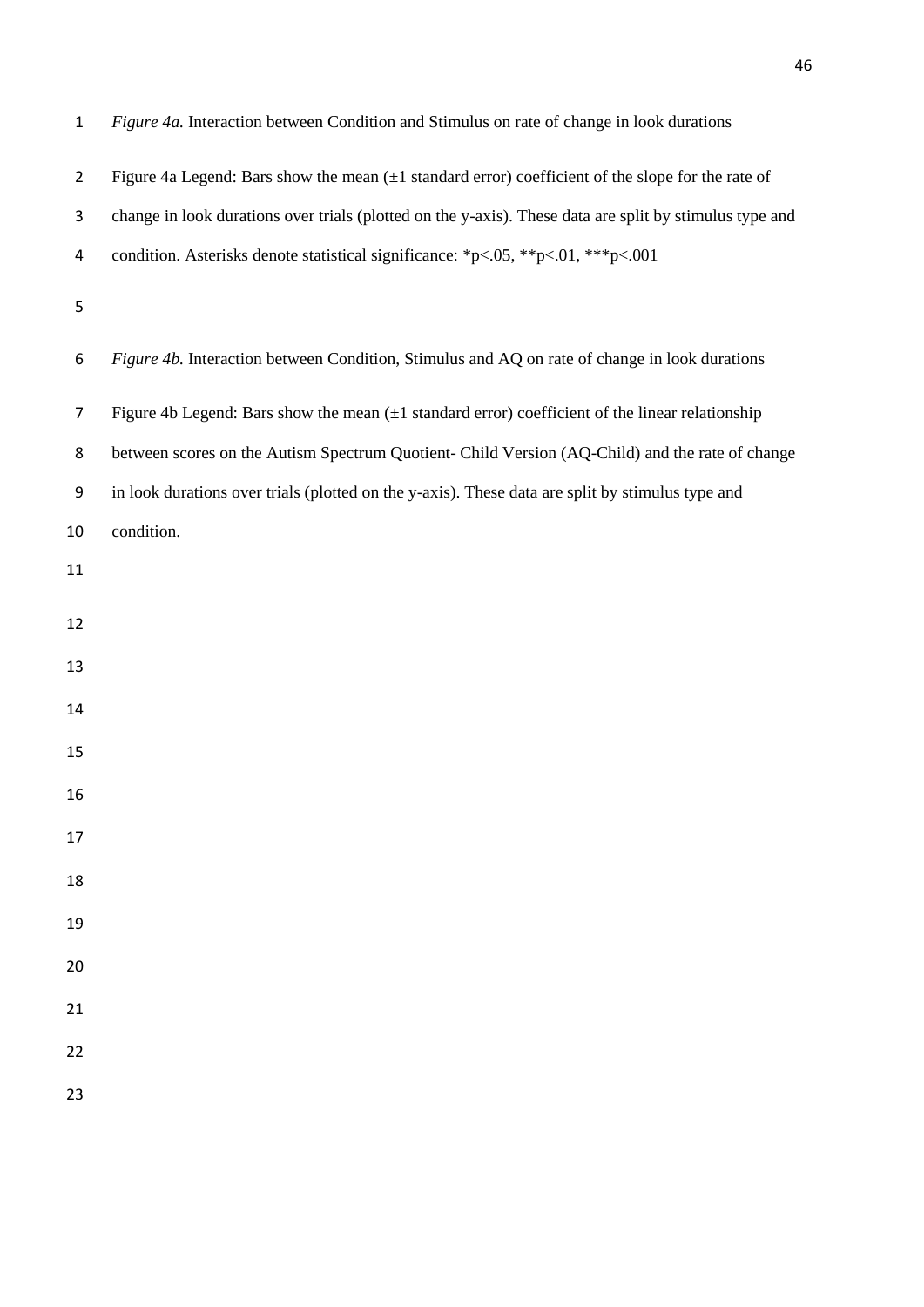$\mathbf{1}$ 1<br>2

 $\overline{2}$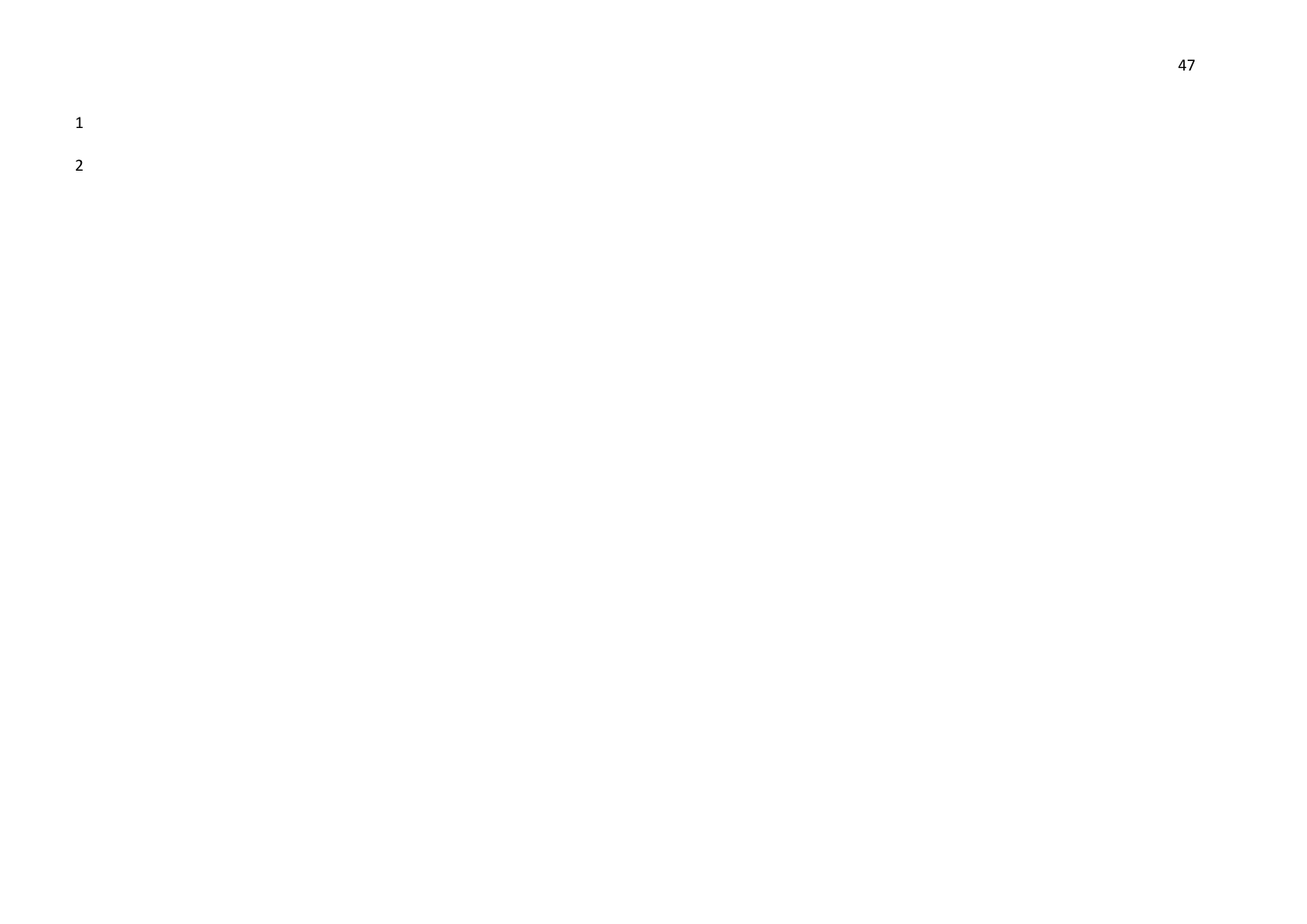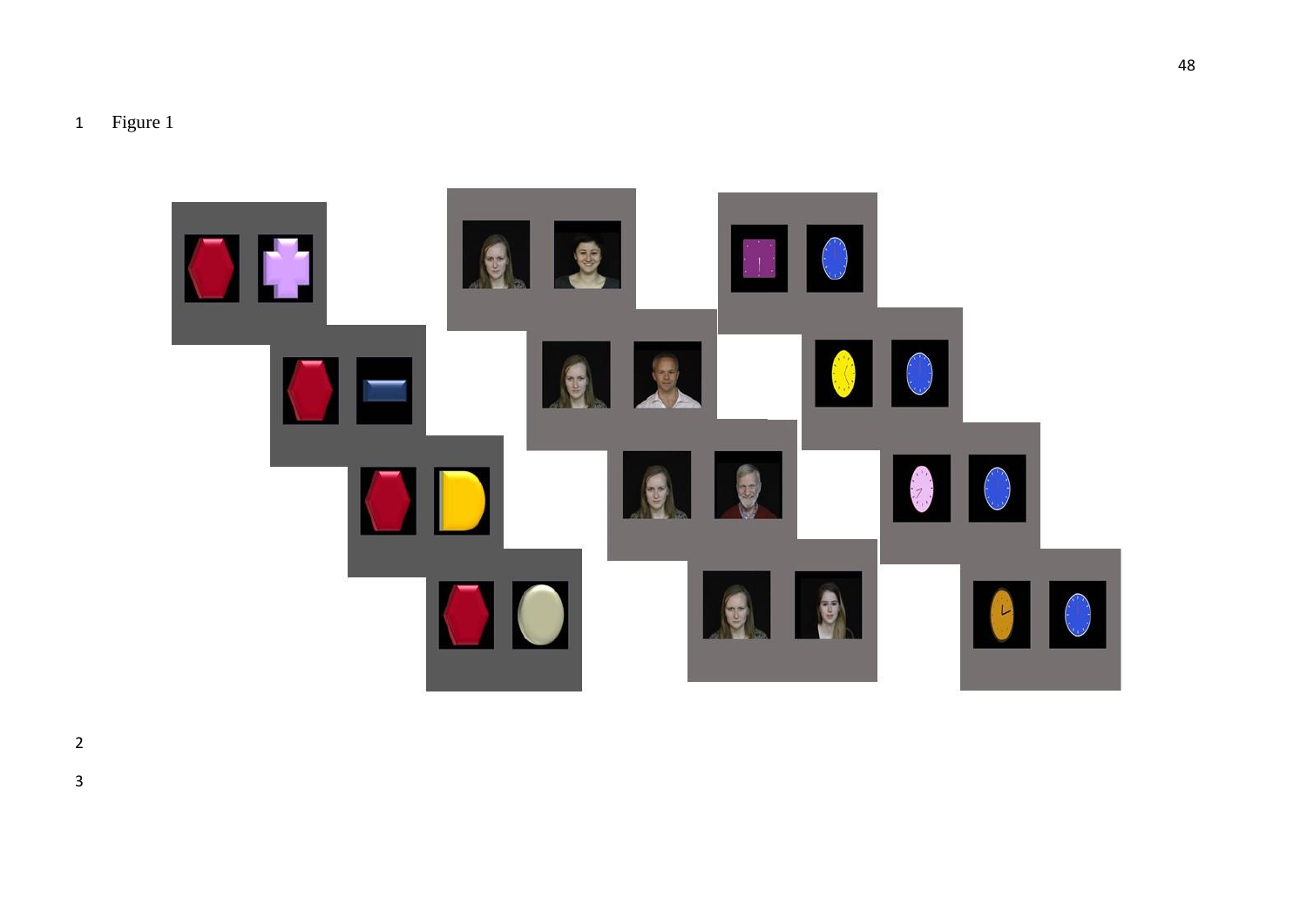

Figure 2a

Figure 2b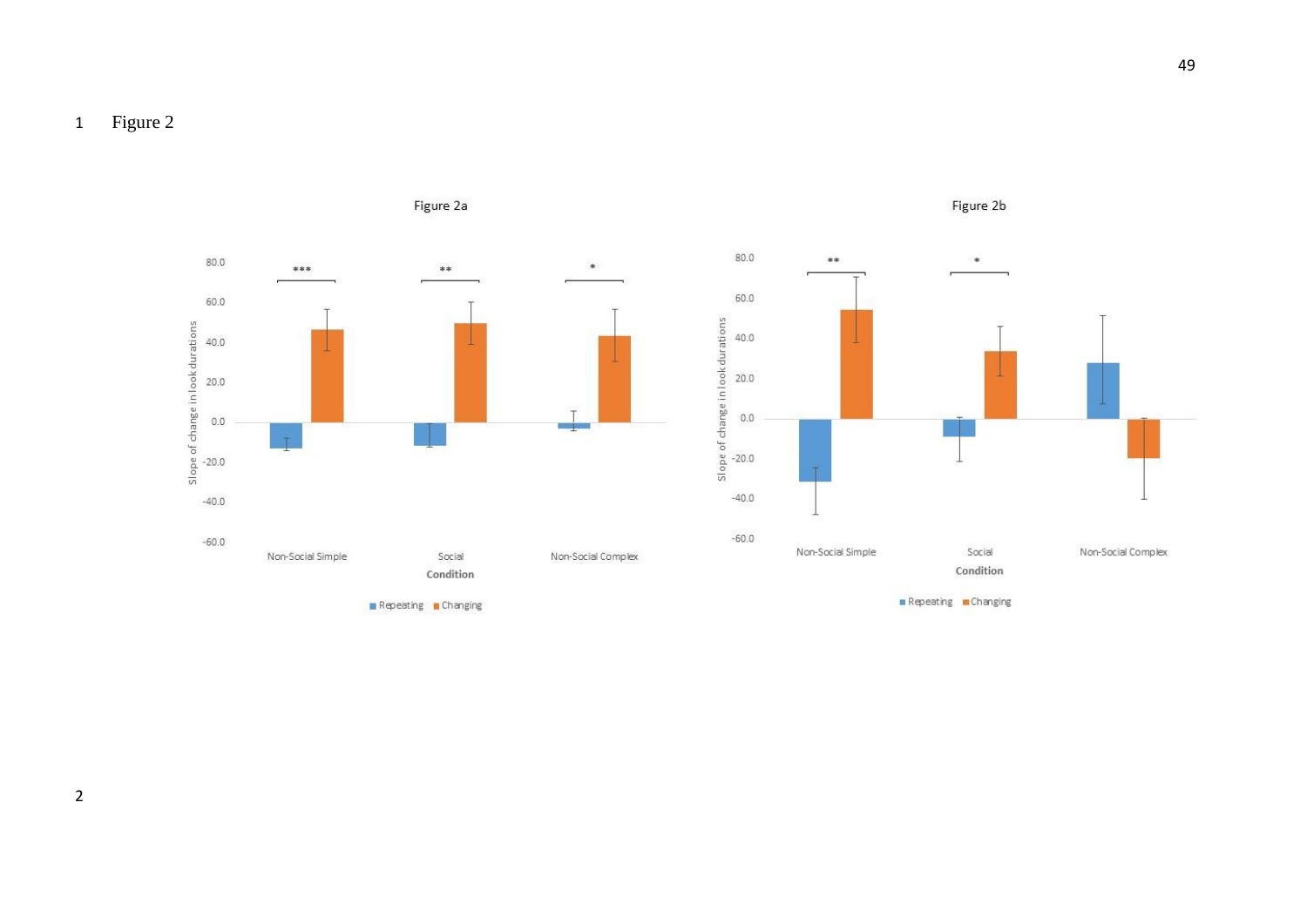Figure 3



. No Autism . Autism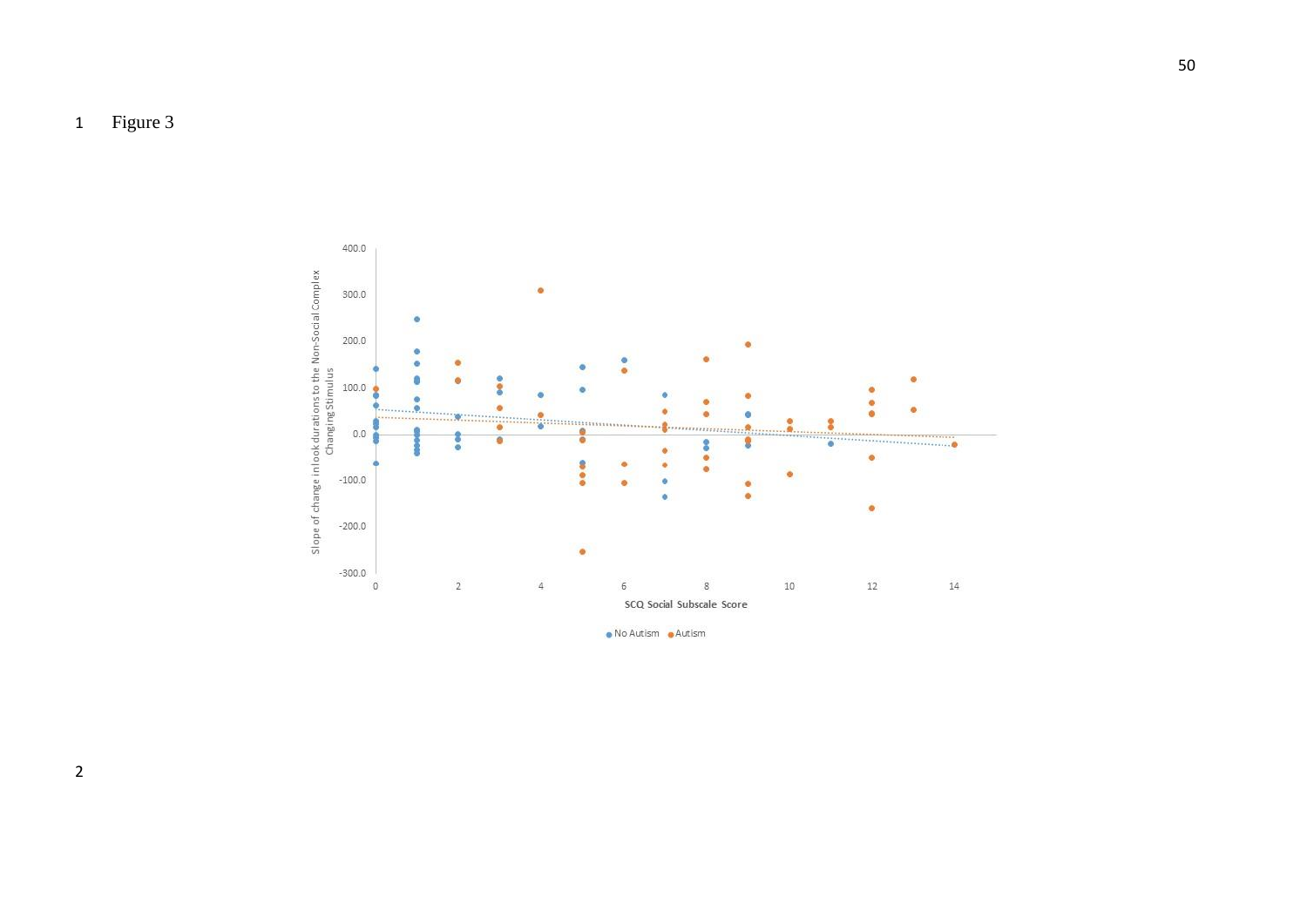

Repeating Changing

Repeating **n** Changing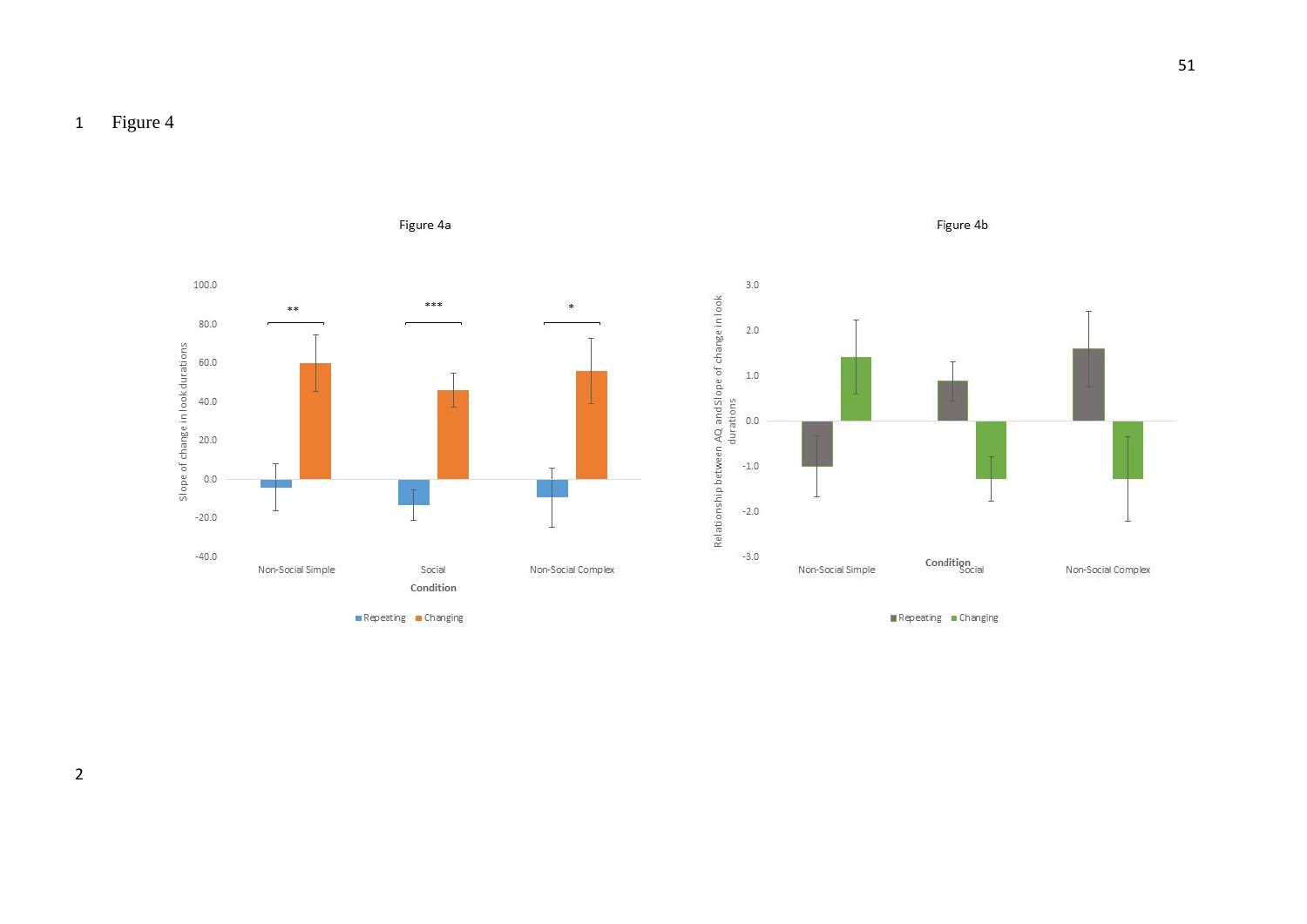- 1
- 2 Table 1

# 3 *Sample characteristics for Study 1*

|                                      | <b>Neurotypical Autism ADHD</b> |          |          | $Autism +$  | Group                            |
|--------------------------------------|---------------------------------|----------|----------|-------------|----------------------------------|
|                                      | $(n=30)$                        | $(n=18)$ | $(n=23)$ | <b>ADHD</b> | <b>Comparisons (p-</b>           |
|                                      |                                 |          |          | $(n=32)$    | value)                           |
| <b>Demographics</b>                  |                                 |          |          |             |                                  |
| Age                                  | 129.63                          | 130.89   | 127.87   | 130.06      | Ns (p <sup>w</sup> > 1)          |
|                                      | (29.29)                         | (25.05)  | (27.14)  | (18.36)     |                                  |
| Gender M:F                           | 17:13                           | 11:7     | 15:8     | 24:8        | Ns (p <sup>w</sup> > 1)          |
| WASI Full-scale $IQ$ 116. $2(13.34)$ |                                 | 104.61   | 108.61   | 102.06      | $p^w = .006^a$                   |
|                                      |                                 | (15.64)  | (11.67)  | (19.29)     |                                  |
| <b>SCQ</b>                           |                                 |          |          |             |                                  |
| <b>Total</b>                         | 3.79(3.71)                      | 19.11    | 15.17    | 21.16       | $p^w$ <.001 <sup>b,c</sup>       |
|                                      |                                 | (5.98)   | (6.96)   | (6.23)      |                                  |
| <b>SCQ Social</b>                    | 1.25(1.5)                       | 7.56     | 4.91     | 7.68(3.47)  | $p^{\rm w}$ <.001 <sup>b,c</sup> |
|                                      |                                 | (3.34)   | (3.26)   |             |                                  |
| <b>SCQ Comm</b>                      | 1.82(1.49)                      | 5.61     | 4.61     | 6.39(2.33)  | $p^{\rm w}$ <.001 <sup>b,c</sup> |
|                                      |                                 | (2.3)    | (1.99)   |             |                                  |
| <b>SCQ RRB</b>                       | 0.5(1.1)                        | 4.56     | 4.04     | 5.42(2.76)  | $p^w$ <.001 <sup>b</sup>         |
|                                      |                                 | (2.2)    | (2.51)   |             |                                  |
| <b>CPRS</b>                          |                                 |          |          |             |                                  |
| Global                               | 51.82 (13.45)                   | 79.44    | 87.87    | 87.13       | $p^w$ <.001 <sup>b</sup>         |
| <b>Index</b>                         |                                 | (12.59)  | (4.25)   | (5.32)      |                                  |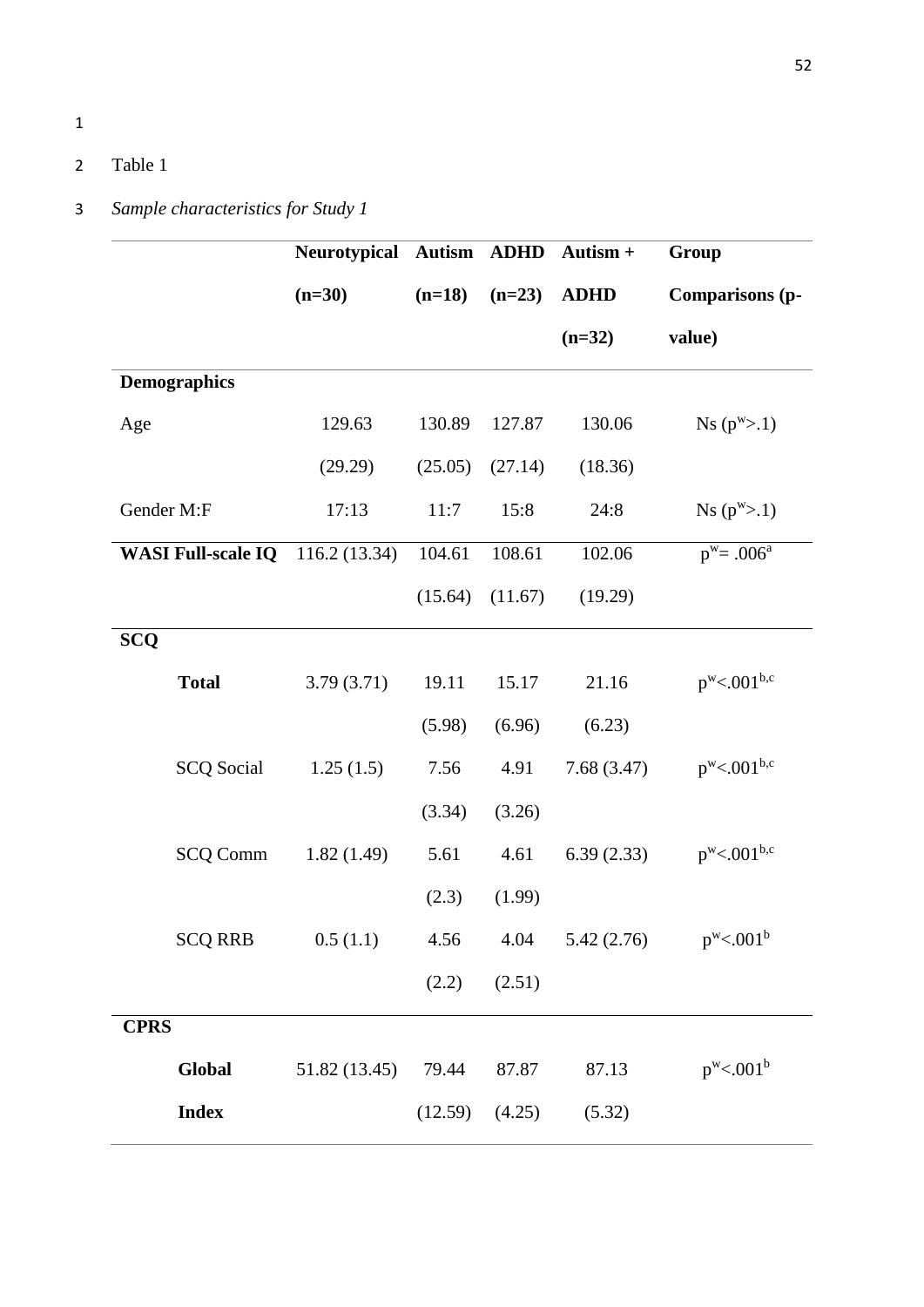| Inattention | 50.57 (9.75) 77                         |                    | 86.78 | 85.09  | $p^{\rm w}$ <.001 <sup>b, d</sup> |
|-------------|-----------------------------------------|--------------------|-------|--------|-----------------------------------|
|             |                                         | $(12.48)$ $(6.64)$ |       | (6.41) |                                   |
|             | Hyperactivity 52.32 (12.93) 76.44 87.83 |                    |       | 87.38  | $p^{\rm w}$ <.001 <sup>b,e</sup>  |
|             |                                         | $(13.68)$ $(3.9)$  |       | (5.56) |                                   |

| $\mathbf 1$    | Data shown for all measures except Gender are mean with standard deviation in parentheses.                              |
|----------------|-------------------------------------------------------------------------------------------------------------------------|
| $\overline{2}$ | Data for gender are n male: female. WASI: Wechsler Abbreviated Scale of Intelligence;                                   |
| 3              | CPRS: Conners Parent Rating Scale (values shown are mean T-scores); SCQ: Social                                         |
| 4              | <b>Communication Questionnaire</b>                                                                                      |
| 5              | p-values in the table refer to the significance value of the main ANOVA, comparing the 4                                |
| 6              | groups on respective demographic characteristics; multiple comparisons for these variables                              |
| $\overline{7}$ | are Bonferroni-corrected. $p^w$ refers to the p value of Welch's F test carried out where                               |
| 8              | homogeneity of variances assumption was violated; for these variables, post-hoc comparisons                             |
| 9              | are corrected using Games-Howell method.                                                                                |
| 10             | <sup>a</sup> NT>Autism+ADHD, <sup>b</sup> NT <autism, <sup="" adhd,="" autism+adhd;="">cADHD&lt; Autism+ADHD;</autism,> |
| 11             | dAutism <adhd, autism+adhd<="" eautism<adhd,="" td=""></adhd,>                                                          |
| 12             |                                                                                                                         |
| 13             |                                                                                                                         |
| 14             |                                                                                                                         |
| 15             |                                                                                                                         |
| 16             |                                                                                                                         |
| 17             |                                                                                                                         |
| 18             |                                                                                                                         |
| 19             |                                                                                                                         |
| 20             |                                                                                                                         |
| 21             |                                                                                                                         |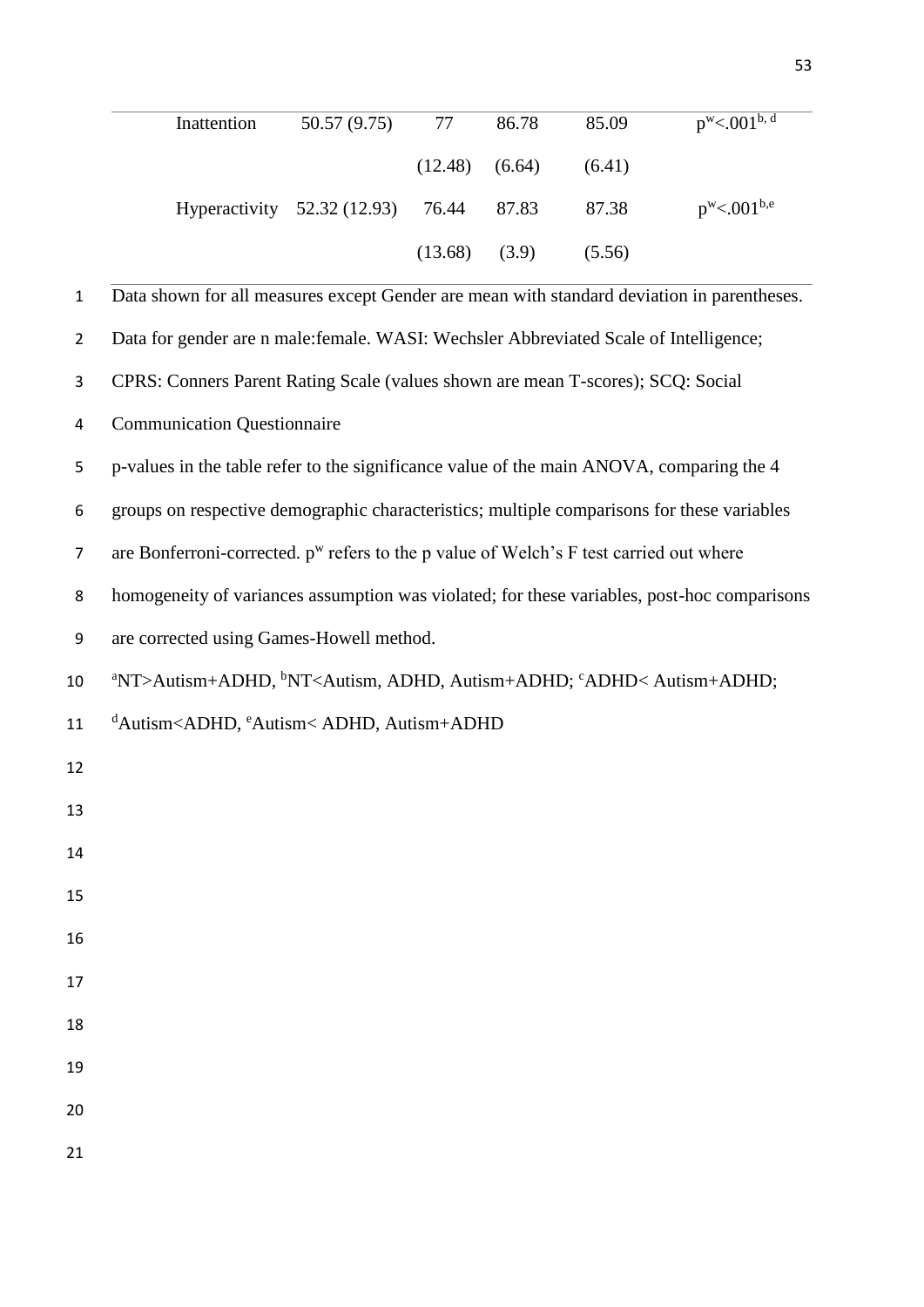- 
- Table 2

# *Demographic characteristics of the sample in Study 2*

|                | Demographic                                                                                 | Sample                 |
|----------------|---------------------------------------------------------------------------------------------|------------------------|
|                | Sample Size                                                                                 | 64                     |
|                | Mean Age (in months) (SD)                                                                   | 101.797 (23.997)       |
|                | Gender (M:F)                                                                                | 34 M: 30 F             |
|                | Mean BPVS (Standard Score) (SD)                                                             | 105.16 (11.785)        |
|                | Mean AQ (SD) (Range)                                                                        | 58.33 (18.12) (25-110) |
| 5              | Data shown for all measures except Gender are mean with standard deviation in parentheses.  |                        |
| 6              | Data for gender are n male:female. BPVS: British Picture Vocabulary Scale, 3rd Edition; AQ: |                        |
| $\overline{7}$ | Autism Spectrum Quotient- Child's Version                                                   |                        |
| 8              |                                                                                             |                        |
| 9              |                                                                                             |                        |
| 10             |                                                                                             |                        |
| 11             |                                                                                             |                        |
| 12             |                                                                                             |                        |
| 13             |                                                                                             |                        |
| 14             |                                                                                             |                        |
| 15             |                                                                                             |                        |
| 16             |                                                                                             |                        |
| 17             |                                                                                             |                        |
| 18             |                                                                                             |                        |
| 19             |                                                                                             |                        |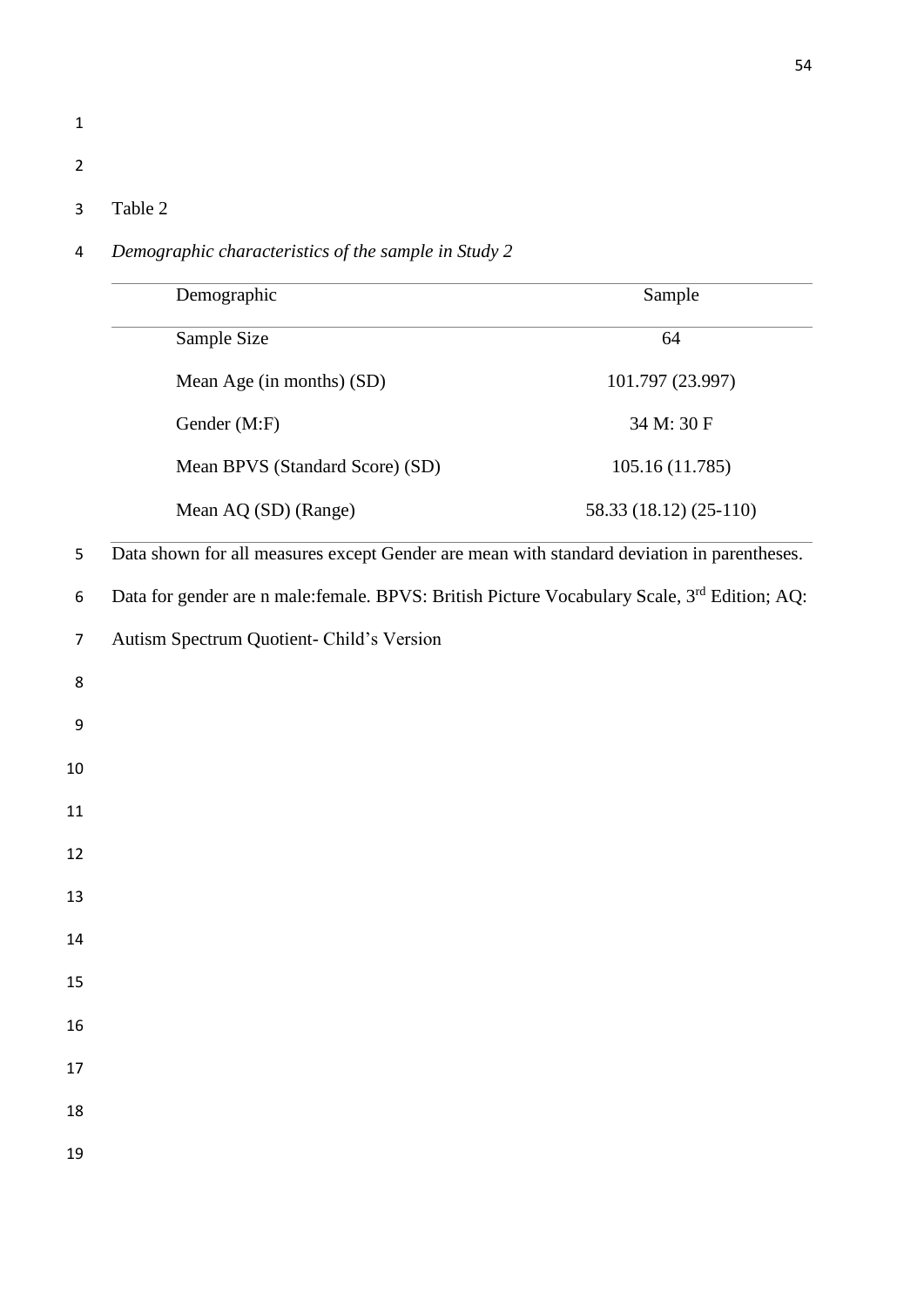| $\mathbf{1}$   | <b>Author Note</b>                                                                         |
|----------------|--------------------------------------------------------------------------------------------|
| $\overline{2}$ | Iti Arora*: Division of Psychiatry and Applied Psychology, School of Medicine,             |
| 3              | University of Nottingham, Institute of Mental Health, Innovation Park, Triumph Road,       |
| 4              | Nottingham, NG7 2TU, United Kingdom                                                        |
| 5              | Alessio Bellato: Division of Psychiatry and Applied Psychology, School of Medicine,        |
| 6              | University of Nottingham, Institute of Mental Health, Innovation Park, Triumph Road,       |
| $\overline{7}$ | Nottingham, NG7 2TU, United Kingdom                                                        |
| 8              | Teodora Gliga: School of Psychology, University of East Anglia, Norwich, NR4 7TJ,          |
| 9              | <b>United Kingdom</b>                                                                      |
| 10             | Danielle Ropar: School of Psychology, University of Nottingham, University Park,           |
| 11             | Nottingham NG7 2RD, United Kingdom                                                         |
| 12             | Puja Kochhar: Division of Psychiatry and Applied Psychology, School of Medicine,           |
| 13             | University of Nottingham, Institute of Mental Health, Innovation Park, Triumph Road,       |
| 14             | Nottingham, NG7 2TU, United Kingdom                                                        |
| 15             | Chris Hollis: a) Division of Psychiatry and Applied Psychology, School of Medicine,        |
| 16             | University of Nottingham, Institute of Mental Health, Innovation Park, Triumph Road,       |
| 17             | Nottingham, NG7 2TU, United Kingdom; b) NIHR MindTech Healthcare Technology Co-            |
| 18             | operative, Institute of Mental Health, Innovation Park, Triumph Road, Nottingham, NG7 2TU, |
| 19             | <b>United Kingdom</b>                                                                      |
| 20             | Madeleine J Groom: Division of Psychiatry and Applied Psychology, School of Medicine,      |
| 21             | University of Nottingham, Institute of Mental Health, Innovation Park, Triumph Road,       |
| 22             | Nottingham, NG7 2TU, United Kingdom                                                        |
| 23             |                                                                                            |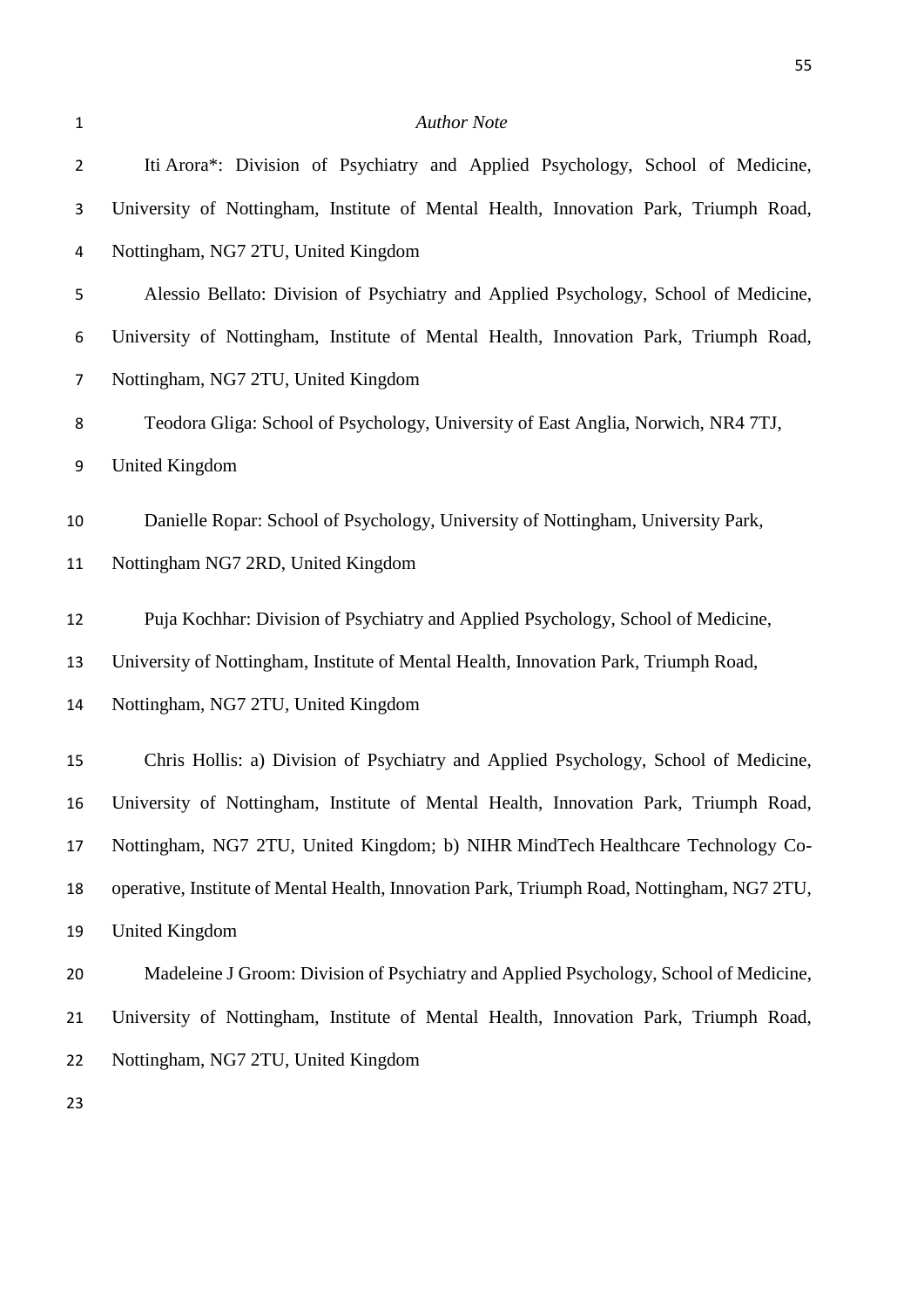#### *Acknowledgments*

 This work was supported by the Baily Thomas Charitable Foundation (who provided a doctoral studentship to Iti Arora), the National Institute for Health Research Nottingham Biomedical Research Centre Mental Health & Technology Theme [grant number BRC-1215- 20003] and the University of Nottingham.

 We are grateful for the participation, time, patience and cooperation of all the children, young people and their families who took part in this study. We thank the CAMHS and Community Paediatrics teams within Nottinghamshire and Leicestershire NHS Foundation Trusts, Autism support groups in Nottingham and ADHD Solutions support group, as well as schools and SENCO teams in Nottingham and Leicester for their assistance with recruitment. We thank Emma Connolly, Cameron Khakh, Darikha Senanayake, Sarah Connelly and Haneen Abdul Hamid for help with data collection.

 Correspondence for this article should be addressed to Iti Arora, Institute of Mental Health, Innovation Park, Triumph Road, Nottingham, NG7 2TU, United Kingdom. +44 (0) 7596486983. [iti.arora.3@gmail.com](mailto:iti.arora.3@gmail.com)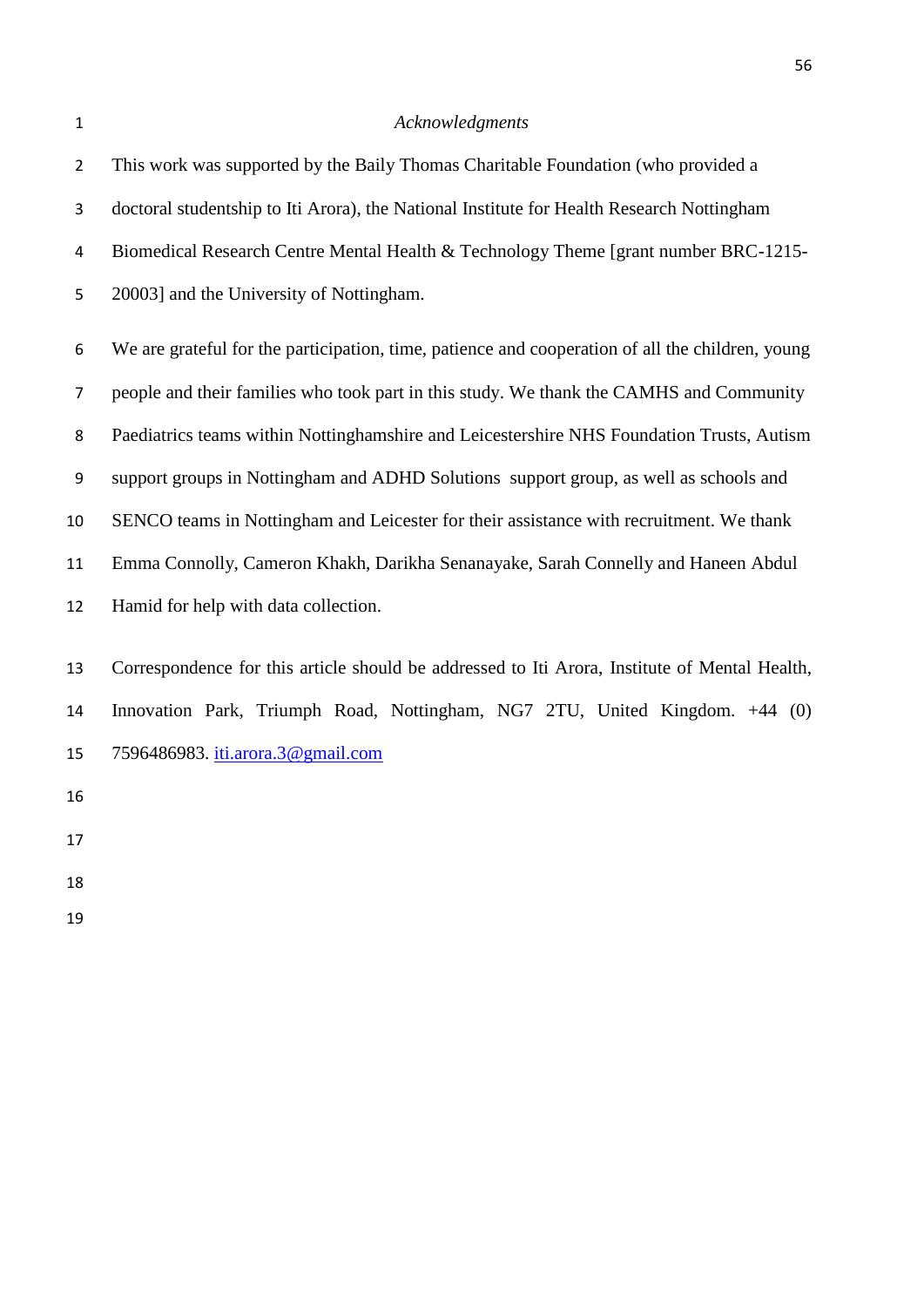| $\mathbf{1}$   | <b>Supplementary Information</b>                                                                |
|----------------|-------------------------------------------------------------------------------------------------|
| $\overline{2}$ |                                                                                                 |
| 3              | <b>Task Information</b>                                                                         |
| 4              | We created two versions of the task: in one version of the task, the repeating stimulus in the  |
| 5              | social condition was male and in the other, it was female, in case stimuli of different genders |
| 6              | elicited different attentional effects depending on the gender of the participant. For the non- |
| 7              | social conditions (Simple and Complex), each version of the task used a different stimulus as   |
| 8              | the repeating stimulus. Each participant did one version of the task, and we presented the      |
| 9              | version with the male repeating social stimulus to half the participants and the version with   |
| 10             | the female social repeating stimulus to the other half. Analyses on the main dependent task     |
| 11             | variables confirmed no significant differences between task versions and so we collapsed        |
| 12             | across the versions in all analyses.                                                            |
| 13             |                                                                                                 |
| 14             | <b>Study 1</b>                                                                                  |
| 15             | <b>Sample Characteristics and Study Procedure</b>                                               |
|                |                                                                                                 |
| 16             | Participants were included in the Autism group if they presented with clinically significant    |
| 17             | symptoms of autism on the ADOS-2 (ADOS comparison scores $>$ 4), the DAWBA (meeting             |
| 18             | DSM-5 and ICD-10 criteria) (American Psychiatric Association 2013; World Health                 |
| 19             | Organization 1993) and SCQ (raw score $> 15$ ) and a consensus clinical review of all available |
| 20             | information applied to ensure diagnostic rigor (McEwen et al. 2016).                            |
| 21             | Participants were included in the ADHD group if they presented with clinically significant      |
| 22             | symptoms of ADHD combined presentation on DAWBA (meeting DSM-5 criteria)                        |
| 23             | (American Psychiatric Association 2013) and the CRS (T scores $> 65$ ) and a consensus          |
|                |                                                                                                 |
| 24             | clinical review of all available information. Importantly, where we did not have teacher CRS    |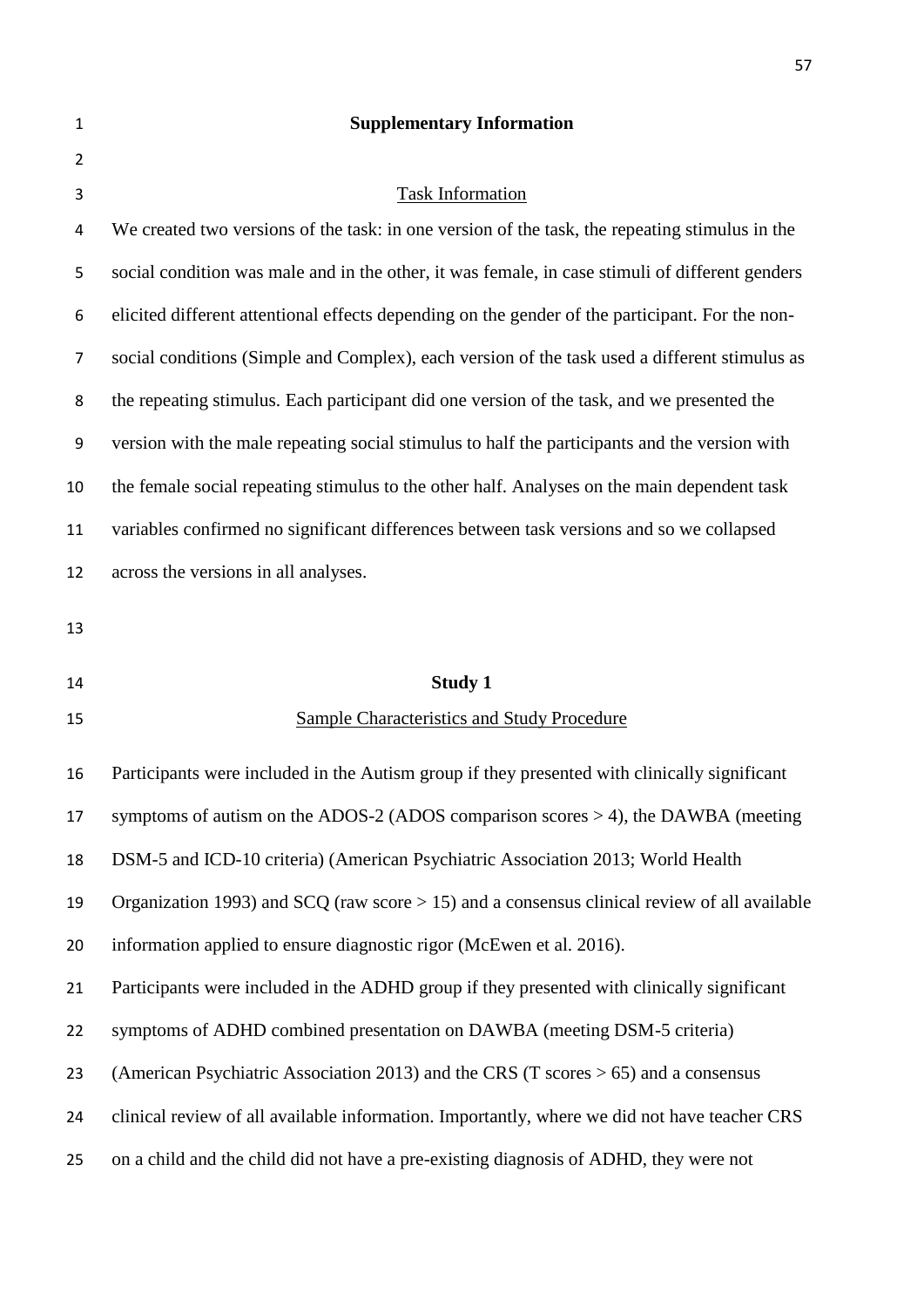included in the study since presence of these symptoms across different settings is important for a diagnosis.

 Participants were included in the comorbid Autism + ADHD group if they met research diagnostic criteria for both autism and ADHD as defined above.

 Participants were excluded from the neurotypical group if any of these measures revealed 6 clinically significant symptoms (as defined above), or significantly elevated risk (i.e.,  $>75\%$  probability) of presence of any DSM-5 or ICD-10 diagnoses as predicted by DAWBA, or there was family history of ADHD or autism. Children with ADHD were excluded if they were on non-stimulant medications or if their parents did not wish to remove them from stimulant medications for 24 hours before the study.

Other exclusion criteria were neurological disorders including epilepsy and Tourette's

syndrome and non-fluent English in the child or parent. Other mental health conditions

(anxiety, depression, obsessive-compulsive disorder, conduct disorder, oppositional defiant

disorder etc.) and intellectual disability were not excluded. Another aim of this research

study, not covered within this paper, was to investigate the role of IQ (intelligence quotient,

as measured by WASI) in attention in Autism and ADHD. Therefore, participants were not

 excluded for having intellectual disability. None of the participants included in the present paper had IQ below 70, 3 participants had IQ below 80.

 After providing informed consent, parents completed DAWBA, SCQ and CRS-3 as well as demographic and medical information. Participants with ADHD who were taking stimulants were asked to withdraw from medication for at least 24 hours prior to the laboratory session. Participants completed the ADOS and WASI-II and those who met the inclusion criteria then

completed the eye-tracking and EEG batteries. At the end of the study, participants were

given a certificate and a £15 voucher. Parents' travel expenses were reimbursed.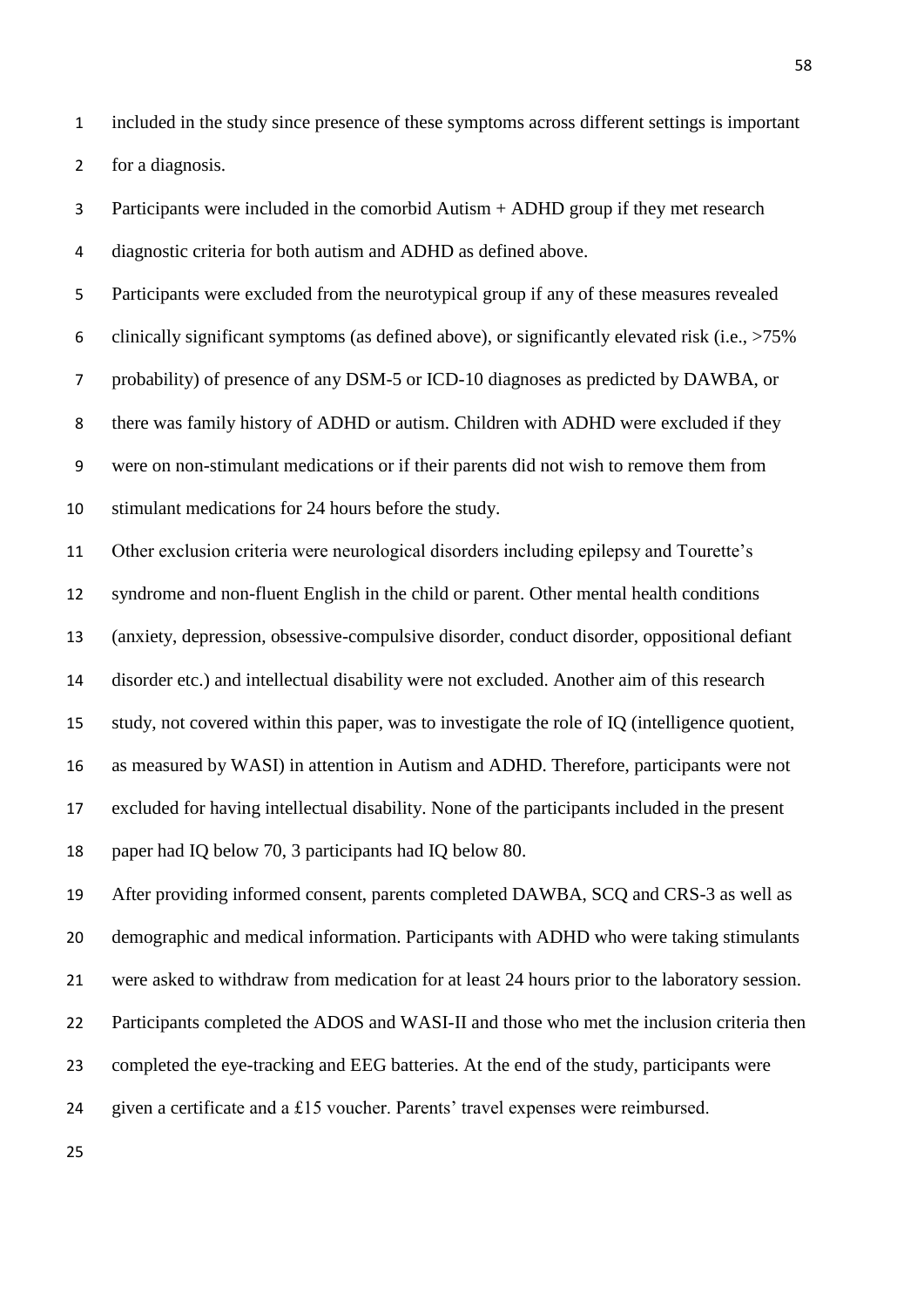| $\mathbf{1}$   | Number of fixations (control variable measuring task engagement)                                   |
|----------------|----------------------------------------------------------------------------------------------------|
| $\overline{2}$ | Follow-up pairwise comparisons were conducted to evaluate the interaction of                       |
| 3              | Condition*Autism, to identify whether within Condition (Non-Social Simple, Non-Social              |
| 4              | Complex, Social), there were differences between groups with and without Autism in number          |
| 5              | of fixations to the screen. At each level of Condition, there were no significant differences      |
| 6              | between groups on this variable:                                                                   |
| 7              | Non-Social Simple Condition: Groups with Autism (Mean $\pm$ S.E. = 79.09 $\pm$ 2.71)               |
| 8              | demonstrated similar number of fixations to the screen as those without Autism (Mean $\pm$ S.E.    |
| 9              | $= 81.52 \pm 2.55$ ; p= .52.                                                                       |
| 10             | Non-Social Complex Condition: Groups with Autism (Mean $\pm$ S.E. = 73.63 $\pm$ 3.11)              |
| 11             | demonstrated similar number of fixations to the screen as those without Autism (Mean $\pm$ S.E.    |
| 12             | $= 76.64 \pm 2.92$ ; p= .48.                                                                       |
| 13             | Social Condition: Groups with Autism (Mean $\pm$ S.E. = 88.95 $\pm$ 2.86) demonstrated similar     |
| 14             | number of fixations to the screen as those without Autism (Mean $\pm$ S.E. = 82.66 $\pm$ 2.69); p= |
| 15             | .11.                                                                                               |
| 16             |                                                                                                    |
| 17             |                                                                                                    |
| 18             |                                                                                                    |
|                |                                                                                                    |
| 19             |                                                                                                    |
| 20             |                                                                                                    |
| 21             |                                                                                                    |
| 22             |                                                                                                    |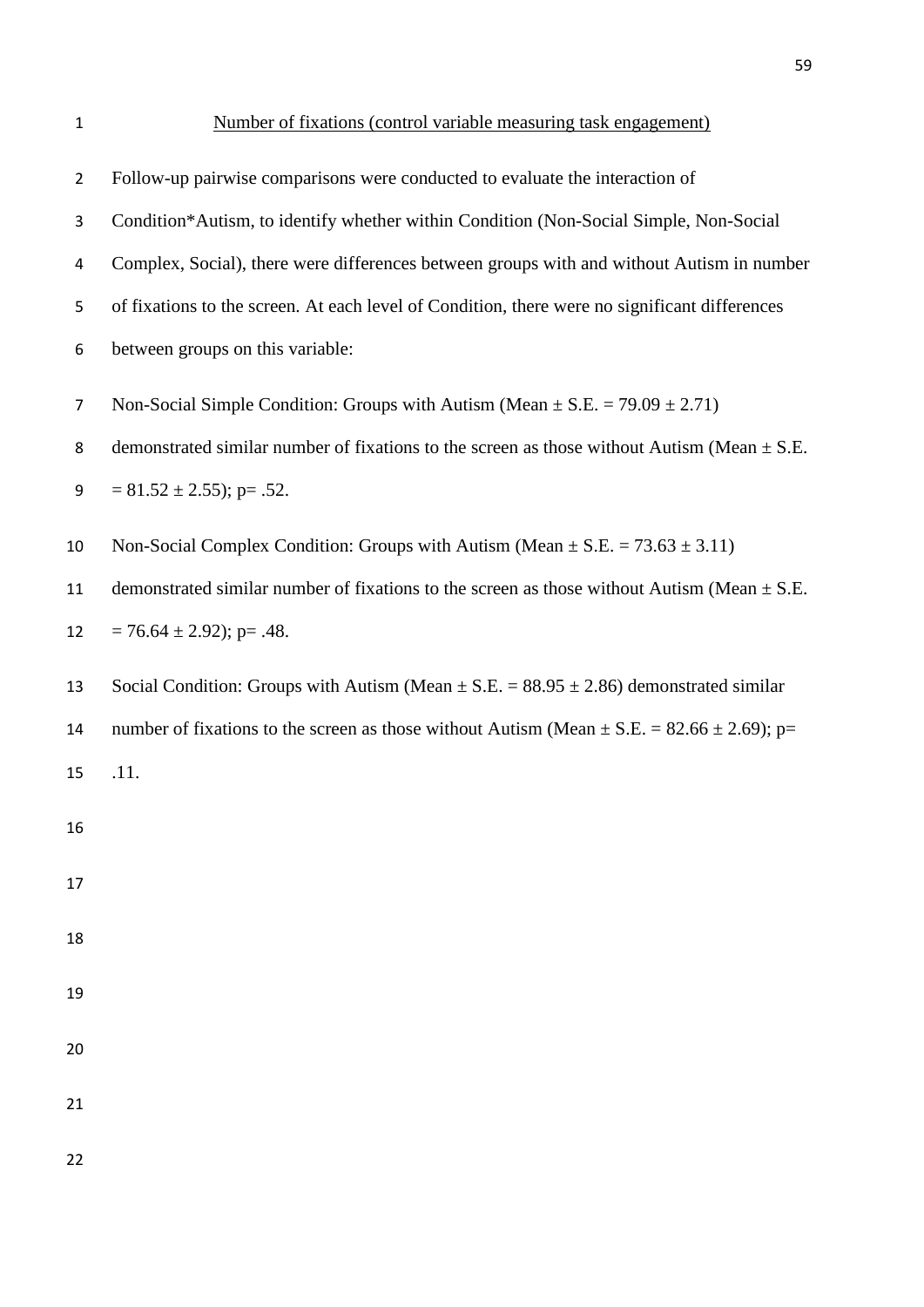| $\mathbf{1}$     | <b>Study 2</b>                                                                                                 |
|------------------|----------------------------------------------------------------------------------------------------------------|
| $\overline{2}$   | Results on the main dependent variable-Rate of change in look durations (after                                 |
| 3                | excluding children with Autism or ADHD from the sample)                                                        |
| 4                | There was a main effect of Stimulus (F (1, 58) = 7.41, p = .009, $\eta_{p}^{2} = .113$ ); with the             |
| 5                | slope to the repeating stimuli being more negative (Mean $\pm$ S.E.= -.89 $\pm$ 6.59) than the slope           |
| 6                | to the changing stimuli (Mean $\pm$ S.E. = 54.13 $\pm$ 7.7). This was modulated by a                           |
| $\overline{7}$   | Condition*Stimulus interaction (Greenhouse-Geisser F (1.78, 103.336) = 5.389, p = .008, $\eta^2$ <sub>p</sub>  |
| 8                | $=$ 0.085). The main effect of Stimulus was present within each condition: Simple (Mean                        |
| $\boldsymbol{9}$ | difference (Repeating vs Changing) = $-66.206 \pm 23.87$ , p = .007); Complex (Mean difference                 |
| 10               | $=$ -67.34 $\pm$ 29.81, p < .028); Social (Mean difference = -58.73 $\pm$ 14.296, p < .001) (See Fig.          |
| 11               | 5a). This interaction was further moderated by a 3-way interaction with AQ ( $F(1.78,$                         |
| 12               | 103.336) = 5.945, p = .005, $\eta^2$ <sub>p</sub> = .093). As can be seen below in Figure 5b, in both the Non- |
| 13               | Social Complex and Social conditions, the main effect of Stimulus reversed, such that in the                   |
| 14               | Non-Social Complex and Social conditions, those with higher AQ scores (i.e., higher levels                     |
| 15               | of autistic traits) showed longer look durations to the repeating stimuli over time and reduced                |
| 16               | look durations to the changing stimuli over time.                                                              |
| 17               |                                                                                                                |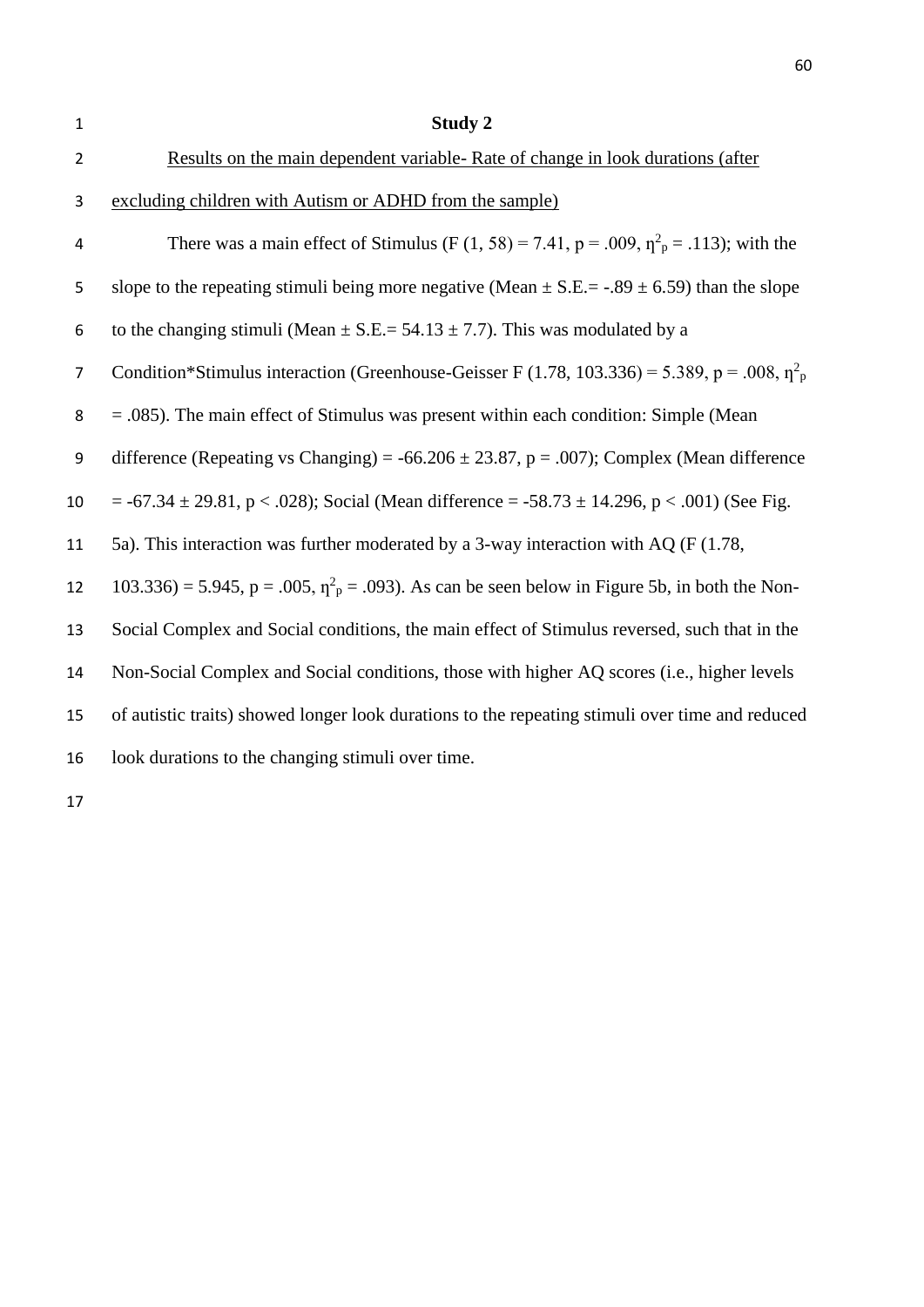

*Figure 5a.* Interaction between Condition and Stimulus on rate of change in look durations

 Figure 5a Legend: Bars show the mean (±1 standard error) coefficient of the slope for the rate of change in look durations over trials (plotted on the y-axis). These data are split by stimulus type and

5 condition. Asterisks denote statistical significance: \*p<.05, \*\*p<.01, \*\*\*p<.001

- 
-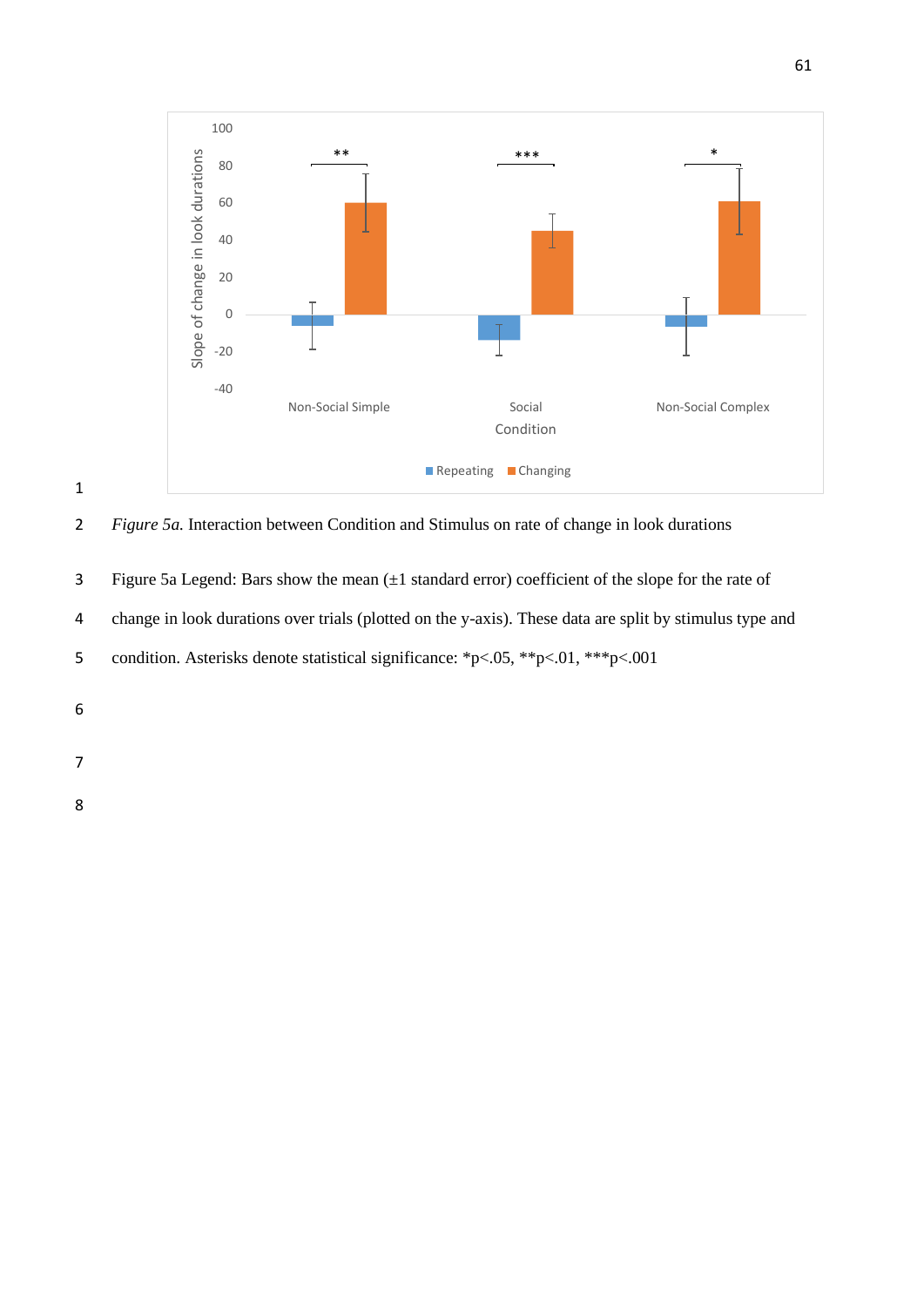

*Figure 5b.* Interaction between Condition, Stimulus and AQ on rate of change in look durations

3 Figure 5b Legend: Bars show the mean  $(\pm 1)$  standard error) coefficient of the linear relationship

between scores on the Autism Spectrum Quotient- Child Version (AQ-Child) and the rate of change

in look durations over trials (plotted on the y-axis). These data are split by stimulus type and

- condition.
- 

- 
- 

- 
- 
- 
-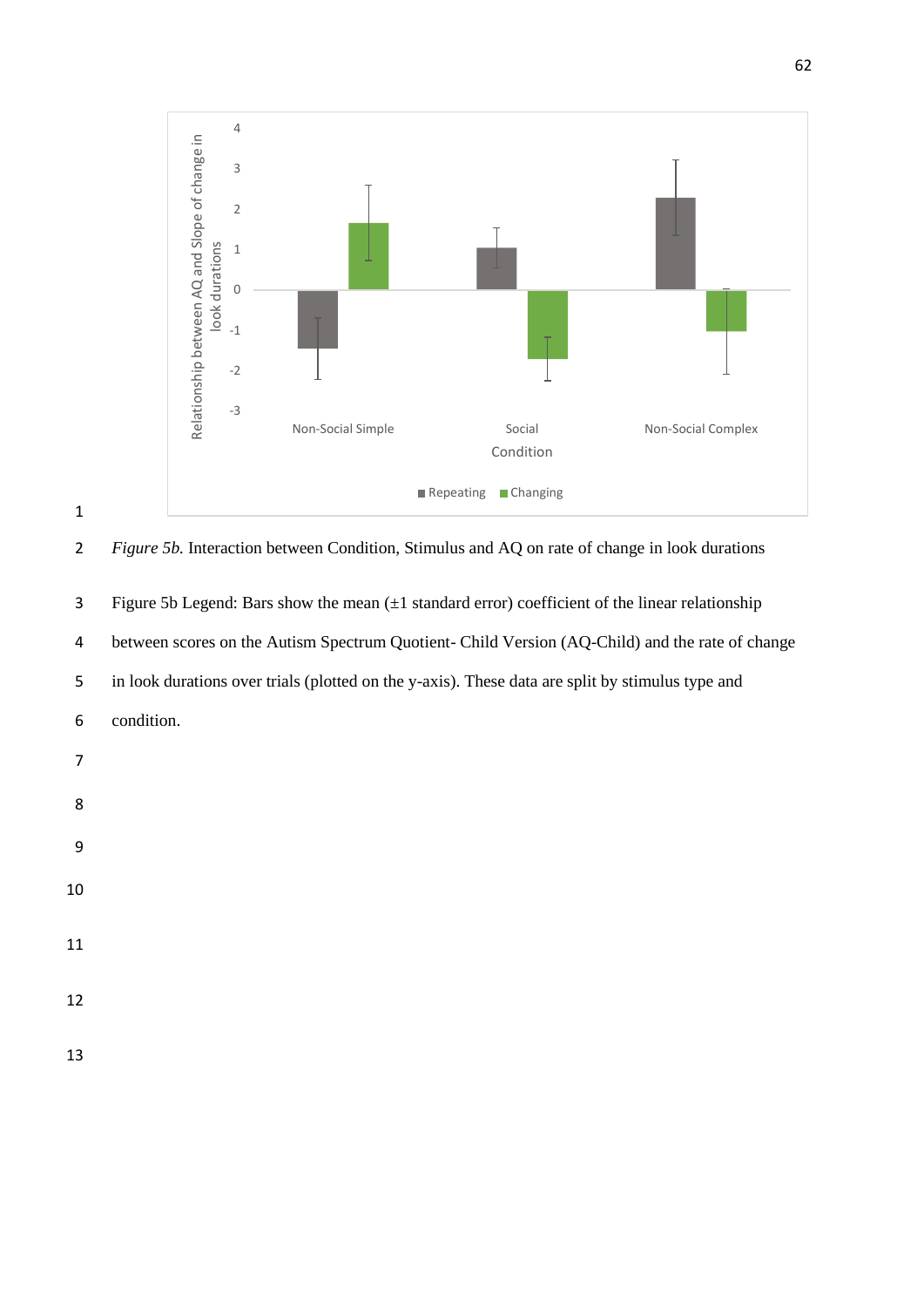- 1 Bias-corrected and accelerated bootstrapped correlations of BPVS and Age with AQ and Rate
- 2 of change in look durations to repeating and changing stimuli in Non-SocialComplex and
- 3 Social Conditions

|             | <b>AQ-Child</b> | <b>Rate of Change in Look Durations over Trials</b>                                       |                 |                 |                 |
|-------------|-----------------|-------------------------------------------------------------------------------------------|-----------------|-----------------|-----------------|
|             |                 | Non-Social                                                                                | Non-Social      | Social          | Social          |
|             |                 | Complex                                                                                   | Complex         | Repeating       | Changing        |
|             |                 | Repeating                                                                                 | Changing        | <b>Stimulus</b> | Stimulus        |
|             |                 | <b>Stimulus</b>                                                                           | <b>Stimulus</b> |                 |                 |
| <b>BPVS</b> |                 | $r = -.02$ , $p = r = -.08$ , $p = r = .16$ , $p = r = -.02$ , $p = r = -.02$ , $p =$     |                 |                 |                 |
| standard    |                 | $.88, [-.28, \quad .55, [-.37, \quad .21, [-.08, \quad .87, [-.2, .15] \quad .89, [-.26,$ |                 |                 |                 |
| score       | .251            | $.24$ ]                                                                                   | .38]            |                 | .23]            |
| Age (in     |                 | $r = -.12$ , $p = r = -.09$ , $p = r = .01$ , $p = r = .08$ , $p = r = -.1$ , $p =$       |                 |                 |                 |
| months)     |                 | $.35, [-.39, \quad .51, [-.31, .2] \quad .94, [-.25, \quad .53, [-.18, \quad .25]$        |                 |                 | $.44,$ $[-.36,$ |
|             | .19]            |                                                                                           | .26]            | .34]            | .18]            |

4 BPVS: British Picture Vocabulary Scale, Third Edition, Standardized scores; AQ-Child:

5 Autism-Spectrum Quotient- Child's Version; []= Bootstrapped and bias-corrected 95%

6 confidence intervals around the Pearson's correlation r.

- 7
- 
- 8
- 9
- 10
- 11
- 12
- 13
- 14
- 15